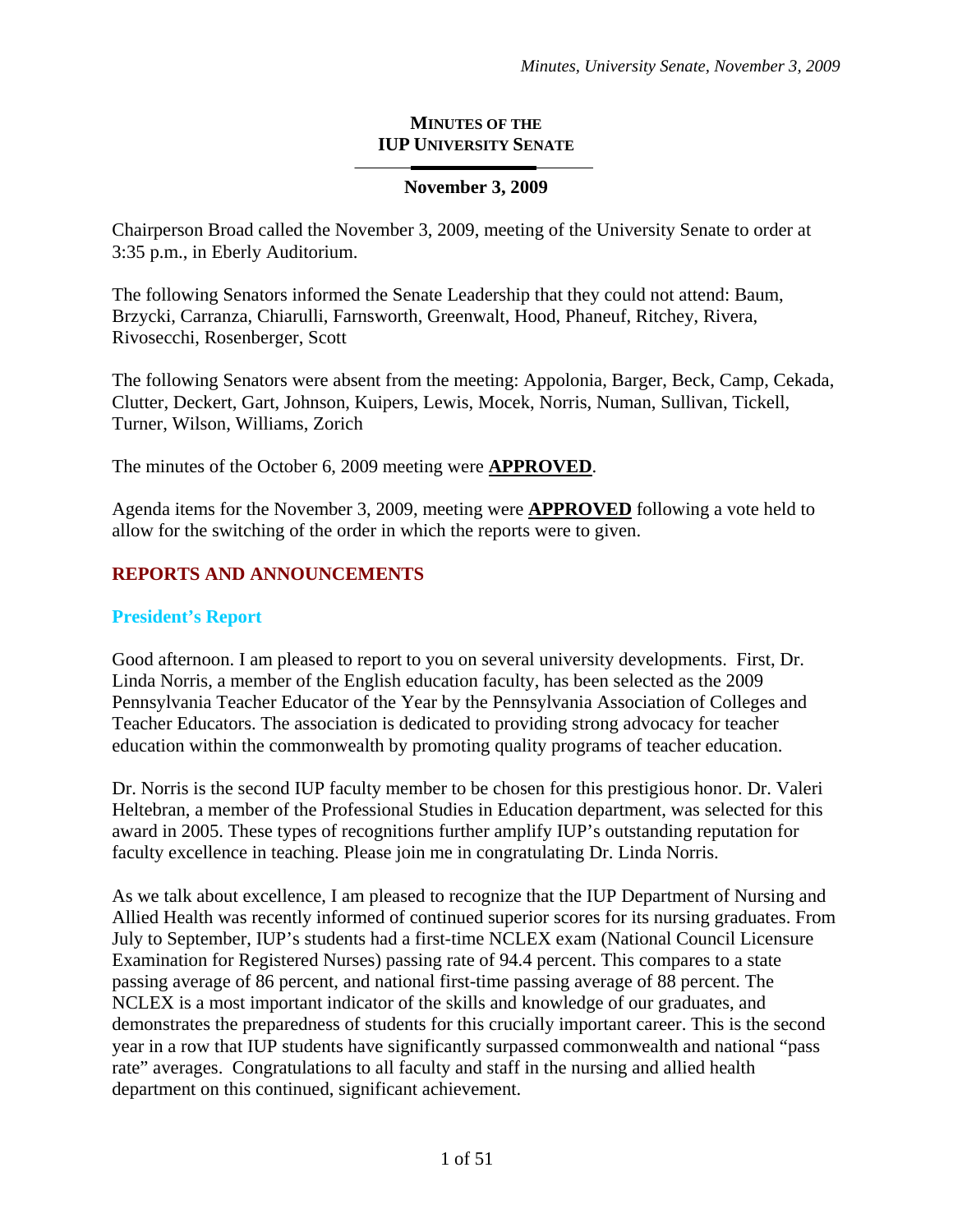Lastly, I encourage you, as your schedules permit, to attend tomorrow evening's second annual First Commonwealth Endowed Lecture presentation with award-winning journalist Mr. Bob Woodward. This program will be presented at 7:30 p.m. in Fisher Auditorium. It is presented free of charge, thanks to the generosity of our friends at First Commonwealth, but free tickets are required and can be obtained at the HUB ticket office.

Thank you for your time and attention.

## **Provost's Report**

## **1. Academic Strategic Planning**

Academic Affairs continues to move forward this semester with its strategic planning efforts. Working groups (composed of faculty, staff, students, and administrators) have been working on seven broad goals with the aim of developing a set of sub-goals or objectives along with strategies for achieving these objectives and a set of metrics to measure progress in achieving those objectives. These groups will be posting their work periodically on our strategic planning website to illicit input from the greater academic community. The plan is to have these working groups submit their final report to the Screening Committee by February and for the Screening Committee to provide to the university community a draft of an academic strategic plan by March 2010. There will be ample opportunity for a thorough vetting of the draft by the university community so that feedback can be obtained before a final draft is submitted to the Provost and the Council of Deans by May 2010. It is expected that the five-year strategic plan will be in place by the beginning of the fall 2010 semester.

## **2. Review of Low Enrolled Programs**

As you may know, PASSHE has initiated a review of all low-enrolled academic programs at the 14 state universities. The target enrollment numbers associated with the review are 30 completions in the past 5 years for baccalaureate programs; 25 completions in the past 5 years for associate programs; 20 completions in the past 5 years for graduate programs; 10 completions in the past 5 years for certificate programs. . These threshold numbers were chosen based on a review of several other states' policies. These numbers are not automatic triggers for program elimination. These target numbers are intended to create discussions on the PASSHE campuses about the future directions of these programs. We are complying with the PASSHE directive and are in the process of working closely with the college deans in preparing our initial responses for those lowenrolled programs at IUP. However, as you know, IUP does not yet have an academic strategic plan, and it is clear that we need to engage in a serious and comprehension academic strategic planning effort. That planning effort is now underway. When the plan is completed next spring, we will be able to establish academic priorities and make a number of mission-critical decisions, especially in the area of curriculum reform, including program revisions, collaborations, and possible program eliminations. It is essential that this planning process go forward a strategic plan be created before any final and irrevocable decisions are made on low enrolled programs. And please rest assure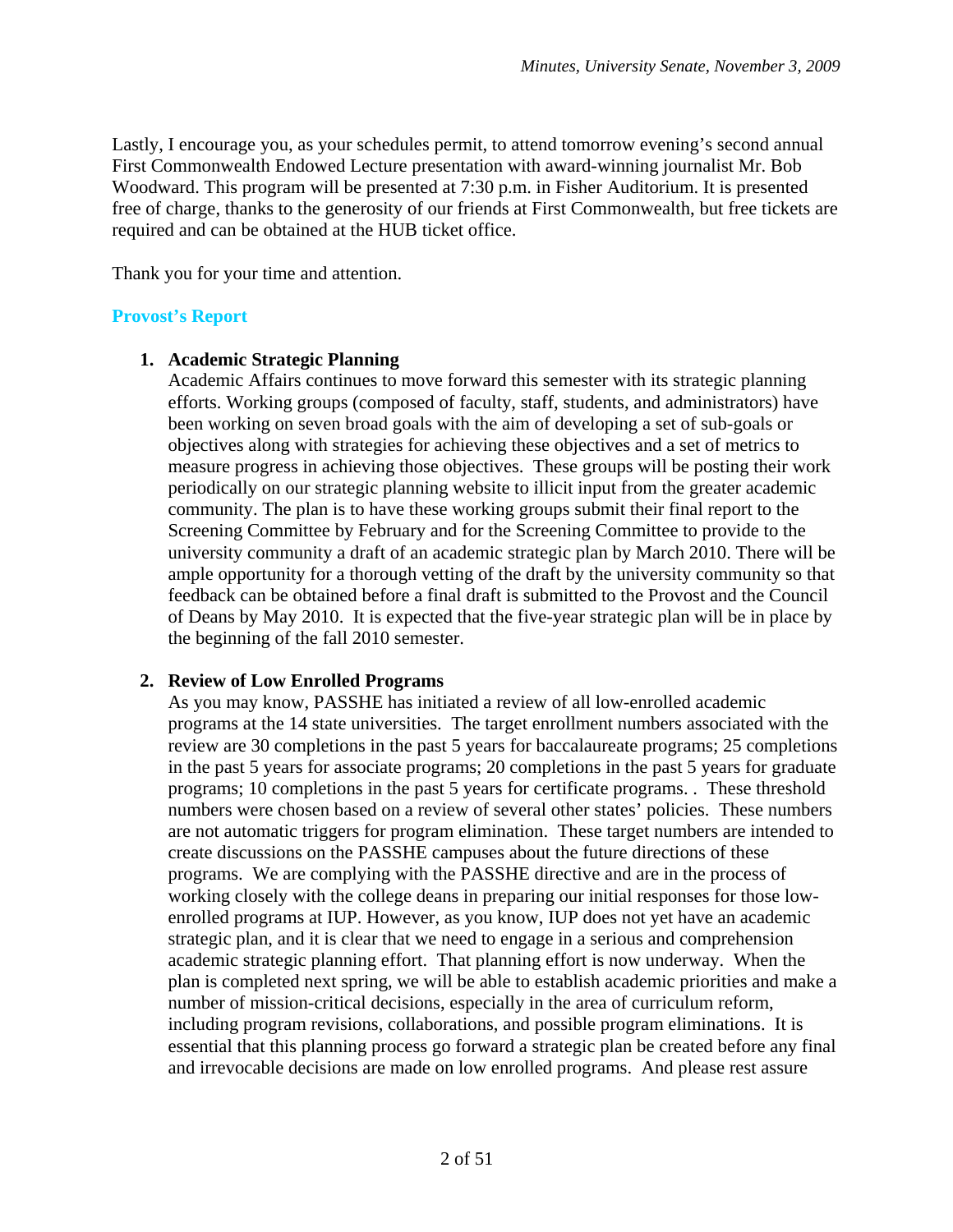that those decisions will be not be made without input from those departments who would be affected.

## **3. Faculty Sabbaticals for 2010-2011**

I am pleased to announce that the University has granted 34 faculty sabbaticals to be taken during the 2010-2011 academic year. This is a record number and reflects our continuing commitment to providing opportunities for faculty to pursue scholarly work as well as other forms of professional development.

### **4. Moodle Showcase**

Tuesday, November 10, 2009 Location: Crimson Event Center, Folger Hall Start: 5:00 p.m. End: 7:00 p.m.

This inaugural Faculty Showcase is designed to highlight creative usage of Moodle. Our two guest presenters, Drs. Karen Cercone and Dennis Giever, will:

- Demonstrate the pedagogy and techniques of how they are using Moodle for their classes
- Reflect on what they have learned along the way and address what they would do differently if just starting
- Participate in a question/answer session for your participation.

### Curriculum Revisions

In response to the Senate recommendations from the September 15, 2009 meeting, I accept the following:

From the University-Wide Undergraduate Curriculum Committee:

- A. The following courses are approved by me and may be offered immediately: HRIM 212 – Club Operations Management
- B. Program revisions from the Human Development and Environmental Studies Department for the Bachelor of Science in Education K-12 Family and Consumer Sciences Education program

## **Chairperson's Report**

Because of recent events, I think it would be helpful to remind the Senate of the stipulation in our Constitution regarding policies: "The President and the Council of Trustees … shall provide the University Senate an opportunity to review all policies and make recommendations prior to their implementation." I'm not sure that this wording makes allowances for those responsible to come up with their own definitions of "policy." If it walks like a duck, quacks like a duck, swims like a duck... well, you know the rest. But it's not my call, and that's not what I want to talk about today.

I have two things to report on this month, both of which occurred yesterday. First, I was asked to go to Harrisburg to meet with the Human Resources committee of the Board of Governors. They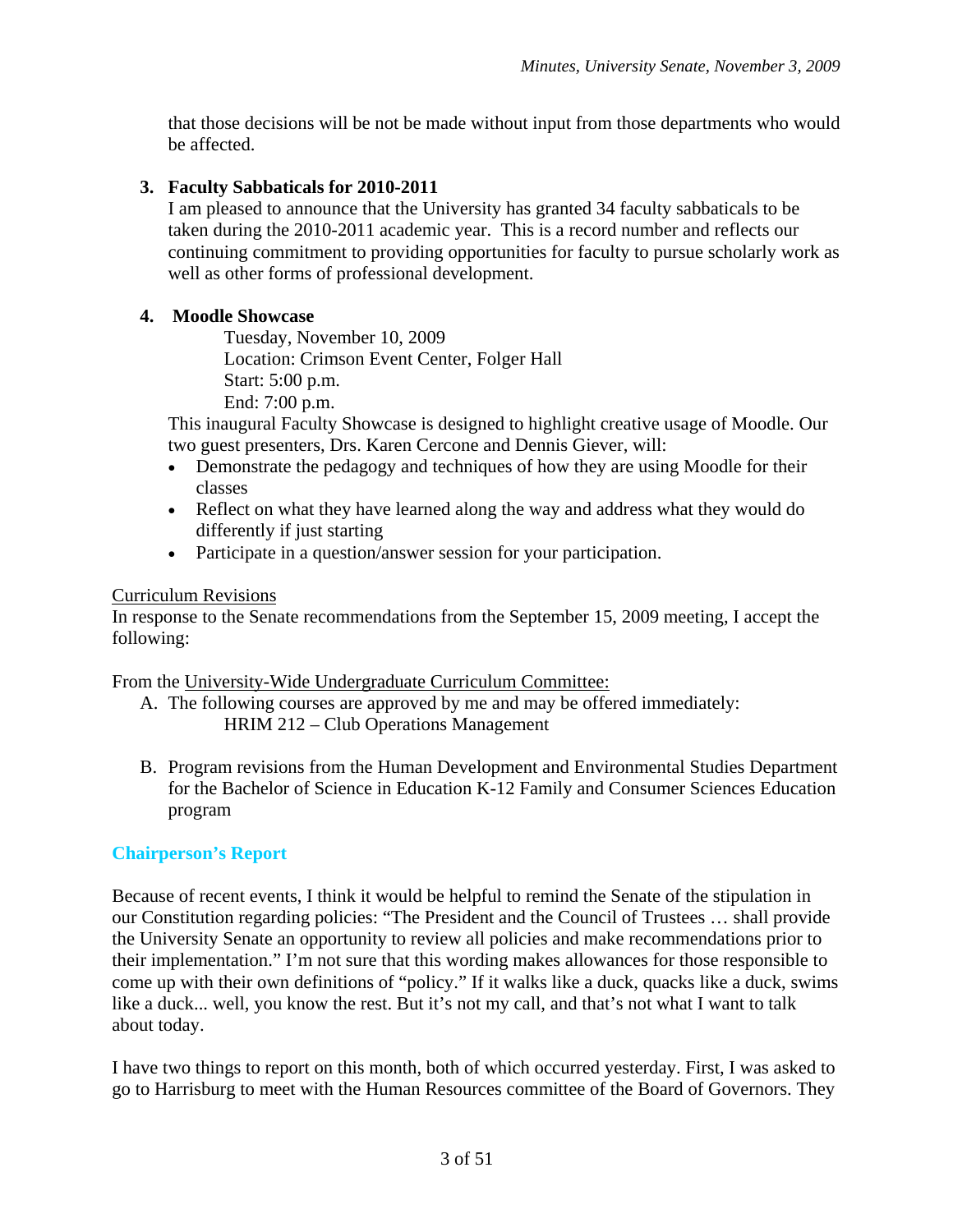are re-thinking the process for evaluating university presidents, and they were meeting with representatives of various constituencies. Before when I have gone to these consultations I have been the only one from western Pennsylvania there, but yesterday I was surprised to find my colleagues from both Edinboro and Clarion in attendance. I thought I was crazy to drive over three hours each way for the meeting, but the senate chair at Edinboro had actually flown down for the day, for a one hour meeting. This says something about how important people seem to think this process is. It will be interesting to see what comes of it. In any case, I learned that on some campuses the whole faculty, and sometimes other constituencies, such as students, are polled when the president is evaluated. On other campuses very few people know the evaluation is taking place. IUP might do well to think about how we approach things.

The other meeting I attended yesterday as your representative was a group that will serve as one of the bodies, along with another group from the community, and some others, providing input to the process of developing a long-range facilities development plan for the university. A consulting firm has been hired to help with the process, and they are on campus now. They will be holding open house meetings for anyone who is interested to provide them their perspective while they are getting to know what our campus is currently like prior to suggesting avenues for growth. I encourage everyone to look for these – there was one today – and give them your input. I just hope that the resulting plan doesn't lead to any more creative financing schemes.

## **Vice-Chairperson's Report**

No Report

**Rules Committee (Senator Korns)** 

The committee will meet on Tuesday November 10 in Eberly Conference Room

**University-Wide Undergraduate Curriculum Committee (Senator Sechrist)** 

## **FOR INFORMATION:**

The following courses were approved by UWUCC to be offered as distance education courses:

HRIM 150 Principles of Hospitality Management NURS 143 Healthy People DVST 170 Career Exploration LBST 499 The Global Village PLSC 354 Metropolitan Problems

## **FOR ACTION:**

**1 University-wide Undergraduate Curriculum Committee—Changes to Distance Education Policies and the UWUCC Handbook** 

**APPROVED**

**a Change the date when new proposals are due in the spring**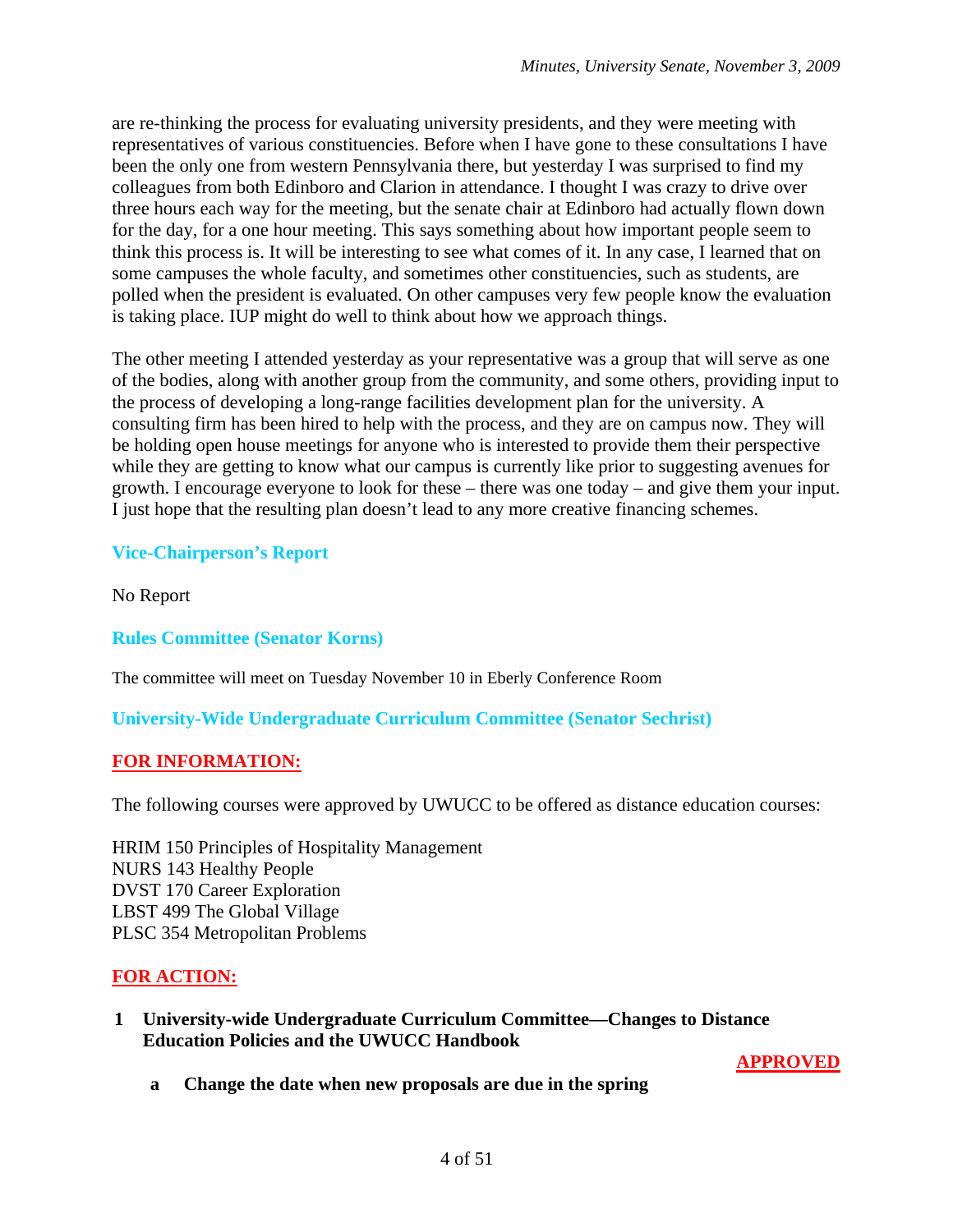## **Current Page 147 paragraph 1**

Prior to development of a distance education course, the faculty member must consult with the dean of his/her college to verify the source of funding for the preparation stipend and to verify the availability of the technology needed. Proposals for courses to be first offered in the summer or fall should be received by the committees by February 25th, while proposals for courses for the winter or spring should be received by September 25th.

## **Proposed Page 147 paragraph 1**

Prior to development of a distance education course, the faculty member must consult with the dean of his/her college to verify the source of funding for the preparation stipend and to verify the availability of the technology needed. Proposals for courses to be first offered in the summer or fall should be received by the committees by February 1st, while proposals for courses for the winter or spring should be received by September 25th.

**Rationale:** The University-wide Curriculum Committee has found that there has not been enough time to review the Distance Education course proposals in the spring semester when they are received by Feb. 25th. Moving the due date to Feb.1st should give the committee more time to approve the proposals in time so that students can register in the courses.

## **b Add new approval dates**

## **Current Page 145, under title:**

**Implementation of Distance Education Article 42**  Approved by APSCUF Representative Council December 14, 2000 Approved by Meet and Discuss February 22, 2001 Modified by APSCUF Representative Council April 7, 2005 and Meet and Discuss April 27, 2005 Modified by APSCUF Representative Council September 4, 2008 and Senate Sept. 9, 2008 due to changes in 2007 APSCUF contract

## **Proposed Page 145, under title:**

## **Implementation of Distance Education Article 42**

Approved by APSCUF Representative Council December 14, 2000 Approved by Meet and Discuss February 22, 2001 Modified by APSCUF Representative Council April 7, 2005 and Meet and Discuss April 27, 2005 Modified by APSCUF Representative Council September 4, 2008 and Senate Sept. 9, 2008 due to changes in 2007 APSCUF contract **Modified by APSCUF Representative Council October 8, 2009 and University Senate November 3, 2009?**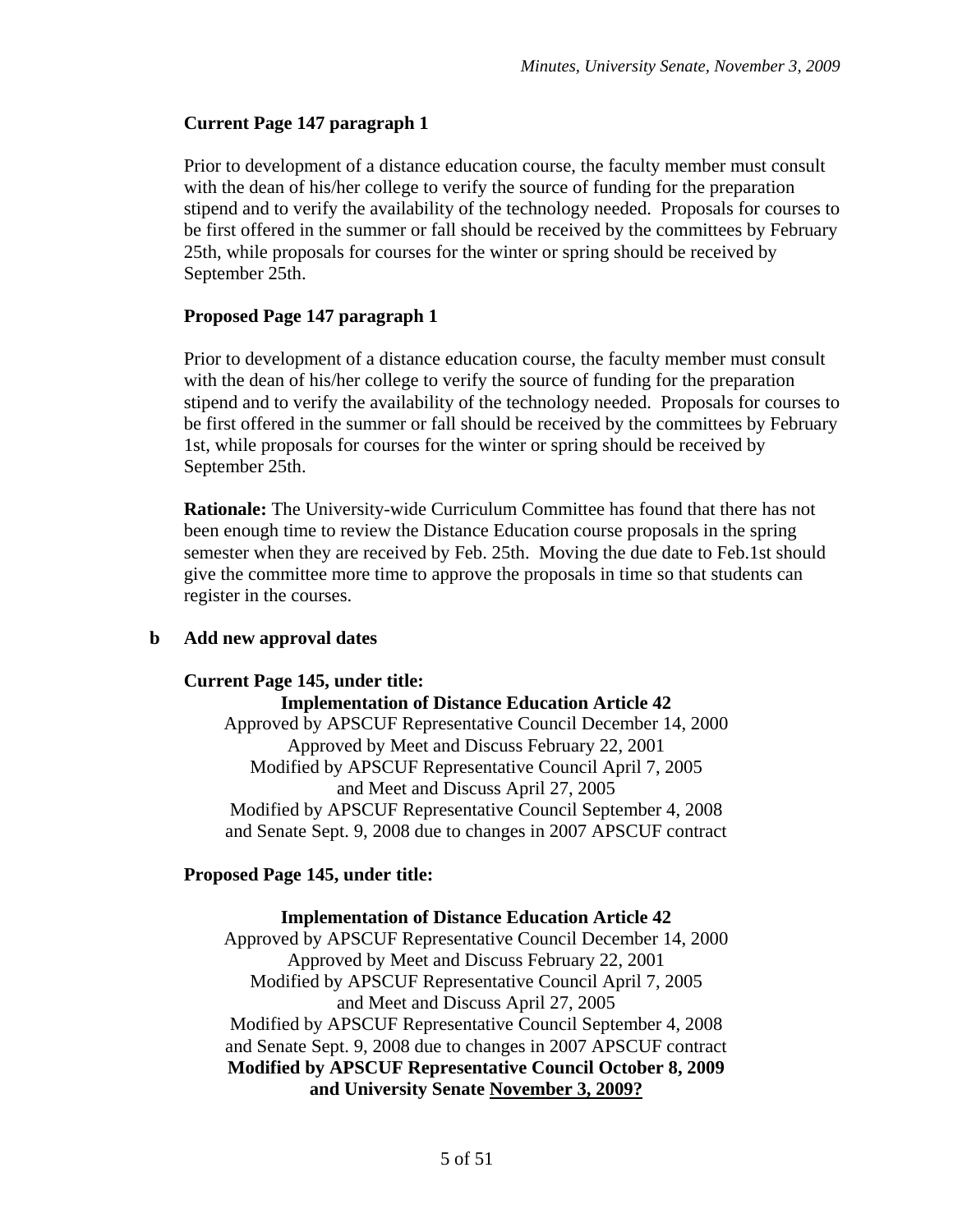### **c Add phrase about where to place responses**

On page 149 revise the line right under Step One

### **Undergraduate Distance Education Review Form**

**(Required for all courses taught by distance education for more than one-third of teaching contact hours.)** 

### **Existing and Special Topics Course**

 **Course:** 

 **Instructor(s) of Record:** 

**Phone:** Email:

### **Step One: Proposer**

 **Current:** A. Provide a brief narrative rationale for each of the items, A1- A5.  **Proposed:** A. Provide a brief narrative rationale for each of the items, A1- A5 **after the signature pages**.

- 1. How is/are the instructor(s) qualified in the distance education delivery method as well as the discipline?
- 2. How will each objective in the course be met using distance education technologies?
- 3. How will instructor-student and student-student, if applicable, interaction take place?
- 4. How will student achievement be evaluated?
- 5. How will academic honesty for tests and assignments be addressed?
- B. Submit to the department or its curriculum committee the responses to items A1-A5, the current official syllabus of record, along with the instructor developed online version of the syllabus, and the sample lesson. This lesson should clearly demonstrate how the distance education instructional format adequately assists students to meet a course objective(s) using online or distance technology. It should relate to one concrete topic area indicated on the syllabus.

### **Step Two: Departmental/Dean Approval**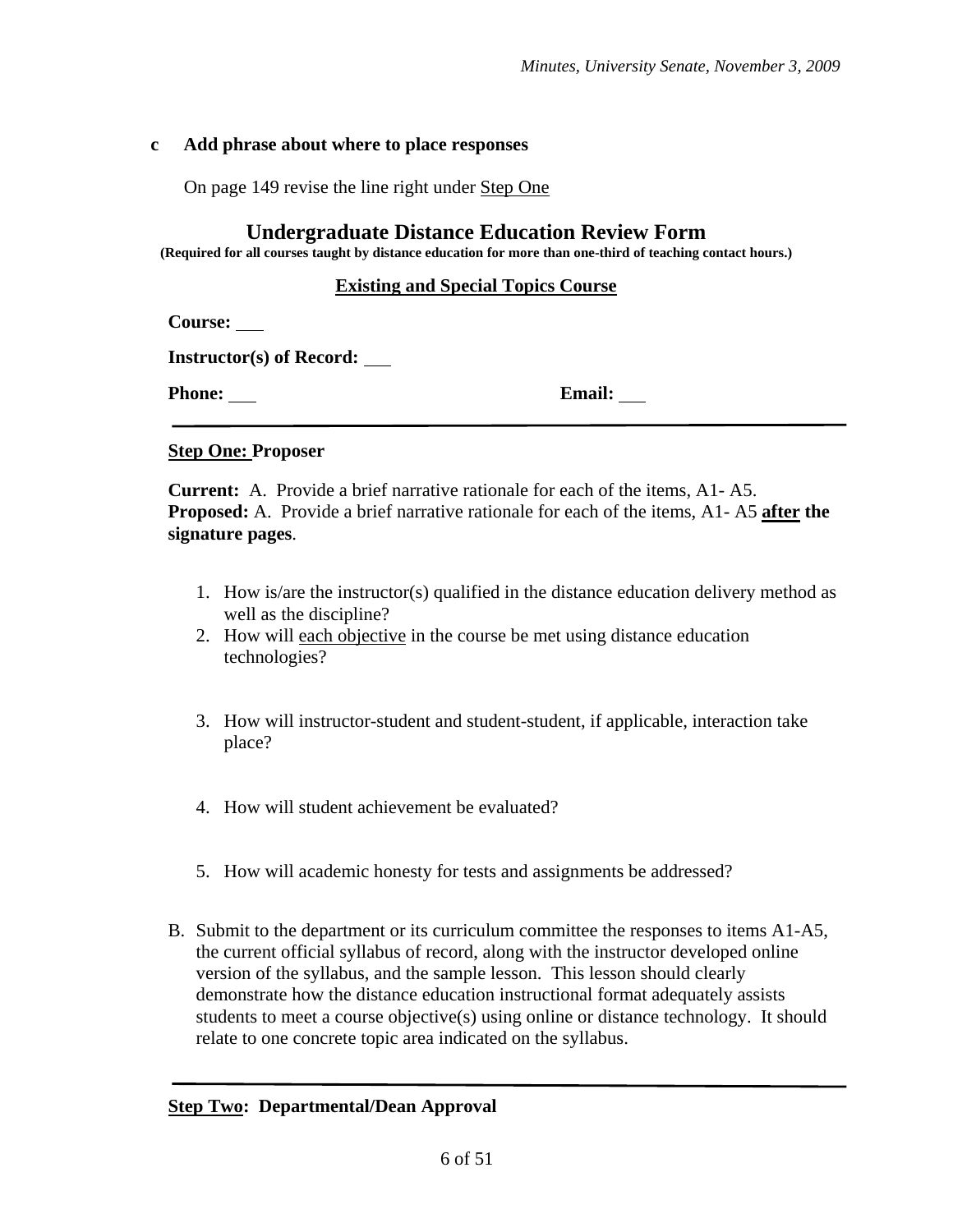| Recommendation: | $\Box$ Positive (The objectives of this course can be met via |
|-----------------|---------------------------------------------------------------|
|                 | distance education)                                           |

**Negative** 

Signature of Department Designee Date

 $\overline{\phantom{a}}$  ,  $\overline{\phantom{a}}$  ,  $\overline{\phantom{a}}$  ,  $\overline{\phantom{a}}$  ,  $\overline{\phantom{a}}$  ,  $\overline{\phantom{a}}$  ,  $\overline{\phantom{a}}$  ,  $\overline{\phantom{a}}$  ,  $\overline{\phantom{a}}$  ,  $\overline{\phantom{a}}$  ,  $\overline{\phantom{a}}$  ,  $\overline{\phantom{a}}$  ,  $\overline{\phantom{a}}$  ,  $\overline{\phantom{a}}$  ,  $\overline{\phantom{a}}$  ,  $\overline{\phantom{a}}$ 

Endorsed: \_\_\_\_\_\_\_\_\_\_\_\_\_\_\_\_\_\_\_\_\_\_\_\_\_\_\_\_\_\_\_\_\_\_\_\_\_\_\_\_\_\_\_\_\_\_\_\_

Signature of College Dean Date

**Rationale:** Currently any request to revise the responses to questions A1-A5 cause the signature pages to be out of sequence.

### **d On page 151 make the following clarification in the second sentence:**

### **Current:**

# **DELIVERY OF UNDERGRADUATE PROGRAMS VIA DISTANCE EDUCATION TECHNOLOGY**

Approved by IUP APSCUF Representative Council on November 6, 2008

Approved by IUP Senate on December 2, 2008

### **A. Policy**

The purpose of this policy is to ensure that proposed new distance education programs are consistent both in quality and content with their original programs. A proposal must be submitted to the UWUCC when 50% or more of the program requirements (excluding liberal studies and free electives outside of the major) are available through distance education technologies. . . . .

### **Proposed:**

# **DELIVERY OF UNDERGRADUATE PROGRAMS VIA DISTANCE EDUCATION TECHNOLOGY**

Approved by IUP APSCUF Representative Council on November 6, 2008

### **Minor Modification Approved by IUP APSCUF Representative Council October 8,**

**2009** 

Approved by IUP Senate on December 2, 2008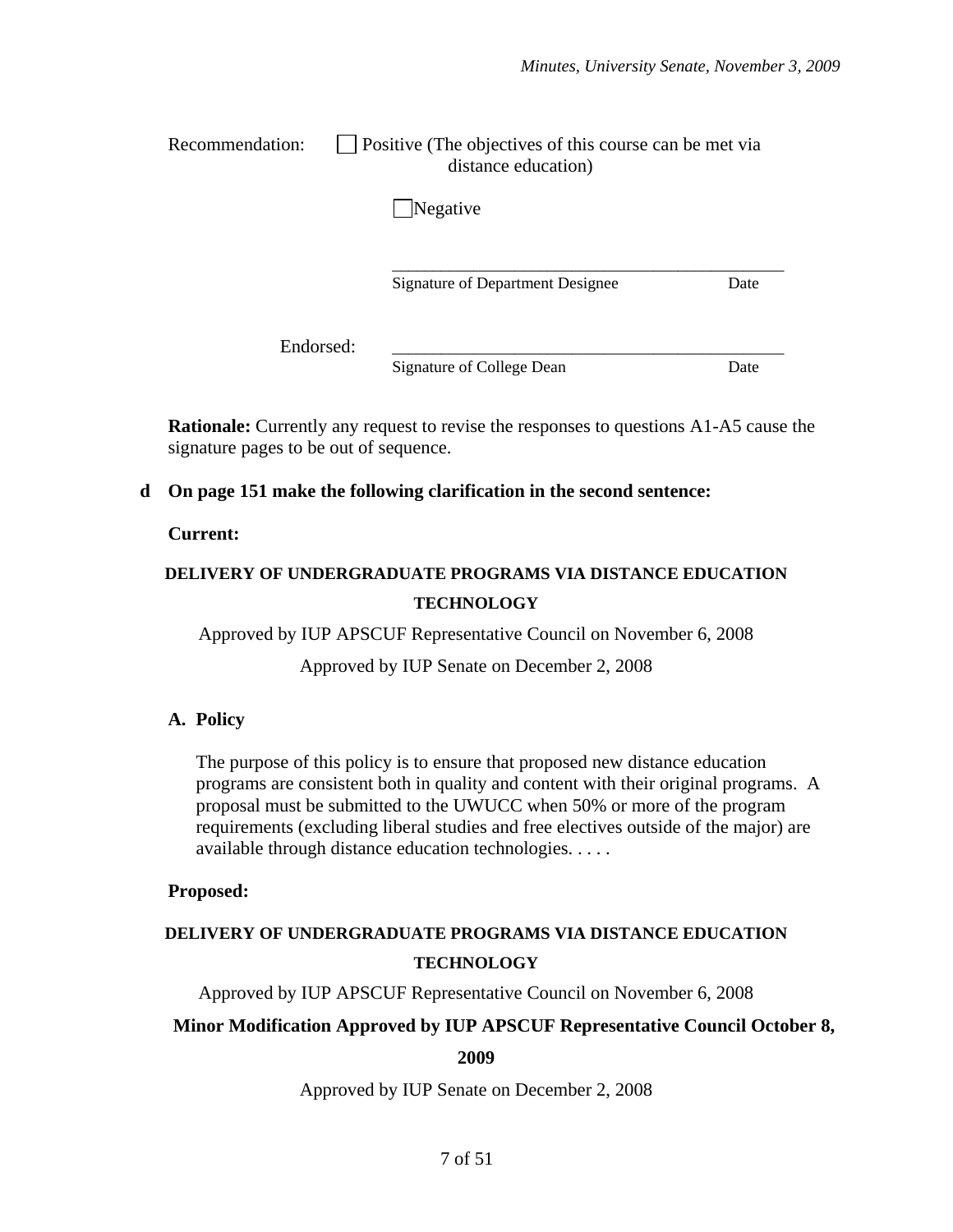## **Minor Modification Approved by IUP Senate November 3, 2009**

## **A. Policy**

The purpose of this policy is to ensure that proposed new distance education programs are consistent both in quality and content with their original programs. A proposal must be submitted to the UWUCC when 50% or more of the program **credit** requirements (excluding liberal studies and free electives outside of the major) are available through distance education technologies. . . . .

**Rationale:** The committee has been asked to clarify whether this statement meant course requirements or credit requirements.

### 2 **Liberal Studies Committee APPROVED**

Approved LBST 499 Consumer Culture, Drs. Lisa Sciulli, Varinder Sharma, and Rajendar Garg, Department of Marketing

### **3 Department of Employment and Labor Relations – Prefix Changes, Catalog Description Change, and Course Title Change**

### **APPROVED**

**a Course Prefix Change:** 

**Current Course Title: ILR 281 Special Topics Proposed Course Title: ELR 281 Special Topics**

**b Prefix, Catalog Description, and Course Title Changes:** 

### **Current Catalog Description:**

### **ILR 426 Case Studies in Labor-Management Relations 3c-0l-3cr**

An in-depth study of daily labor-management relationships in a variety of organizational settings through utilization of case study technique. Focuses on a problem-solving approach to the legal and contract administration components of the labor-management relationship.

### **Proposed Catalog Description:**

### **ELR 426 Case Studies in Employment Relations 3c-0l-3cr**

An in-depth study of daily employment relationships in a variety of organizational settings through utilization of case study technique. Focuses on a problem-solving approach to the legal and contract administration components of the employment relationship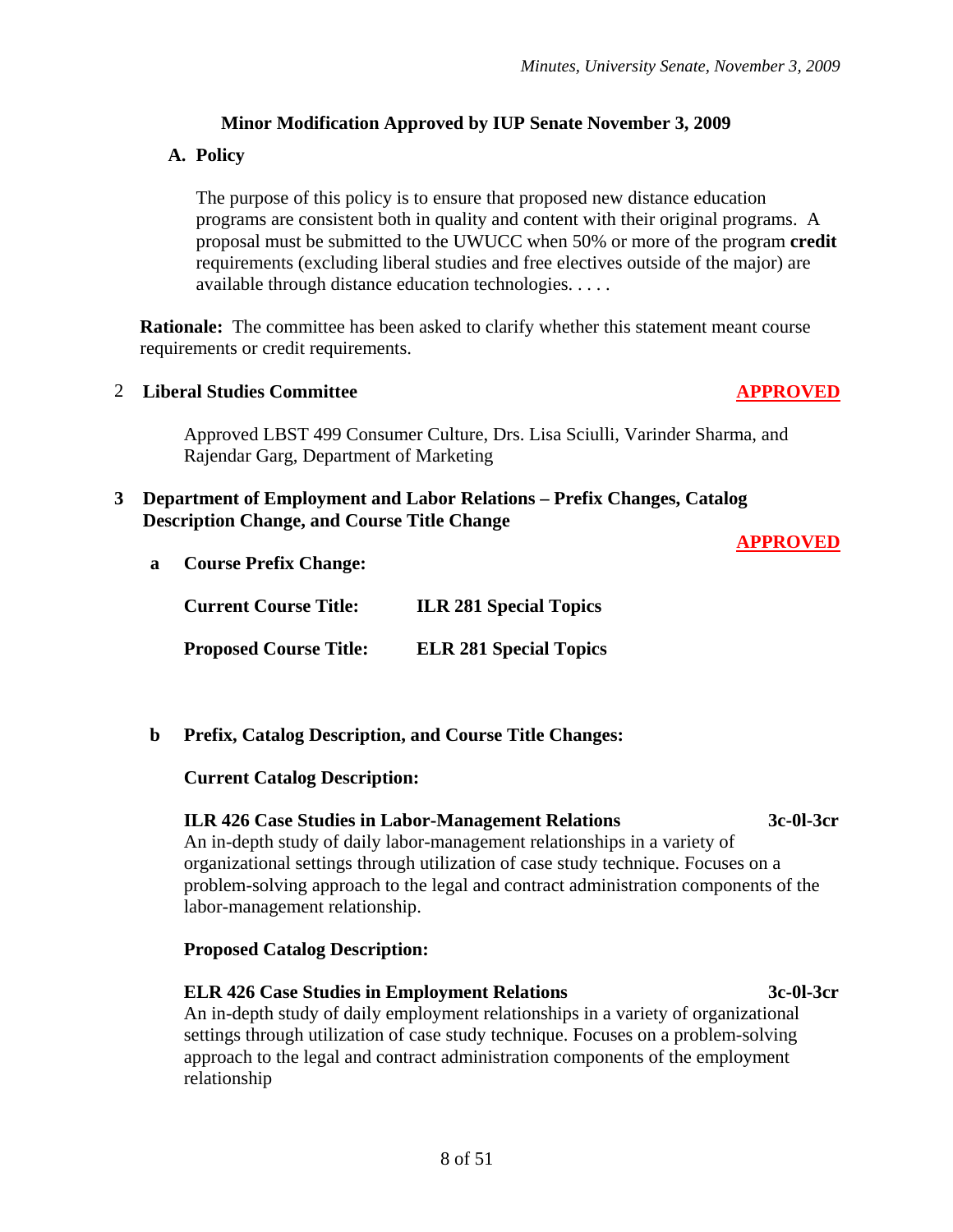| $\mathbf{c}$ | <b>Course Prefix Change:</b>  |                                                                           |
|--------------|-------------------------------|---------------------------------------------------------------------------|
|              | <b>Current Course Title:</b>  | <b>ILR 480Principles and Practices of Collective</b><br><b>Bargaining</b> |
|              | <b>Proposed Course Title:</b> | <b>ELR 480Principles and Practices of Collective</b><br><b>Bargaining</b> |
| d            | <b>Course Prefix Change:</b>  |                                                                           |
|              | <b>Current Course Title:</b>  | ILR 481 Special Topics in Industrial and Labor<br><b>Relations</b>        |
|              | <b>Proposed Course Title:</b> | <b>ELR 481 Special Topics in Employment Relations</b>                     |
| e            | <b>Course Prefix Change:</b>  |                                                                           |
|              | <b>Current Course Title:</b>  | <b>ILR 482 Independent Study</b>                                          |
|              | <b>Proposed Course Title:</b> | <b>ELR 482 Independent Study</b>                                          |
| f            | <b>Course Prefix Change:</b>  |                                                                           |
|              | <b>Current Course Title:</b>  | <b>ILR 499 Independent Study</b>                                          |
|              | <b>Proposed Course Title:</b> | <b>ELR 499 Independent Study</b>                                          |

**Rationale:** The changes proposed herein are offered for the purpose of achieving conformity between the undergraduate course offerings of the Employment and Labor Relations (ELR) Department and the significant changes to the graduate-level ELR program already approved by the University-Wide Graduate Committee and University Senate.

The Department of Employment and Labor Relations is an exclusively graduate-level department within the College of Health and Human Services. The department was created in 1978 as the Department of Labor Relations and the degree conferred to graduates was the Master of Arts in Labor Relations. In 1983, the designations of the department and the degree were changed to "Industrial and Labor Relations." Developments in the economy and employment since 1983, including the pervasive decline of the industrial sector and the significant growth in the service sector, make the continued use of the term "industrial" anachronistic.

Accordingly, the ELR Department proposed that, as of the start of the Fall Semester, 2009, the word "employment" be substituted for the word "industrial" to result in the "Department of Employment and Labor Relations." The acronym "ILR" would thereafter be "ELR." Implementation of the aforesaid changes will also bring the titles associated with the ELR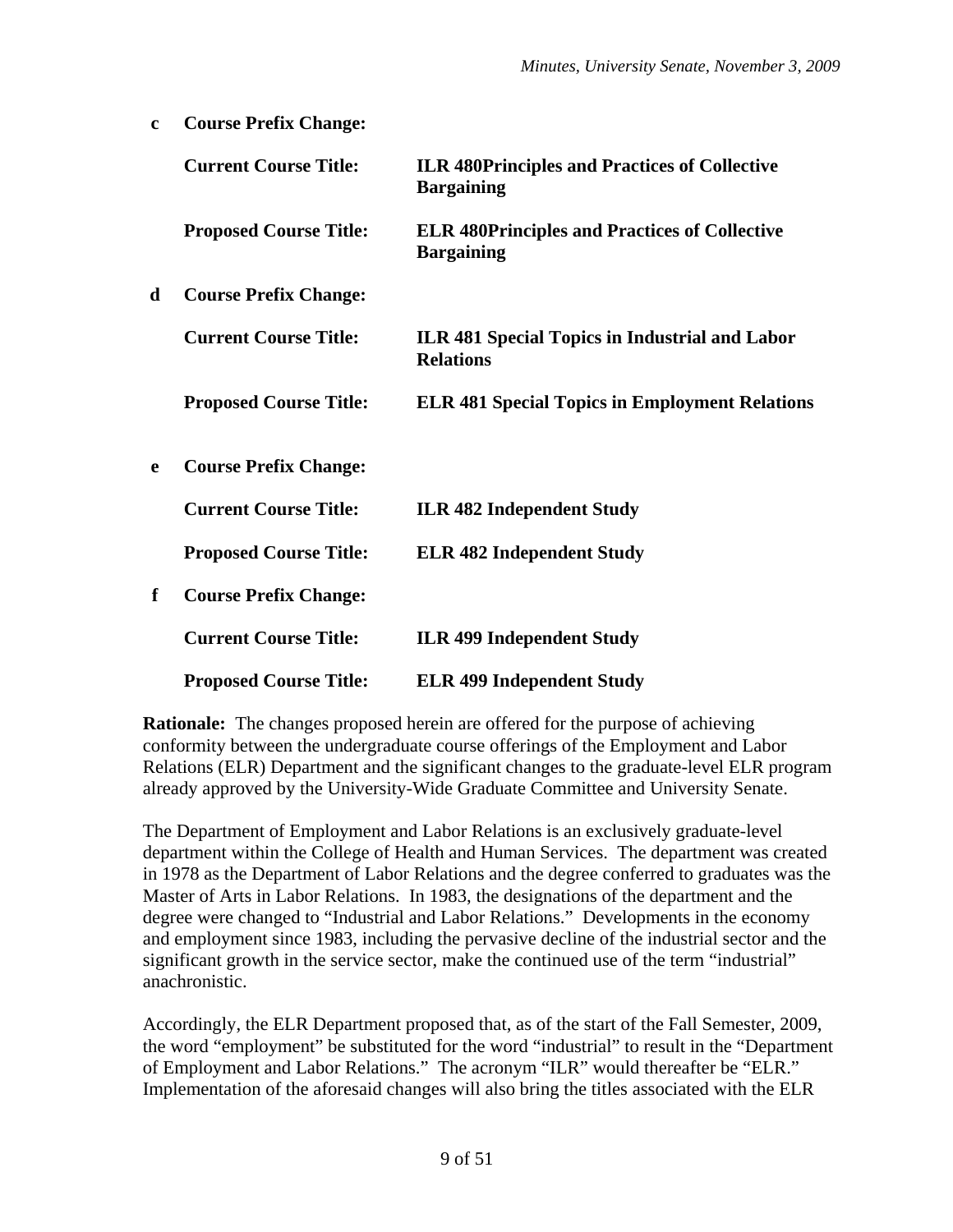program into conformity with trends noted in competing academic programs as well as relevant professional organizations.

## **University-Wide Graduate Curriculum Committee (Senator Piper)**

## **FOR INFORMATION**

### **PLSC 554 Metropolitan Problems, Distance Education Approval**

**COUN 628 Management of a Professional School Counseling Program, Distance Education Approval** 

**SOC 781/881 Advanced Qualitative Methods, Distance Education Approval** 

### **FOR ACTION**

**1 Department of Counseling - New Course APPROVED**

### **COUN 677 Crisis Counseling 3c-01-3sh**

This course provides an opportunity to develop an understanding of counseling clients during crisis, disaster, and other trauma causing events. The course examines theories, models, assessment techniques, and intervention strategies of crisis counseling. The counselor's collaborative role in crisis preparedness and response is discussed, including self-care strategies appropriate during crisis counseling. Student competencies are enhanced by participation in activities addressing theoretical as well as practical knowledge of crisis counseling.

**Prerequisite:** COUN 617 Basic Counseling Skills

**Rationale:** This course is being proposed in response to (1) crisis counseling being a significant issue often presented by clients to counselors in all settings, (2) the recommendation by our accrediting body, the Council for Accreditation of Counseling and Related Educational Programs (CACREP) to provide students with in-depth understanding of the impact of crises, disasters, and other trauma-causing events on people, and (3) the need for electives to provide students (especially at Penn Center Location) with sufficient credits to qualify for a license as a professional counselor in Pennsylvania.

**2 Program Revision for:** Administration & Leadership Studies, Nonprofit & Public Sectors, Ph.D. Program **APPROVED Sponsoring Department: Department of Sociology Catalog Start Term**: Summer 2010

**Brief Summary of the Rationale for the Minor Program Revision** The proposed changes are intended to strengthen the curriculum for students in this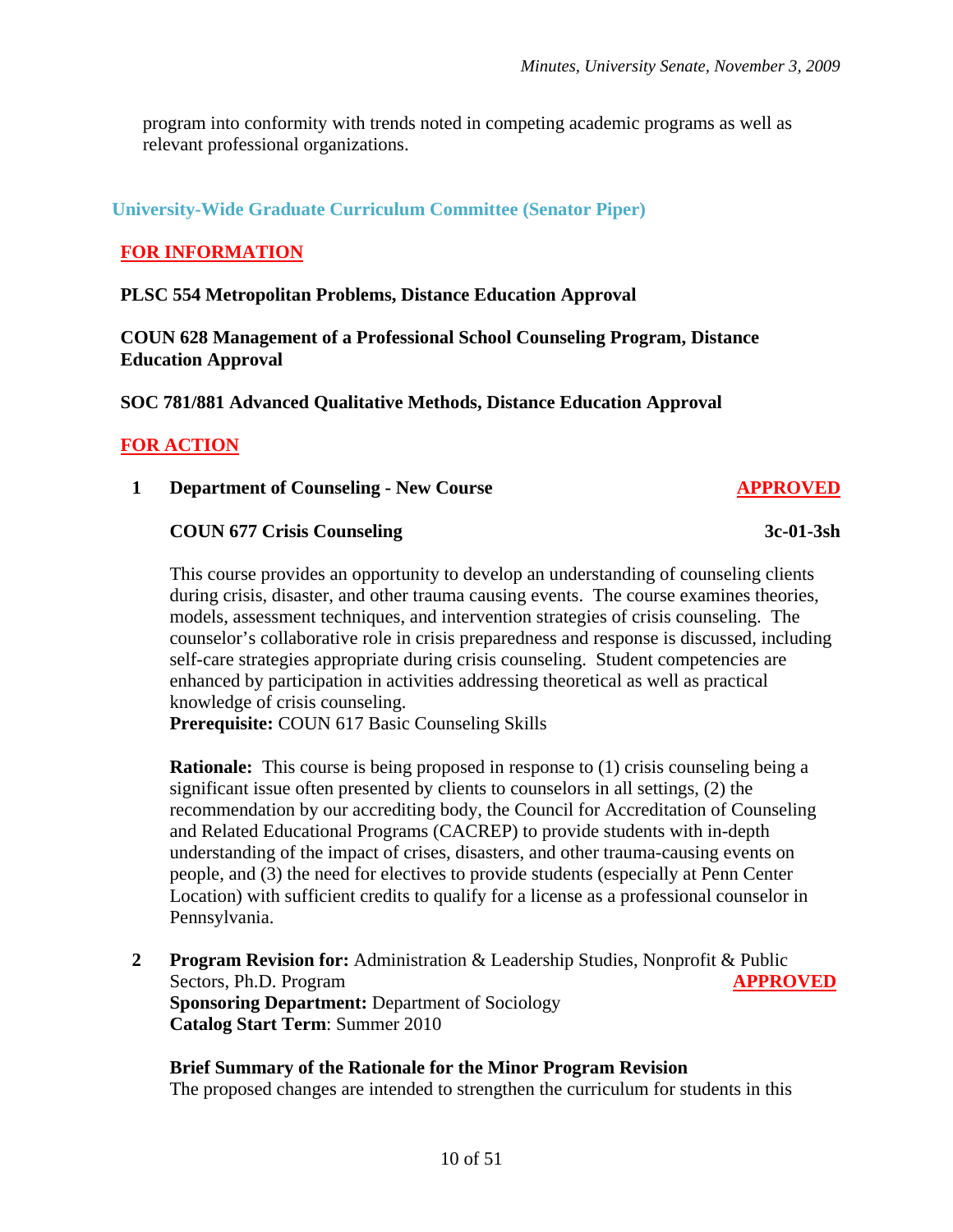doctoral program. Splitting the current social and organizational theory course into two courses, classical and contemporary, will permit a more in depth examination of theoretical perspectives, their development, and their uses in research, which are necessary for preparation for the dissertation and other independent scholarship. Based on the experiences of three doctoral cohorts, the one semester course currently in the curriculum does not provide adequate time to expose students to the range of material at the level appropriate to doctoral studies. This is particularly the case with the student population in this interdisciplinary program that attracts individuals from a wide variety of disciplines, predominantly with applied Master's degrees, and often with little or no background in social theory. In our experience, it simply is not possible in a single semester to provide students with a foundation in theory that adequately prepares them for the dissertation and other advanced scholarly research.

The addition of a Dissertation Seminar is intended to foster advanced skills in scholarship, provide ongoing feedback and guidance in the development of a literature review, and facilitate the process of developing a major research project that may serve as the basis for the dissertation. In the past, we have attempted to accomplish these goals through the use of an individualized comprehensive examination in the student's area of research specialization. Although successful in some ways, having students work in isolation and without feedback until the end of the process often results in the need for them to "revise and resubmit" after an initial review by and detailed feedback from faculty readers. A pilot test of the proposed dissertation seminar indicates that these curricular goals are more effectively accomplished by having students engage in the literature search, review, and synthesis process within the context of ongoing faculty feedback and peer review. The students in the pilot seminar, having already taken the individualized specialization comprehensive exam, reported that the dissertation seminar was more productive in moving them toward developing skills to prepare them for their dissertation proposal. Additionally, peer writing groups spontaneously developed and outlived the course, with students engaging in ongoing peer review and producing work on a regular basis. One result of the addition of a Dissertation Seminar may be a higher proportion of students completing a dissertation proposal and doing so more quickly, which potentially may improve rates of, and time to, graduation.

The elimination of six credits of electives corresponds with the addition of six credits of required courses, and maintains the overall number of credits required for graduation. This leaves students with nine hours of electives for course work within their area of research interest. Our experience has been that students had difficulty finding 15 credits of electives that make a meaningful contribution to their preparation for the dissertation. The new (required) courses will contribute to their preparation for the dissertation while still providing students with the flexibility to take elective course work in their areas of research interest.

Changing the start term of the program from Fall to Summer more accurately reflects the expectation that students will begin the program during Summer II with the one credit LDRS 800, Proseminar, which serves as an orientation and socialization to the program prior to beginning substantive coursework in the Fall semester.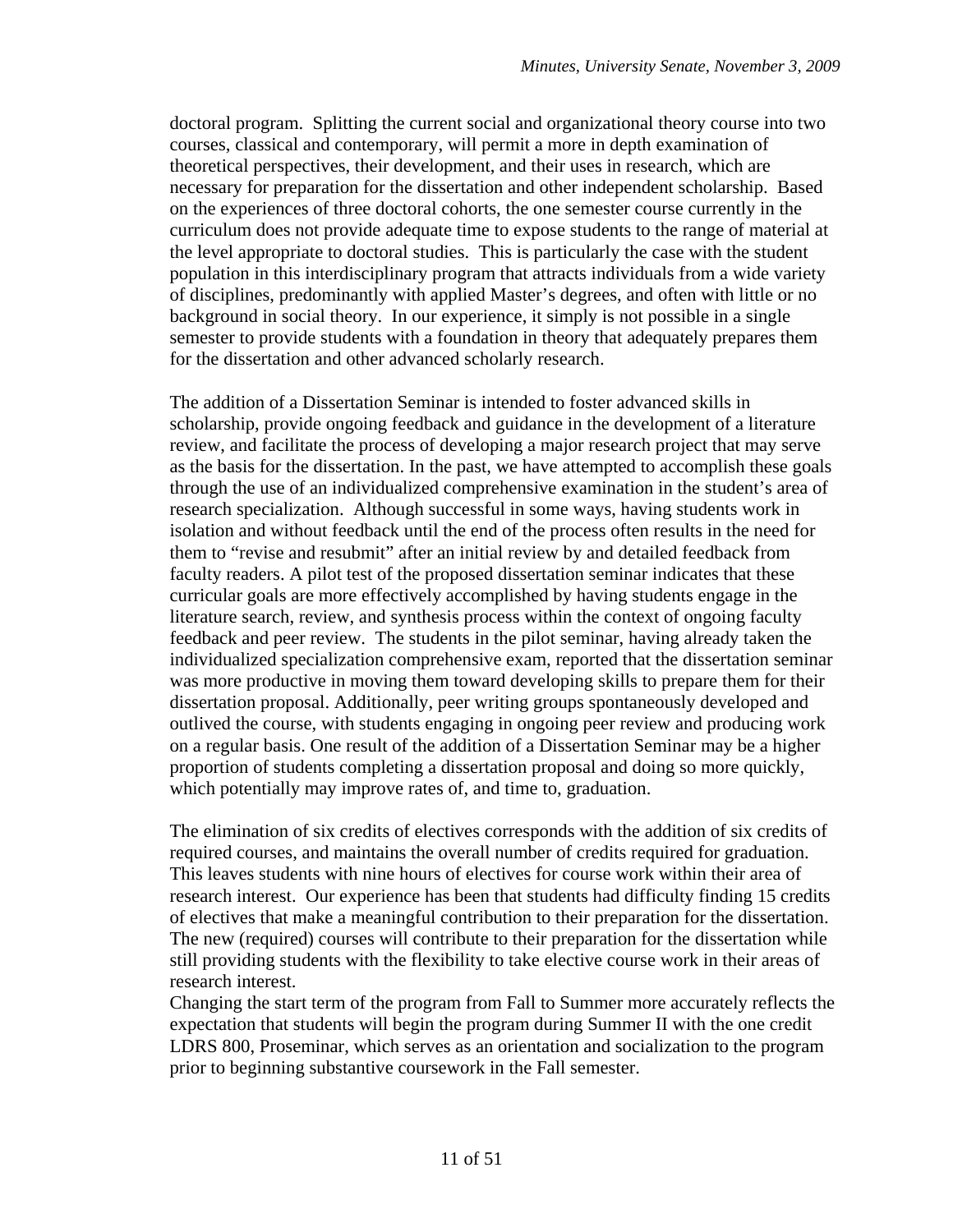## **Summary of Proposed Changes:**

The Ph.D. program in Administration and Leadership Studies, Nonprofit and Public Sectors, is designed to educate leaders in human services, health care, state and local government agencies, higher education, and other public and nonprofit organizations. This program is offered by the Sociology Department in collaboration with the department of Economics. The ALS program's goals are to provide leadership development and enhanced administrative capacity through application of theory and research in the public and nonprofit services context. Student learning is constituted by the following objectives:

- Thorough knowledge of the scholarship and research on leadership and the ability to utilize this knowledge in an applied, professional context.
- Knowledge and skills in nonprofit and public sector program planning and administration that reflect a sociological perspective.
- The capacity to locate and critique research and evaluation studies and to successfully design, conduct, and defend an original research study.

As the majority of students are midcareer professionals with full-time positions, required courses are offered evenings and/or Saturdays, two courses a semester. Courses are offered in fall, spring, and an eleven week summer session.

Students are admitted in cohorts. The admissions process involves a review of an assortment of materials, including an application for admission form, transcripts, GRE test scores, three letters of recommendation from academic or professional references, a work experience statement (either a vita or résumé), a goal statement in which the applicant explains why

## **Current Program Proposed Program**

The Ph.D. program in Administration and Leadership Studies, Nonprofit and Public Sector**s**, is designed to educate leaders in human services, health care, state and local government agencies, higher education, and other public and nonprofit organizations. This program is offered by the Sociology Department in collaboration with the department of Economics. The ALS program's goals are to provide leadership development and enhanced administrative capacity through application of theory and research in the public and nonprofit services context. Student learning is constituted by the following objectives:

- Thorough knowledge of the scholarship and research on leadership and the ability to utilize this knowledge in an applied, professional context.
- Knowledge and skills in nonprofit and public sector program planning and administration that reflect a **social science** perspective.
- The capacity to locate and critique research and evaluation studies and to successfully design, conduct, and defend an original research study.

As the majority of students are midcareer professionals with full-time positions, required courses are offered evenings and/or Saturdays, two courses a semester. Courses are offered in fall, spring, and an eleven week summer session.

Students are admitted in cohorts. The admissions process involves a review of an assortment of materials, including an application for admission form, transcripts, GRE test scores, three letters of recommendation from academic or professional references, a work experience statement (either a vita or résumé), a goal statement in which the applicant explains why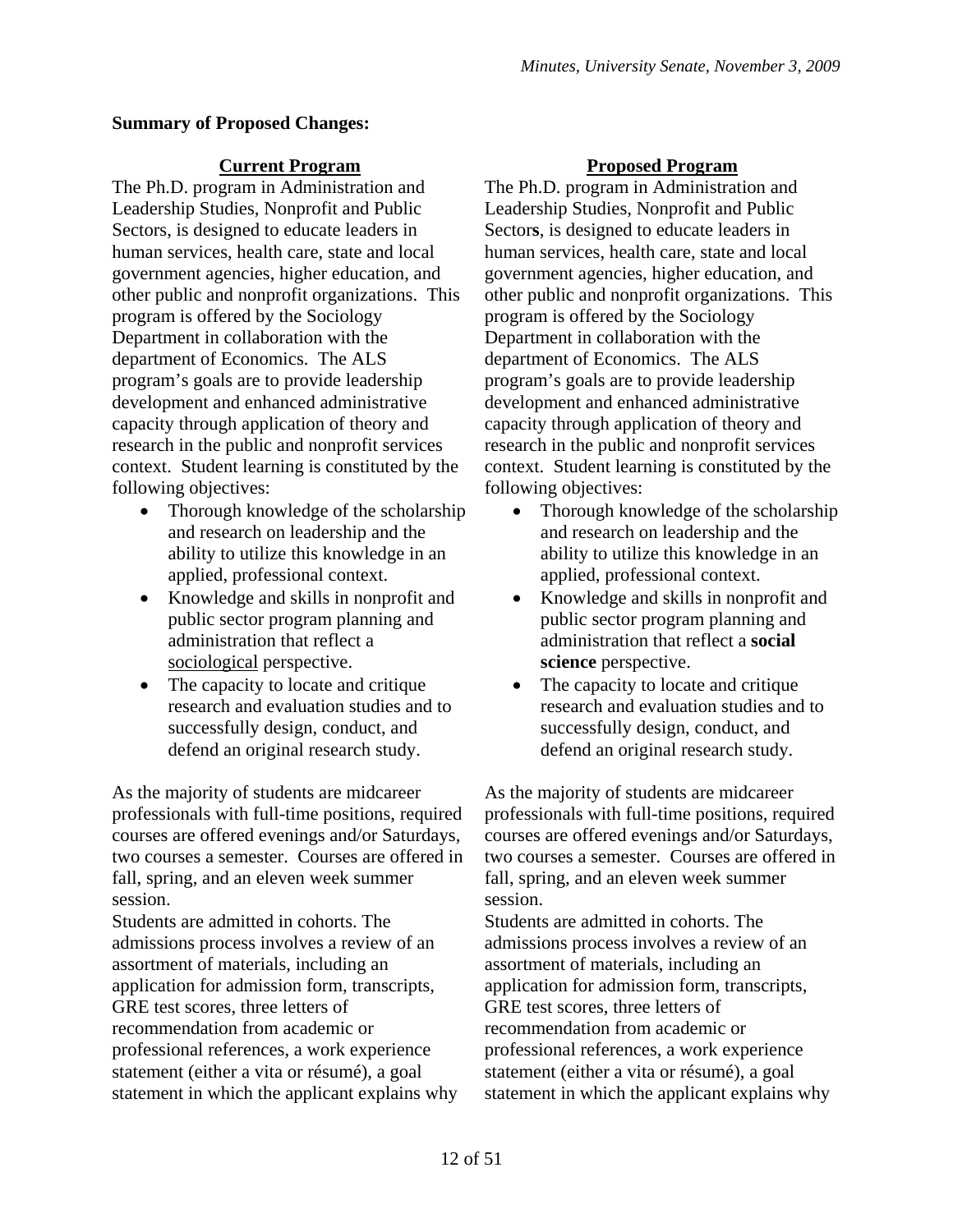she/he wishes to be admitted to the program, and a major writing sample such as a master's thesis, course paper, policy document, or program report. A personal interview may be required at the option of the Admissions Committee. A master's degree is required. Prospective students should be aware that this is a social science program, with most courses taught by professors of Sociology and Economics; therefore, some background in the social sciences is helpful. Each student admitted to a doctoral program receives doctoral candidacy after completing at least eighteen graduate credits beyond the master's degree, with a GPA of 3.0, and passing both core and research methods area comprehensive examinations. To be eligible for graduation, students must complete the 61

credit hours specified in the curriculum, successfully pass all comprehensive examinations, and successfully defend a dissertation proposal and completed dissertation. Program curriculum requirements are as follows:

Core 22 cr. LDRS 800 Proseminar LDRS 801 Leadership Theories LDRS 802 Leadership Applications LDRS 810 Nonprofit Management LDRS 811 Administration in the Public Sector

SOC 803 Social and Organizational Theory

SOC 804 Social Policy ECON 720 Managerial Economics for Decision Making and Leadership

| Research | 24 cr.                                   |
|----------|------------------------------------------|
|          | SOC 862 Analysis of Social Data          |
|          | SOC 863 Quantitative Research Methods I  |
|          | SOC 864 Quantitative Research Methods II |
|          | SOC 865 Qualitative Research Methods     |
|          | <b>LDRS 861 Program Evaluation</b>       |

she/he wishes to be admitted to the program, and a major writing sample such as a **M**aster's thesis, course paper, policy document, or program report. A personal interview may be required at the option of the Admissions Committee. A **M**aster's degree is required. Prospective students should be aware that this is a social science program, with most courses taught by professors of Sociology and Economics; therefore, some background in the **s**ocial **s**ciences is helpful, **but not required**. Each student admitted to **the** doctoral program receives doctoral candidacy after completing at least eighteen graduate credits beyond the **M**aster's degree with a GPA of 3.0 and passing both core and research methods area comprehensive examinations. To be eligible for graduation, students must complete the 61 credit hours specified in the curriculum, successfully pass all comprehensive examinations, and successfully defend a dissertation proposal and **a** completed dissertation. Program curriculum requirements are as follows:

| Core $28 \text{ cr}$ .<br>LDRS 800 Proseminar<br>LDRS 801 Leadership Theories |
|-------------------------------------------------------------------------------|
| LDRS 802 Leadership Applications                                              |
| LDRS 810 Nonprofit Management                                                 |
| LDRS 811 Administration in the Public Sector                                  |
| <b>SOC 802</b> Classical Social and                                           |
| <b>Organizational Theories</b>                                                |
| <b>SOC 803 Contemporary Social and</b>                                        |
| Organizational Theories                                                       |
| SOC 804 Social Policy                                                         |
| ECON 820 Managerial Economics for                                             |
| Decision Making and Leadership                                                |
| <b>LDRS 900 Dissertation Seminar</b>                                          |

Research 24 cr. SOC 862 Analysis of Social Data SOC 863 Quantitative Research Methods I SOC 864 Ouantitative Research Methods II SOC 865 Qualitative Research Methods LDRS 861 Program Evaluation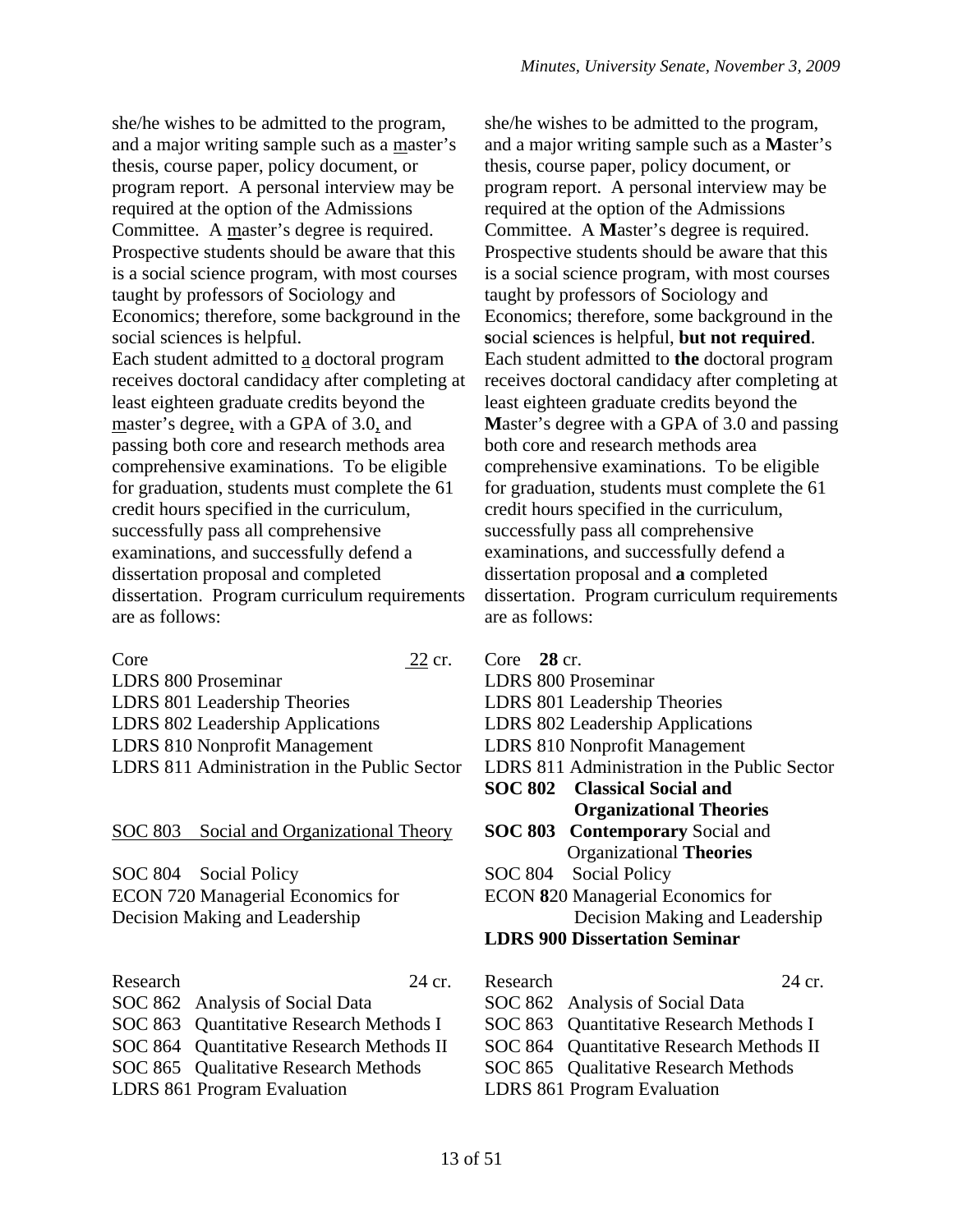### LDRS 995 Dissertation

### LDRS 995 Dissertation

Electives 15 cr. Nine credits from among any graduate-level SOC, ECON, or LDRS courses. Six credits from among any other relevant graduate courses. For detailed information about the program, you may contact the program coordinator at 724-357-2956 or ALS-PHD@iup.edu. The program's website may be viewed at www.iup.edu/als. Electives 9 cr. Nine credits from among any **relevant** graduate **level** courses **with permission of the doctoral coordinator**. For detailed information about the program, you may contact the program coordinator at 724-357-2956 or ALS-PHD@iup.edu. The program's website may be viewed at www.iup.edu/als.

## **Catalog Description**

The Ph.D. program in Administration and Leadership Studies, Nonprofit and Public Sectors, is designed to educate leaders in human services, health care, state and local government agencies, higher education, and other public and nonprofit organizations. This program is offered by the Sociology Department in collaboration with the department of Economics. The ALS program's goals are to provide leadership development and enhanced administrative capacity through application of theory and research in the public and nonprofit services context. Student learning is constituted by the following objectives:

- Thorough knowledge of the scholarship and research on leadership and the ability to utilize this knowledge in an applied, professional context.
- Knowledge and skills in nonprofit and public sector program planning and administration that reflect a social science perspective.
- The capacity to locate and critique research and evaluation studies and to successfully design, conduct, and defend an original research study.

As the majority of students are mid-career professionals with full-time positions, required courses are offered evenings and/or Saturdays, two courses a semester. Courses are offered in fall, spring, and an eleven week summer session.

Students are admitted in cohorts. The admissions process involves a review of an assortment of materials, including an application for admission form, transcripts, GRE test scores, three letters of recommendation from academic or professional references, a work experience statement (either a vita or résumé), a goal statement in which the applicant explains why she/he wishes to be admitted to the program, and a major writing sample such as a Master's thesis, course paper, policy document, or program report. A personal interview may be required at the option of the Admissions Committee. A Master's degree is required. Prospective students should be aware that this is a social science program, with most courses taught by professors of Sociology and Economics; therefore, some background in the social sciences is helpful, but not required.

Each student admitted to a doctoral program receives doctoral candidacy after completing at least eighteen graduate credits beyond the Master's degree, with a GPA of 3.0, and passing both core and research methods area comprehensive examinations. To be eligible for graduation, students must complete the 61 credit hours specified in the curriculum, successfully pass all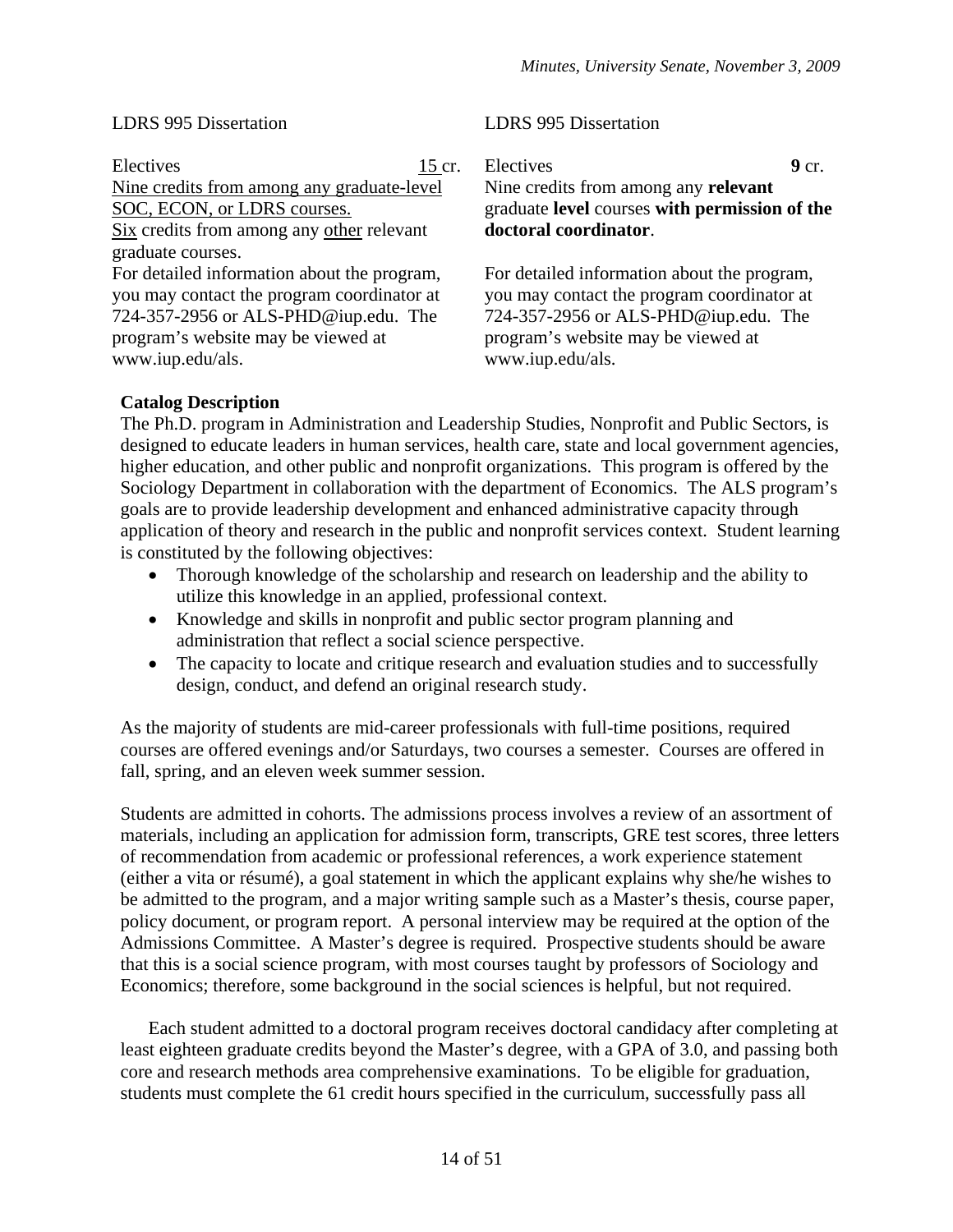comprehensive examinations, and successfully defend a dissertation proposal and a completed dissertation. Program curriculum requirements are as follows: *Core 28 cr.* LDRS 800 Proseminar LDRS 801 Leadership Theories LDRS 802 Leadership Applications LDRS 810 Nonprofit Management LDRS 811 Administration in the Public Sector SOC 802 Classical Social & Organizational Theories SOC 803 Contemporary Social & Organizational Theories SOC 804 Social Policy ECON 820 Managerial Economics for Decision Making and Leadership LDRS 900 Dissertation Seminar *Research 24 cr.* SOC 862 Analysis of Social Data SOC 863 Quantitative Research Methods I SOC 864 Ouantitative Research Methods II SOC 865 Qualitative Research Methods LDRS 861 Program Evaluation LDRS 995 Dissertation *Electives 9 cr.* Nine credits from among any relevant graduate level courses with permission of the doctoral coordinator.

For detailed information about the program, you may contact the program coordinator at 724- 357-2956 or ALS-PHD@iup.edu. The program's website may be viewed at www.iup.edu/als.

## **Brief Summary of Each Major Change in the Program**

The proposed changes pertain to graduation requirements of the Ph.D. program in Administration and Leadership Studies, Nonprofit and Public Sectors. They are:

- The revision of the currently required three credit SOC 803, Social and Organizational Theory, course into two required, sequenced three credit courses: *Classical* Social and Organizational Theories and *Contemporary* Social and Organizational Theories; this change involves (a) a course revision and (b) a course addition.
- The addition of a required three credit Dissertation Seminar course as a capstone experience in the program.
- The elimination of six of 15 credits of electives, corresponding to the addition of two new three credit courses.
- Changing the start term of the program from fall to summer, as students will begin the program during Summer II with the one credit LDRS 800, Proseminar, as an orientation and socialization to the program, prior to beginning substantive coursework in the Fall semester.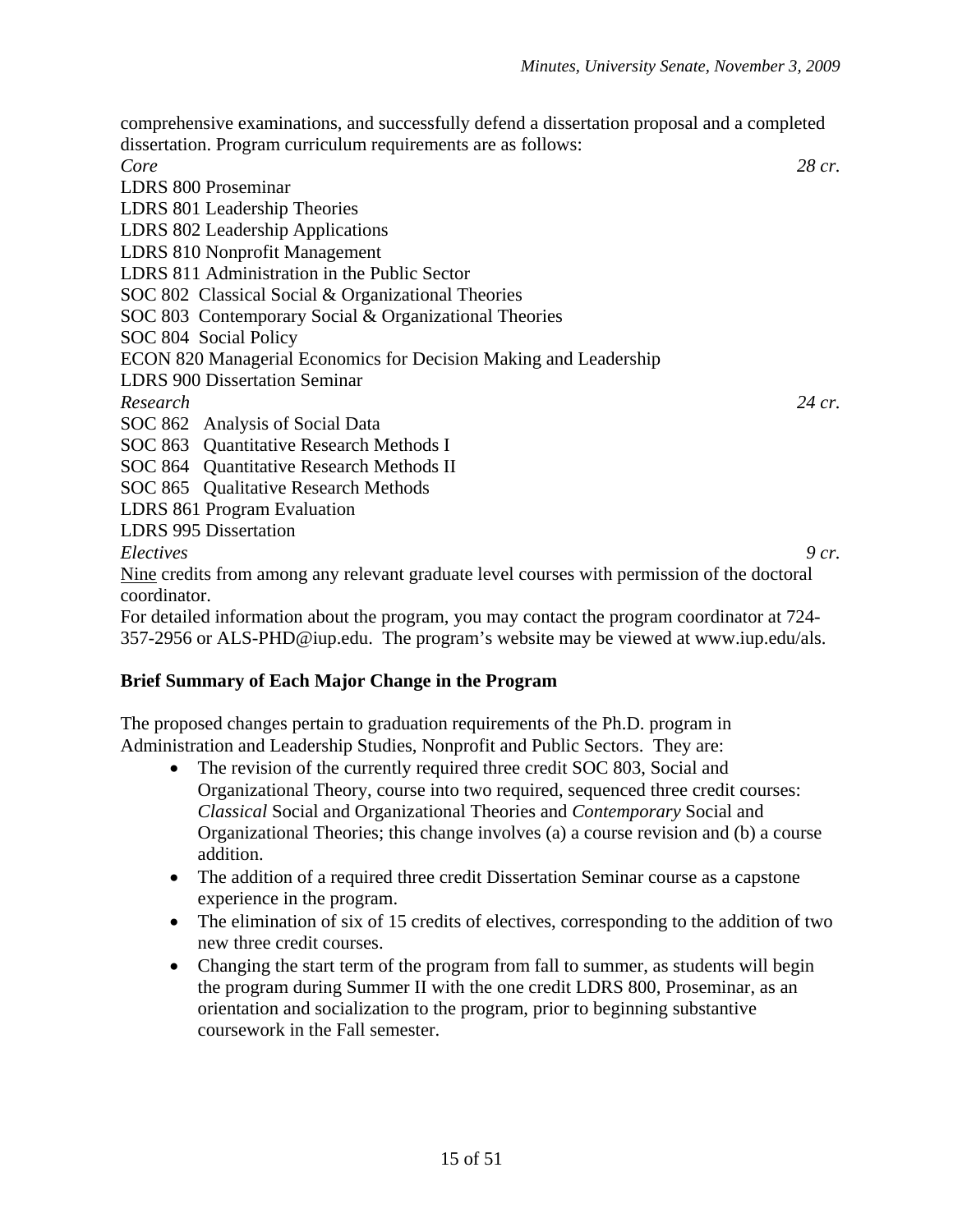## **NEW COURSES:**

## **SOC 802 Classical Social and Organizational Theories 3c-01-3sh**

### **Course Description**

This course examines the use of classical social and organizational theories for understanding social relations and phenomena, the role of theory in the social sciences, and the historical roots and the development of both classical social theories and foundational applied organizational theories. The emphasis is on understanding the contributions and limitations of these theories, how they inform current understanding of societal relations, and critically analyzing these theoretical perspectives.

### **Rationale**

This course will be the first of two sequenced courses that will comprise the social and organizational theory sequence in the interdisciplinary social science ALS Ph.D. program. Currently, only one course in this area is offered, SOC 803, Social and Organizational Theories. Based on experience with three cohorts of students in the ALS Ph.D. program for whom this is a required course, one semester does not provide adequate time to expose students to the range of material at the level appropriate to doctoral studies.

### **SOC 803 Contemporary Social and Organization Theories 3c-01-3sh**

### **Course Description**

This course examines the use of contemporary and developing social and organizational theories for understanding social phenomena, the role of contemporary theories in the social sciences, and their relationship with classical social and organizational theories. The emphasis is on understanding the contributions and limitations of these theories, how they inform current understanding of societal relationships, their use in research, and critically analyzing these theoretical perspectives. **Prerequisite:** SOC 802 Classical Social and Organizational Theories

### **Rationale**

This course will serve as the second of two sequenced courses that will comprise the social and organizational theory sequence in the ALS Ph.D. program and may be taken by advanced graduate students from other programs, as well. Currently, only one course in this area is offered for students in this doctoral program. Based on experience with three cohorts of students in the program, one semester does not provide adequate time to expose students to the range of material at the level appropriate to doctoral studies.

### **LDRS 900 Dissertation Seminar 3c-01-3sh**

### **Course Description**

In this course students critically examine research and theory relevant to their prospective dissertation research. Students search for and review literature related to their area of scholarship, identify and make contact with key scholars in their fields of interest, complete a synthesis of the literature, engage in peer review, and develop a major paper that may serve as a basis for the dissertation proposal. Students will advance their skills in the processes required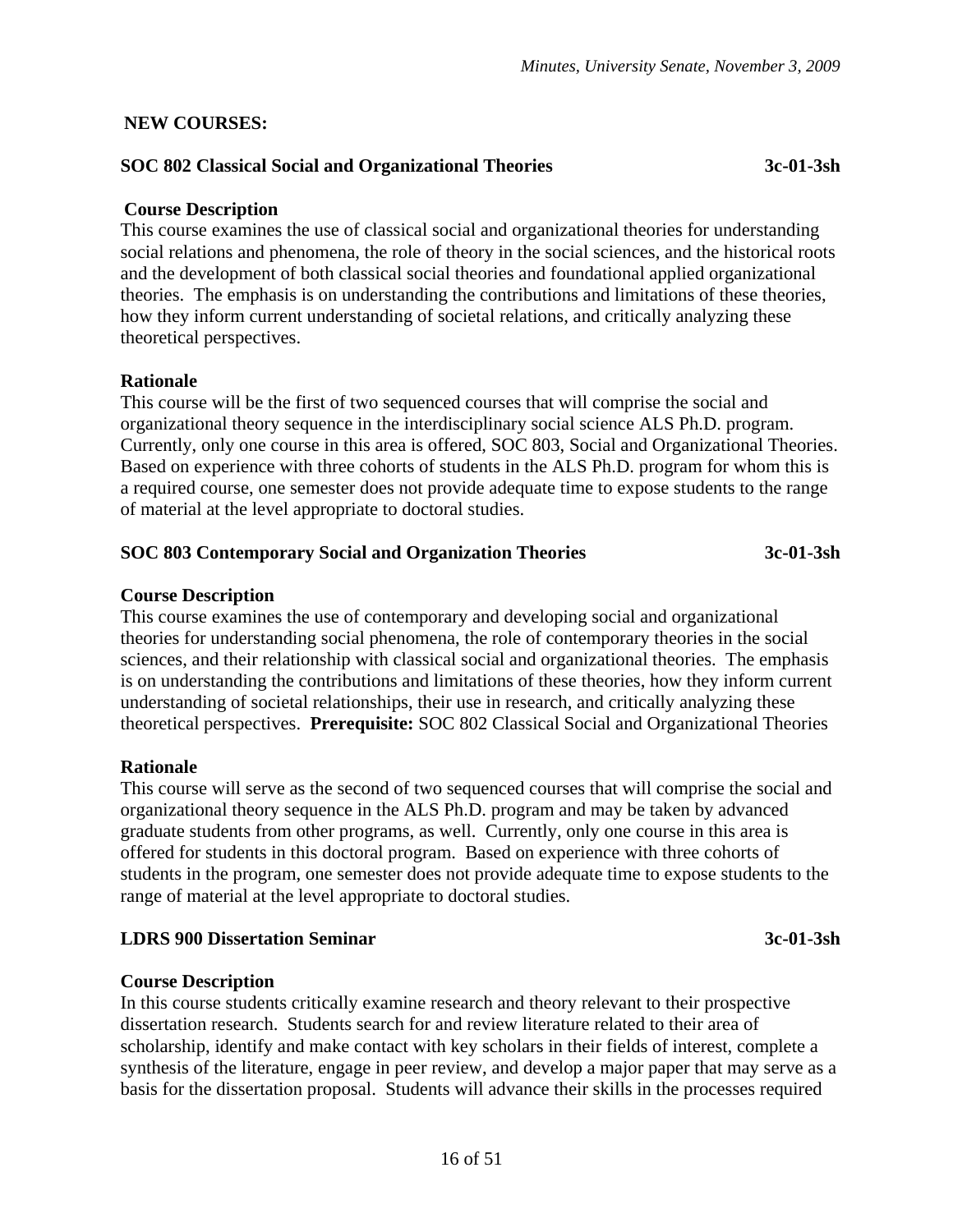for effective development of a significant research project and the presentation of a literature review centered on a specific research issue, problem, or question. **Prerequisite:** Limited to ALS Ph.D. students who have completed core and research comprehensive examinations.

## **Rationale**

This course is intended to foster advanced skills in scholarship, provide ongoing feedback and guidance in the development of literature review, and facilitate the process of developing a major research project. In the past, we have attempted to accomplish these goals through the use of an individualized comprehensive examination in the student's area of research specialization. Although successful in some ways, students working in isolation without feedback until the end of the process often resulted in the need for them to 'revise and resubmit' after an initial review by faculty readers. A spring 2008 pilot test of the proposed Dissertation Seminar indicates that these curricular goals are more effectively accomplished by having students engage in the process within the context of ongoing faculty feedback and peer review. The students in the pilot course, having already taken the specialization comprehensive exam, reported that the dissertation seminar process was more productive in moving them toward a comprehensive literature review and develop0ment of an independent research project.

## **3** Policy Change **APPROVED**

### **School of Graduate Studies and Research**

## **By PASSHE guidelines, this policy is to be effective in January 2010.**

A change in the Course Repeat Policy was reviewed by the University Wide Graduate Committee

### **Rationale**

Recently a series of policies and practices were approved through the Council of Presidents, PASSHE. The Universities will employ a common standard for individual course repeats.

### **Old Policy**

No graduate credit is given for "F" grades, and graduate grading policy does not permit "D" grades. Students may repeat "C" or "F" grades according to the following policy:

Only one course may be repeated for each graduate degree program the student attempts or completes.

This one course may be repeated up to two times, for a total of three attempts (the original registration for the course plus two repeat attempts).

Semester hours for repeated courses will be counted only once for all attempts made, and the hours and grade earned when the course was last taken will be used to compute the grade point average. However, all attempts and the original grade(s) earned will continue to appear on the graduate transcript.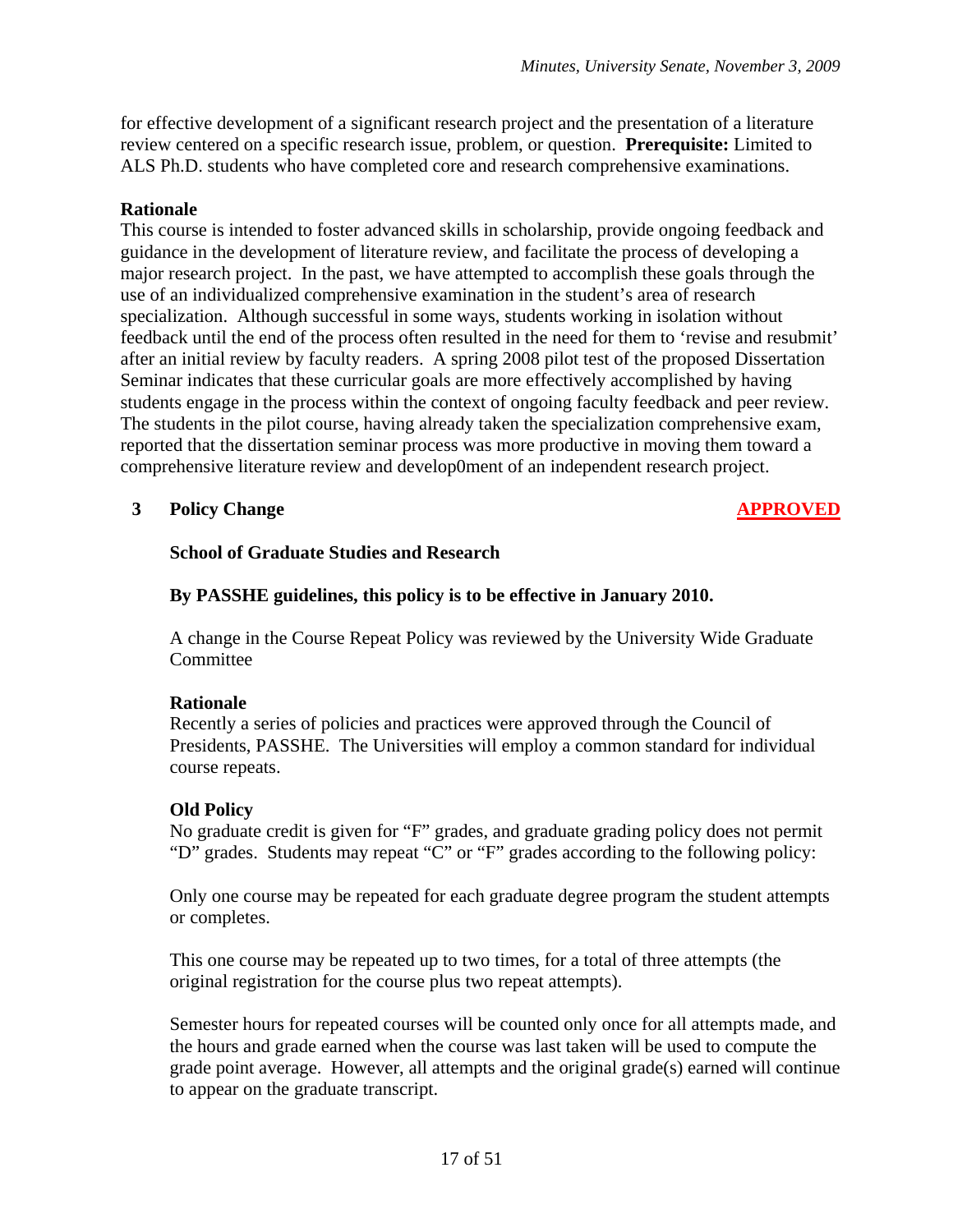## **New Policy**

No graduate credit is given for "F" grades, and graduate grading policy does not permit "D" grades. Students may repeat "C" or "F" grades according to the following policy:

Only one course may be repeated for each graduate degree program the student attempts or completes.

This one course may be repeated only one time.

The most recent grade (regardless of whether it is higher or lower) will be the grade used for the GPA calculation.

However, all attempts and the original grade(s) earned will continue to appear on the graduate transcript.

## **4 Graduate Curriculum Authorization Form (Expedited Review) APPROVED**

### **Expedited Review Process**

In order to facilitate the healthy and ongoing revision of curriculum, proposals with minor changes to some existing curriculum may qualify for expedited review. Minor revisions are defined in the Graduate Curriculum Handbook. They include those changes not covered by Level I or Level II proposals. Tracks or Areas of Emphasis within Programs, CORs, Minors, and Program deletions do not qualify for expedited review. A minor course revision is submitted for changes in course name, course number, catalog description, or prerequisites.

## *Qualifications for Expedited Review*

- The proposal is approved and signed at the department and college level.
- The proposal is limited to minor revisions in existing courses, minor\* revisions in existing programs, and course deletions.
- The proposal does not contain a request for new resources.
- The proposed curriculum does not affect offerings by other programs.
- The proposed curriculum is not cross-listed with offerings in other programs.

### *Proposal Flow*

Proposals receiving expedited review will be reviewed by the SGSR Dean's Associate who may seek further information from the department or may request changes in the department's proposal. Upon recommendation of the SGSR Dean's Associate, the SGSR Dean, the Provost, and both Chairs of the UWGC (in that order) will sign off on the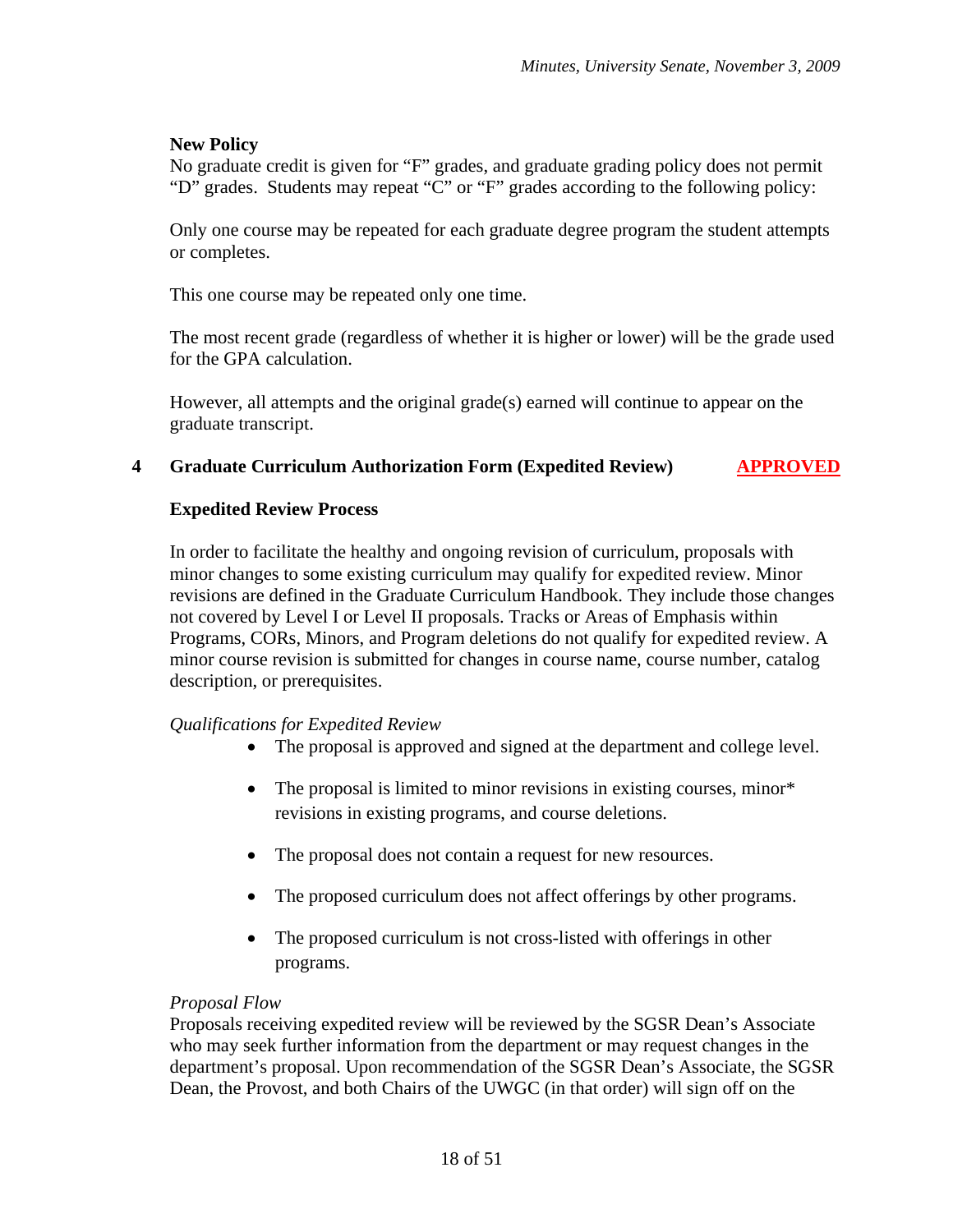expedited review and sign to approve the proposal. If all necessary signatures are on the proposal authorization form, the UWGC will forward it on to the University Senate. If the SGSR Dean, the Provost, or the Chairs of the UWGC decline the recommendation of the SGSR Dean's Associate, the proposal will return to the SGSR Dean's Associate's office and proceed through the normal curriculum approval process. It will be the responsibility of the SGSR Dean's Associate to notify the proposer if the proposal returns to the normal curriculum approval process.

### **5 Electronic Thesis and Dissertation Manual APPROVED**

With consultation and support of the graduate coordinators, the thesis and dissertation guidelines were made more flexible in terms of formatting.

### **Academic Committee (Senator Dugan/Novels)**

## **FOR ACTION APPROVED**

The Academic Committee recommends that an Honorary Degree be bestowed upon Dr. Gerald L. Zahorchak. Dr. Zahorchak is the secretary of Education for the Commonwealth of Pennsylvania. Biographical information is attached. I have provided a briefer synopsis below.

Dr. Gerald L. Zahorchak was nominated by Governor Edward G. Rendell to serve as Secretary of Education on October 5, 2005 and unanimously confirmed by the Senate of Pennsylvania on February 7, 2006.

Prior to his nomination, Dr. Zahorchak served as Deputy Secretary for Elementary and Secondary Education. As Deputy Secretary, he worked diligently on the development and implementation of support systems for public schools that are working to meet the high demands set by Pennsylvania and No Child Left Behind targets.

Dr. Zahorchak has managed an unprecedented expenditure of educational state funding that included \$200 million in Accountability Block Grants that were used for tutoring, math and literacy coaching, the expansion of full-day kindergarten and the creation of pre-kindergarten classes. He has led the development of Pennsylvania's Inspired Leadership initiative to develop and support the state's educational leaders. He has directed Pennsylvania's leading role with the Council's Center for Data Driven Reform in Education initiative. Dr. Zahorchak has also played a prominent role in the Mid Atlantic States Laboratory for Student Success that leads the way for inspired leadership in six states.

Pennsylvania was one of only nine states that failed to fund pre-K. Because of Dr. Zahorchak's work, today, Pennsylvania is a leader in early childhood education investment.

Dr. Zahorchak also has presided over progressive initiatives such as Classrooms for the Future, which will transform teaching and learning by equipping high schools with laptop computers on every student desk in English, math, science and history classrooms, and "Science: It's Elementary," a program to upgrade science education in elementary schools.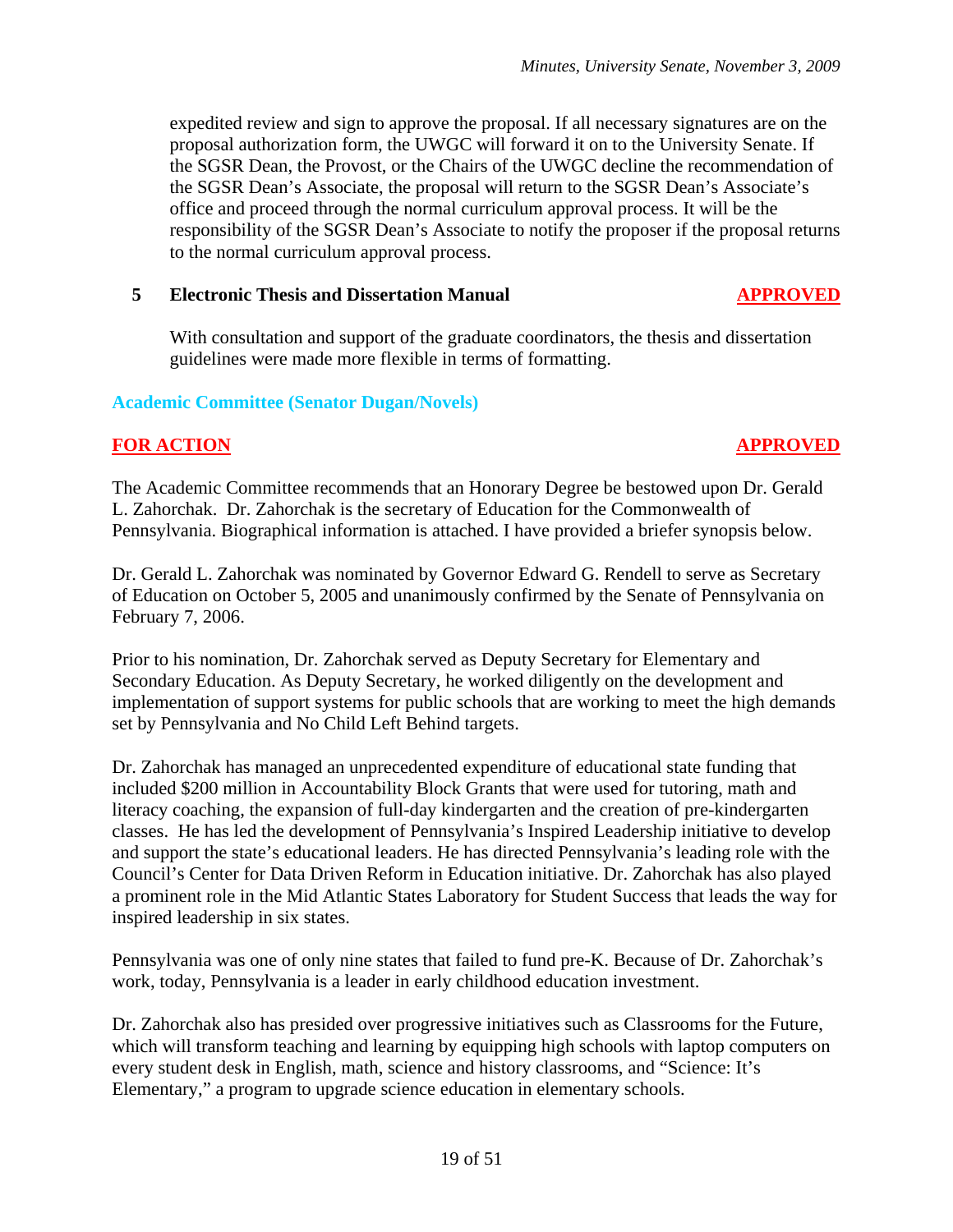He has helped craft high school reform initiatives that are allowing an ever-growing number of high school students to take challenging courses in a small-school environment that will prepare them for post-secondary success.

As the former Superintendent of the Greater Johnstown School District, Dr. Zahorchak implemented full-day kindergarten, pre-kindergarten, high school reform, tutoring programs and hired reading and math coaches to boost student learning. His leadership and passion for helping students excel academically helped raise student achievement levels and led all schools to meet Adequate Yearly Progress during his tenure. Data from his last two years as Superintendent analyzed by Standard and Poor's listed Johnstown as one of the 47 outperforming school districts in Pennsylvania.

Dr. Zahorchak has been widely published, and is a frequent speaker at numerous national educational conferences, symposia, and other forums. He is a frequent guest on Pennsylvania public television and radio stations. Over his distinguished career as an educator and public servant, Dr. Zahorchak has received numerous awards and recognitions. In 2005, he was honored with the Pennsylvania Association of Federal Programs Distinguished Educator Award and the Pennsylvania League of Urban School Leadership Award in 2004. In 2002, he received the Distinguished Alumnus in Education President's Award from St. Francis University. Dr. Zahorchak was also awarded the Penn State School Study Council's Caldwell Award for Excellence in Administration and Supervision.

On October 25, 2005, Dr. Zahorchak received the Educational Excellence Award from the PA Association of Elementary and Secondary School Principals. He remains a national educational leader and was the principal speaker during the Council of Chief State School Officials School Improvement Conference in 2005.

Dr. Zahorchak was also named Pennsylvania's Outstanding Young Citizen by the Pennsylvania Jaycees twice within a five-year span (1996 and 1991) and as a recipient of the Pennsylvania Outstanding Research and Publication Award in 1996 by the PA Association of Supervision and Curriculum Development.

Dr. Zahorchak received his doctorate from The Pennsylvania State University, holds a master's degree from Indiana University of Pennsylvania and a bachelor's degree from St. Francis University.

### **Course Repeat Policy APPROVED Current**

A student may not normally repeat an academic course. Exceptions to this policy are:

1. **Repeatable courses:** Certain courses are eligible for repeat for credit and grade. These courses are advanced art studio courses, music ensembles, special topics courses (281, 481) if the topic is different, and other specifically designated courses.

## 2. **D and F grades:**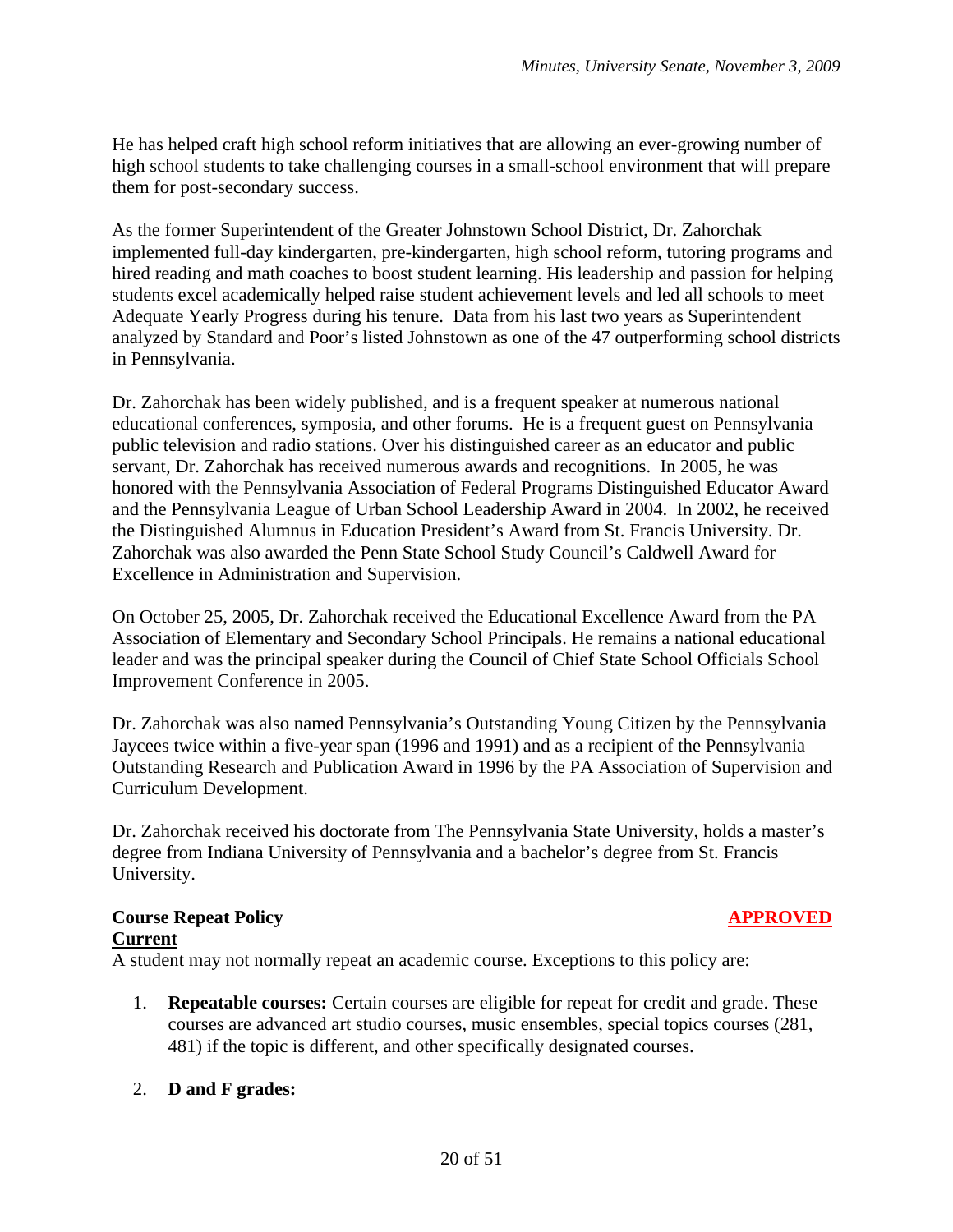- a. Repeat with replacement: Undergraduate students are permitted to replace the grades and quality points for courses in which they receive a D or F grade by repeating that course at IUP and filing a repeat form with the Registrar's Office. Only six repeatwith-replacement attempts are permitted during a student's entire undergraduate career. In calculating GPA, the new grade and quality points earned will replace the old. However, the transcript continues to document all academic work, and repeated courses are not deleted from the visual record.
- b. Repeat with averaging: In addition to the six repeat-with-replacement options, undergraduate students may repeat other courses in which they receive a D or F grade. In these other repeat attempts, the new grade is averaged with, instead of replacing, the prior D or F grade; the credit for the D repeat counts only once. The transcript continues to indicate all repeated courses.
- c. Course transfers: Students seeking to replace or average D and F grades must repeat these courses at IUP. If an IUP course in which a student received an F is repeated at another institution, the credit will transfer to IUP, but the original F will continue to count toward the IUP GPA. If an IUP course in which a student received a D is repeated at another university, neither the grade nor the credit will transfer.
- 3. **Other grades:** Courses in which students earned a grade of A, B, C, or P may be repeated only on an audit basis. New grades will not be assigned and additional credit will not be awarded.

This policy also applies to transfer credit. Students receiving transfer credit for an IUP course may not repeat that course at IUP. Similarly, students who have already earned a passing grade in an IUP course may not subsequently receive transfer credit for that same course.

## **Course Repeat Policy**

## **Proposed**

A student may not normally repeat an academic course. Exceptions to this policy are:

1. **Repeatable courses:** Certain courses are eligible for repeat for credit and grade. These courses are advanced art studio courses, music ensembles, special topics courses (281, 481) if the topic is different, and other specifically designated courses.

## 2. **D and F grades:**

a. Repeat with replacement: Undergraduate students are permitted to replace the grades and quality points in the GPA calculation for courses in which they receive a D or F grade by repeating that course at IUP and filing a repeat form with the Registrar's Office. Only six repeat-with-replacement attempts are permitted for coursework taken through a student's first bachelor's degree. A single course can be repeated a maximum of two times. Additional course repeats are permitted with approval through the office of the dean of the student's college. The most recent grade (regardless of whether it is higher or lower) will be the grade used in the GPA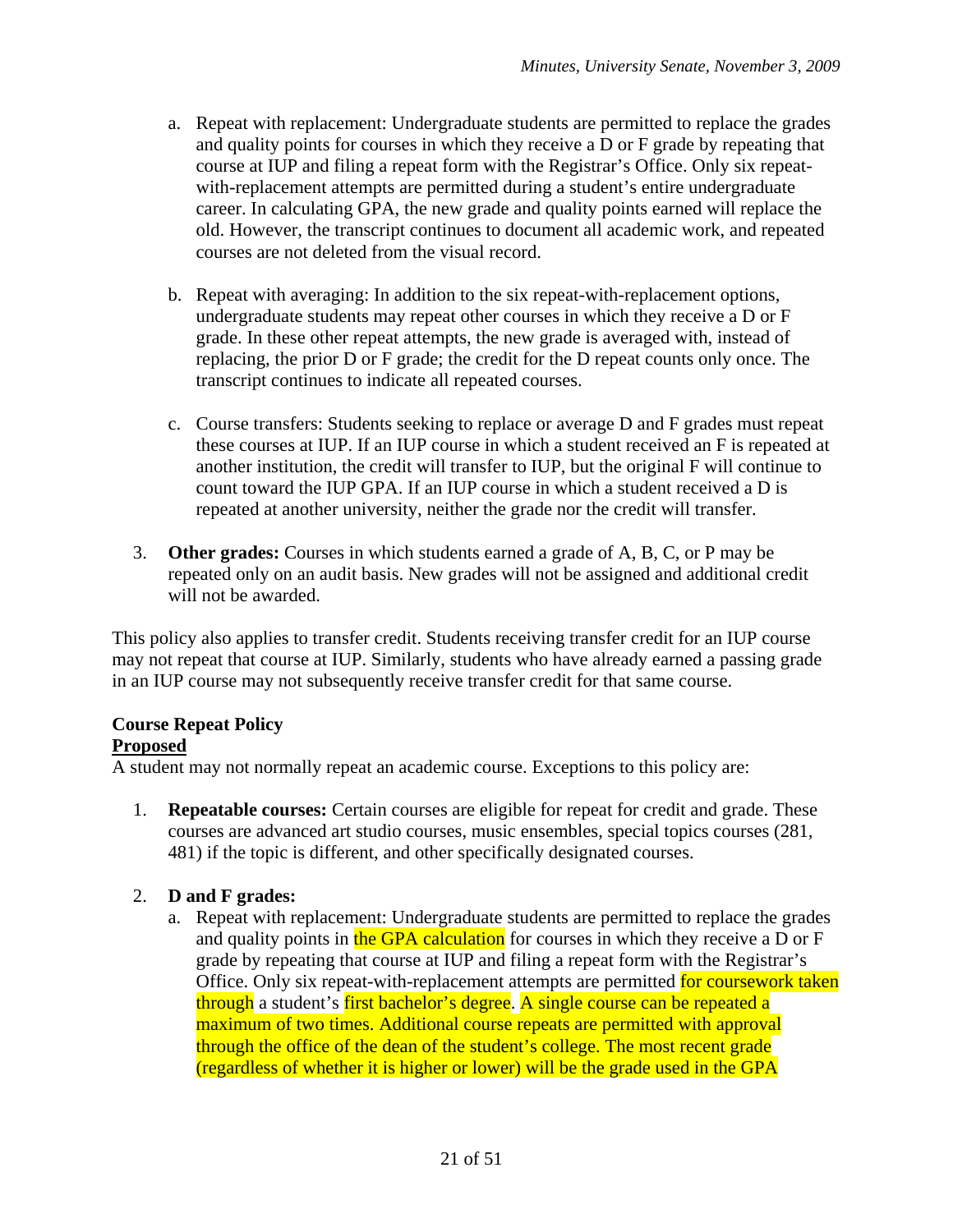calculation. However, the transcript continues to document all academic work, and repeated courses are not deleted from the visual record.

- b. Course transfers: Students seeking to replace or average D and F grades must repeat these courses at IUP. If an IUP course in which a student received an F is repeated at another institution, the credit will transfer to IUP, but the original F will continue to count toward the IUP GPA. If an IUP course in which a student received a D is repeated at another university, neither the grade nor the credit will transfer.
- c. Post Baccalaureate students (Undergraduate): A single course may be repeated only once with replacement. A maximum of two repeats with replacement are permitted for each post baccalaureate program. The most recent grade (regardless of whether it is higher or lower) will be the grade used in the GPA calculation.
- 3. **Other grades:** Courses in which students earned a grade of A, B, C, or P may be repeated only on an audit basis. New grades will not be assigned and additional credit will not be awarded.

This policy also applies to transfer credit. Students receiving transfer credit for an IUP course may not repeat that course at IUP. Similarly, students who have already earned a passing grade in an IUP course may not subsequently receive transfer credit for that same course.

## **Rationale**

When the PASSHE was pursuing the development of SAP common nomenclatures and policies were being developed, in order to make information sharing and transfer between the universities more efficient. Despite the demise of the SAP project, PASSHE has decided to continue to the concept of "commonalities" among procedures and some academic policies. This decision led to the review by the Academic Committee of several policies which were being included in the "commonalities" documents. The proposed changes to the Course Repeat policy, still allows for repeats but attempts to discourage injudicious use of the opportunity to repeat beyond six times. The requirement to use the latest grade should encourage serious attempts to do better on the first repeat. Each of these, more quickly move students to graduation and foster better seat availability for other students. As such, the committee proposes the changes noted above.

**The following policy, "Residency Requirements for Awarding of Degrees," appears in two catalog locations. The language inserted in each is the same, as the rationale.** 

### **Residency Requirements for Awarding of Degrees APPROVED Current** (Undergraduate Catalog 2009-2010, p.9)

The university requires that at least 45 credits, generally including the last 30 credits in a student's curriculum, must be earned by enrollment in IUP courses; 15 of these 45 credits must be in the student's major. IUP courses include all courses listed in the Undergraduate and Graduate catalogs.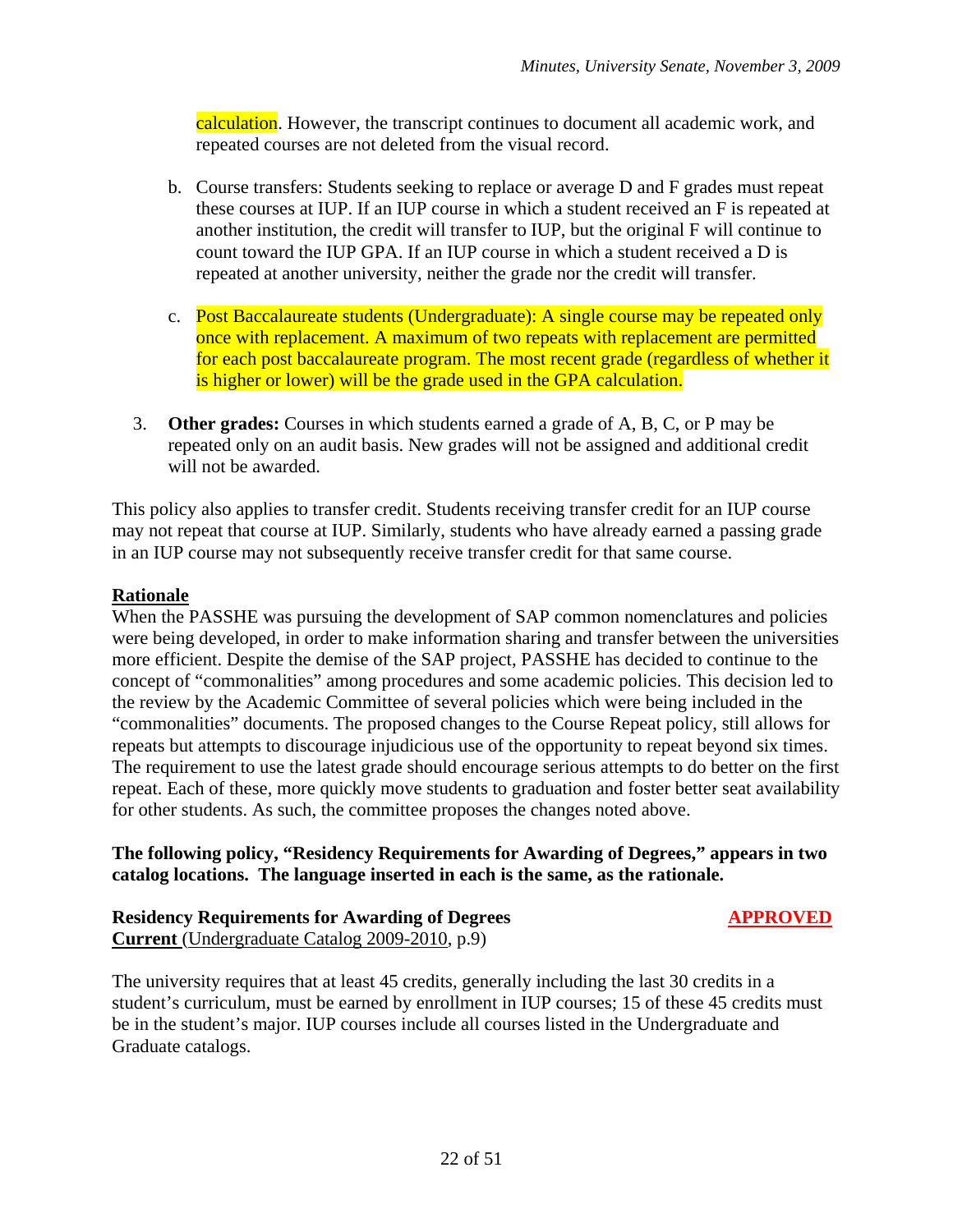It should also be noted that for community college graduates, a maximum of 60 credits is transferable to this institution for the purpose of fulfilling a specific program of study. Excess credits, if any, may be transferred but cannot be used for fulfilling the minimum requirements for the degree.

To remain in good academic standing, transfer students must meet the same GPA requirements as those specified for all other undergraduate students. See section in this catalog entitled "Criteria Governing Continuance at IUP."

The university accepts credits associated with "D" grades only when they are part of a completed associate degree earned at a publicly owned community college in Pennsylvania. These "D" grades will be treated in the same manner as those earned at IUP. This articulation policy was adopted by the Board of State College and University Directors in 1973.

## **Proposed**

All students receiving an initial IUP baccalaureate degree are required to complete 45 credits in IUP courses. Students must complete at least 50% of required credits for an IUP major in IUP courses and a minimum of 6 credits in IUP courses for a minor. Normally, the student will complete the final 30 credits in IUP courses, unless specific approval has been secured from the dean of the student's college. IUP courses include all courses listed in the Undergraduate and Graduate catalogs.

It should also be noted that for community college graduates, a maximum of 60 credits is transferable to this institution for the purpose of fulfilling a specific program of study. Excess credits, if any, may be transferred but cannot be used for fulfilling the minimum requirements for the degree.

To remain in good academic standing, transfer students must meet the same GPA requirements as those specified for all other undergraduate students. See section in this catalog entitled "Criteria Governing Continuance at IUP."

The university accepts credits associated with "D" grades only when they are part of a completed associate degree earned at a publicly owned community college in Pennsylvania. These "D" grades will be treated in the same manner as those earned at IUP. This articulation policy was adopted by the Board of State College and University Directors in 1973.

## **Residency Requirement for Awarding of Degrees**

**Current** (Undergraduate Catalog 2009-2010, p.41)

All students receiving an initial IUP baccalaureate degree are required to complete 45 credits in IUP courses. At least 15 credits in IUP courses are required to fulfill an IUP major and a minimum of 6 credits for a minor. Normally, the student will complete the final 30 credits in IUP courses, unless specific approval has been secured from the dean of the student's college. Exceptions to the above requirements may be granted by the college deans based upon the appropriateness and academic integrity of the courses in question. This approval is generally sought as part of the process for prior approval of off-campus coursework.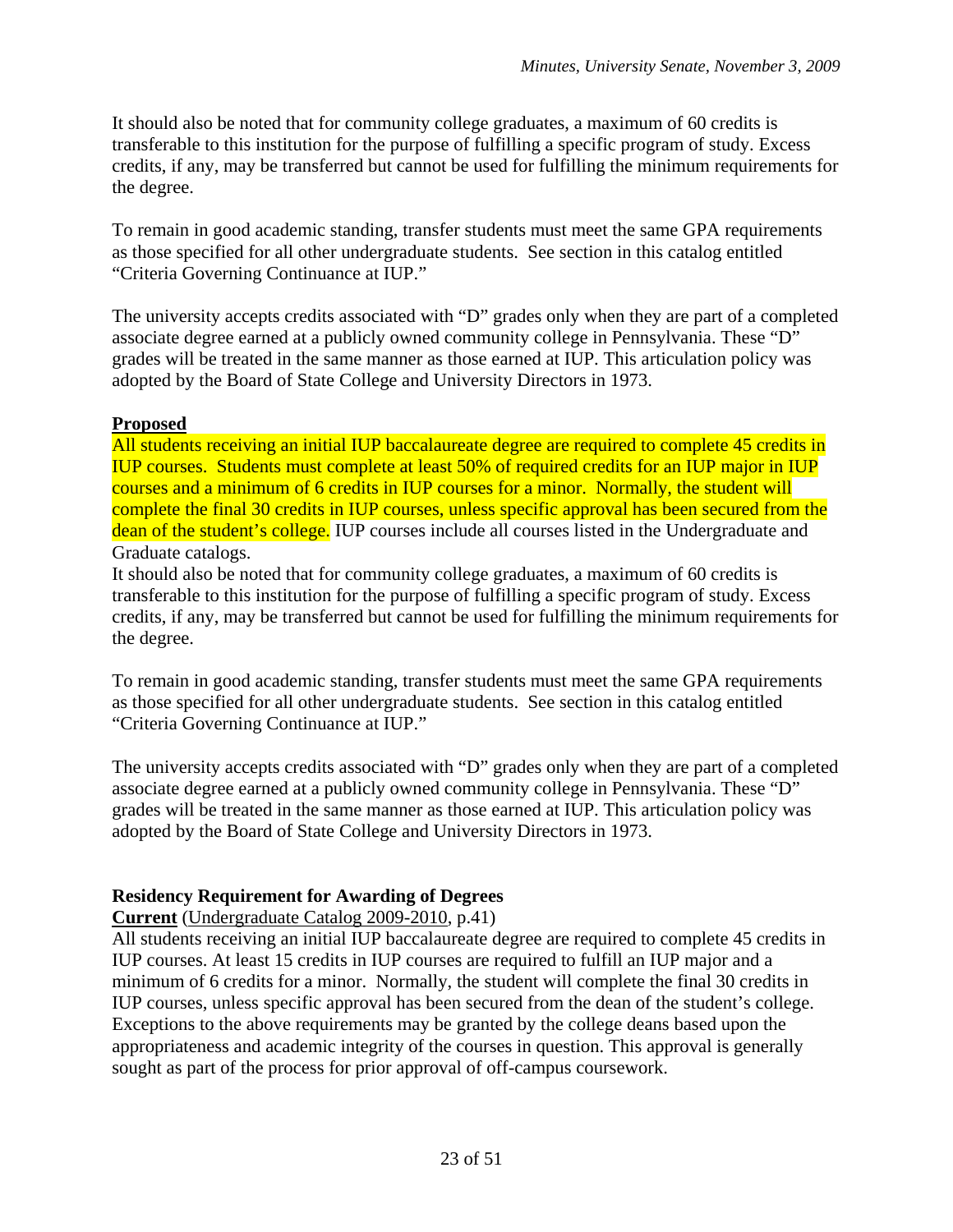IUP courses include all courses listed in the Undergraduate and Graduate catalogs.

### **Proposed**

All students receiving an initial IUP baccalaureate degree are required to complete 45 credits in IUP courses. Students must complete at least 50% of required credits for an IUP major in IUP courses and a minimum of 6 credits in IUP courses for a minor. Normally, the student will complete the final 30 credits in IUP courses, unless specific approval has been secured from the dean of the student's college. This approval is generally sought as part of the process for prior approval of off-campus coursework.

IUP courses include all courses listed in the Undergraduate and Graduate catalogs.

## **Rationale**

When the PASSHE was pursuing the development of SAP common nomenclatures and policies were being developed, in order to make information sharing and transfer between the universities more efficient. Despite the demise of the SAP project, PASSHE has decided to continue to the concept of "commonalities" among procedures and some academic policies. This decision led to the review by the Academic Committee of several policies which were being included in the "commonalities" documents. The proposed changes to the Residency Requirement, in fact, lead to greater equitability among programs, specifying a percent, rather than a credit number. As such, the committee proposes the changes noted above.

## **Awards Committee (Senator Ritchey)**

The committee will meet on Tuesday, Nov 13 at 3:30 pm in 203 Stabley Building

Information regarding the Senate Awards for 2009-2010 are available on the Senate website.

Meeting Minutes Tuesday October 13, 2009 203 Stabley Building

Attending: Richard Baginski Jessica Baum Jeff Ritchey, Chair Linda Sullivan

The committee made minor revisions to both the existing award statement and the publicity poster. Revisions will be distributed to the entire committee for discussion and final approval.

**Noncredit Committee (Senator O'Neil)** 

The committee will meet on Tuesday, November 17 at 2:15 pm in Sutton 207a.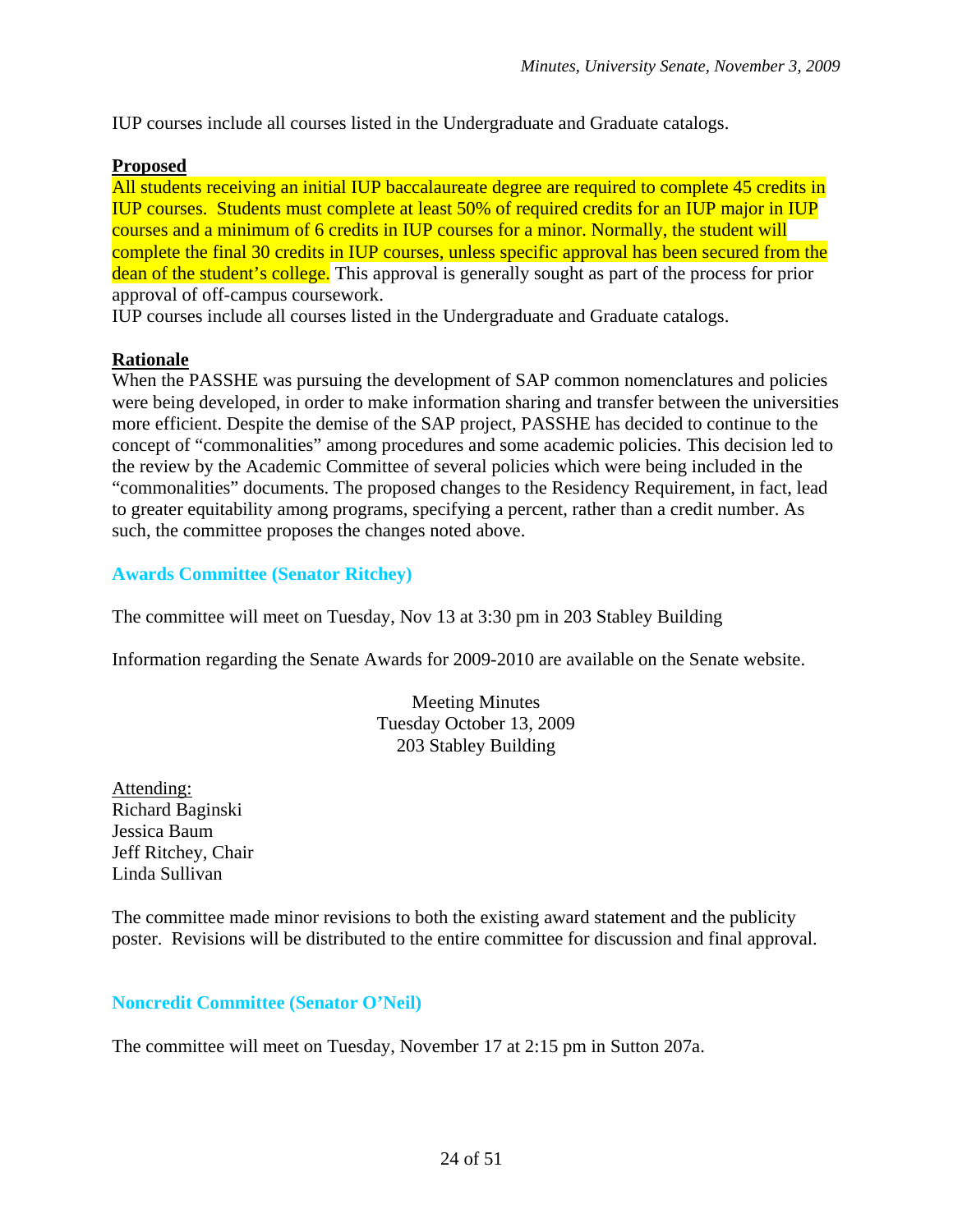## **FOR INFORMATION**

The Senate non-credit committee met on Tuesday, October 27, 2009. The committee is updating the inventory of non-credit instruction and activities at IUP. Deans and program directors will be contacted to review and verify the status of programs in their respective colleges and/or programs that meet the criteria as determined by the charge of the committee.

Interviews will be scheduled from this new inventory.

### **Library and Educational Services Committee (Senator Jozefowicz)**

## **FOR INFORMATION:**

LESC met on October 20.

Various reports regarding ACPAC, the Distance Education Planning and Work Group, library services, and technology services were discussed. See below for highlights from the ACPAC report. Construction on the front of the IUP Library is beginning, and patrons will be able to access the building through existing emergency exit doors on the side of the library across from Sutton Hall. Later this fall, look for forthcoming information about a new LibQUAL survey being conducted by all PASSHE libraries.

The next LESC meeting will be held on Tuesday, November 10, beginning at 3:40 pm in Room 203 of the Stabley Library.

The following report is provided by Beverly Chiarulli as the LESC/University Senate liaison to ACPAC. This report reflects information provided to ACPAC during an ACPAC meeting on Wednesday, October 14.

- 1. Another reminder that WebCT will not be available after June 30, 2010. Courses can be migrated to Moodle by contacting IT Support.
- 2. There will be a showcase of IUP faculty using Moodle from 5:00-7:00 pm on November 10 in the Crimson Event Center.
- 3. ACPAC is looking for non-ACPAC faculty members to serve on Optical Test Scoring action team. Anyone interested in serving on this action team should contact Rick McFerron.
- 4. ACPAC endorsed the IUP Academic Technology Operations Group (AOG) recommendations to adopt Windows 7 for Fall 2010.

ACPAC will meet again on November 11 at 3:00 pm in the Oak Room B.

**Research Committee (Senator Sciulli)**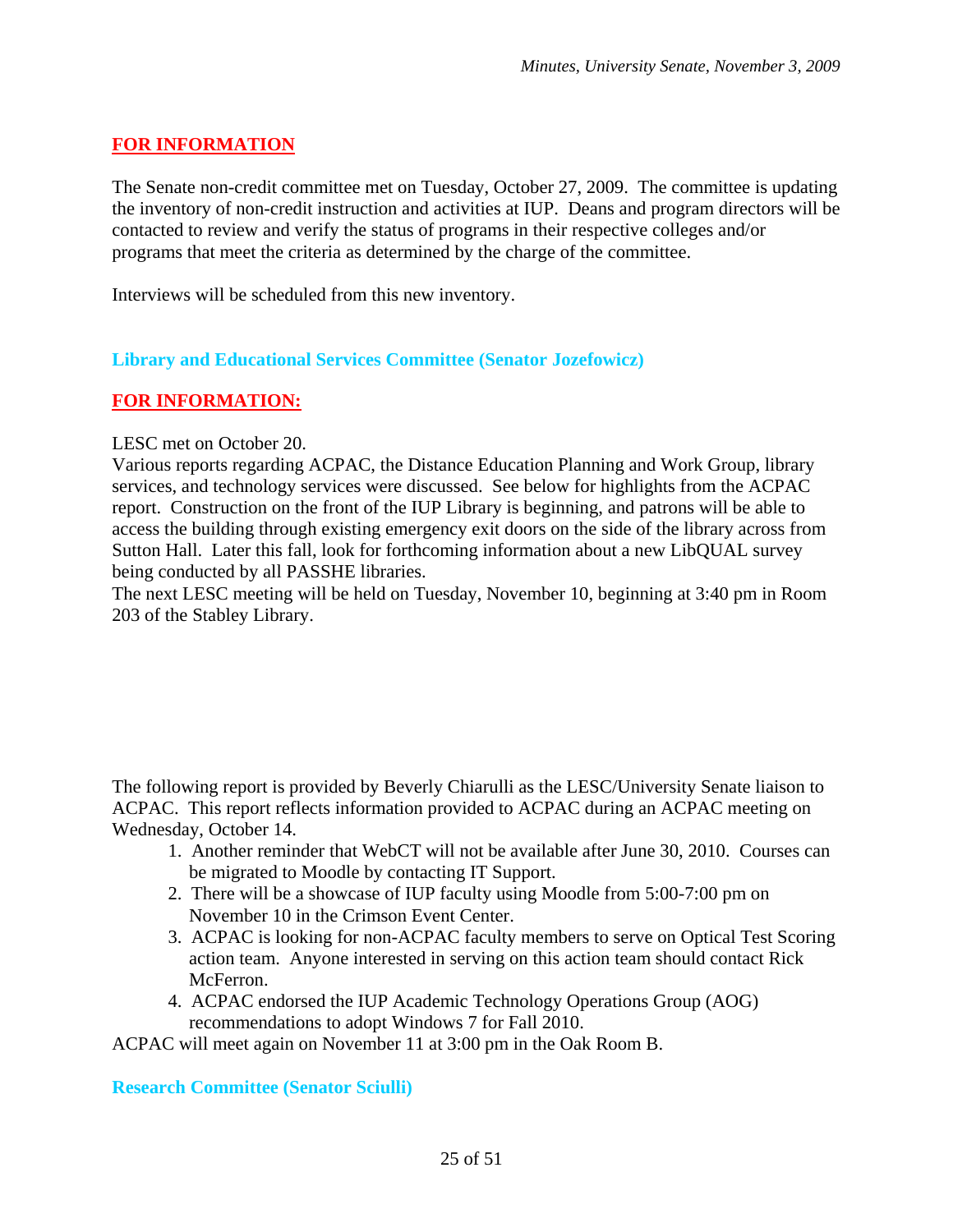The committee will meet on Tuesday, November 13 in Stright G35.

The committee met on October 13, 2009.

The committee awarded \$9,925 in Small Grants to the following individuals:

- John Baker
- Julia Greenawalt
- Robert Heasley
- Nadene L'Amoreaux
- Maureen McHugh
- Kirsten Murray
- Mark Palumbo
- Timothy Runge
- Lisa Sciulli
- Joyce A. Shanty
- Michelle Sobolak
- Jana Villemain
- Marjorie Zambrano-Paff

## **University Development and Finance Committee (Senator Domaracki)**

## **FOR INFORMATION:**

## **POLICY STATEMENT**

| Subject: Surveillance Camera Policy |                     |                      |
|-------------------------------------|---------------------|----------------------|
| Date: March 12, 2009                | Distribution Code:  | Reference Number:    |
| <b>Addition</b>                     | Originating Office: | President's Approval |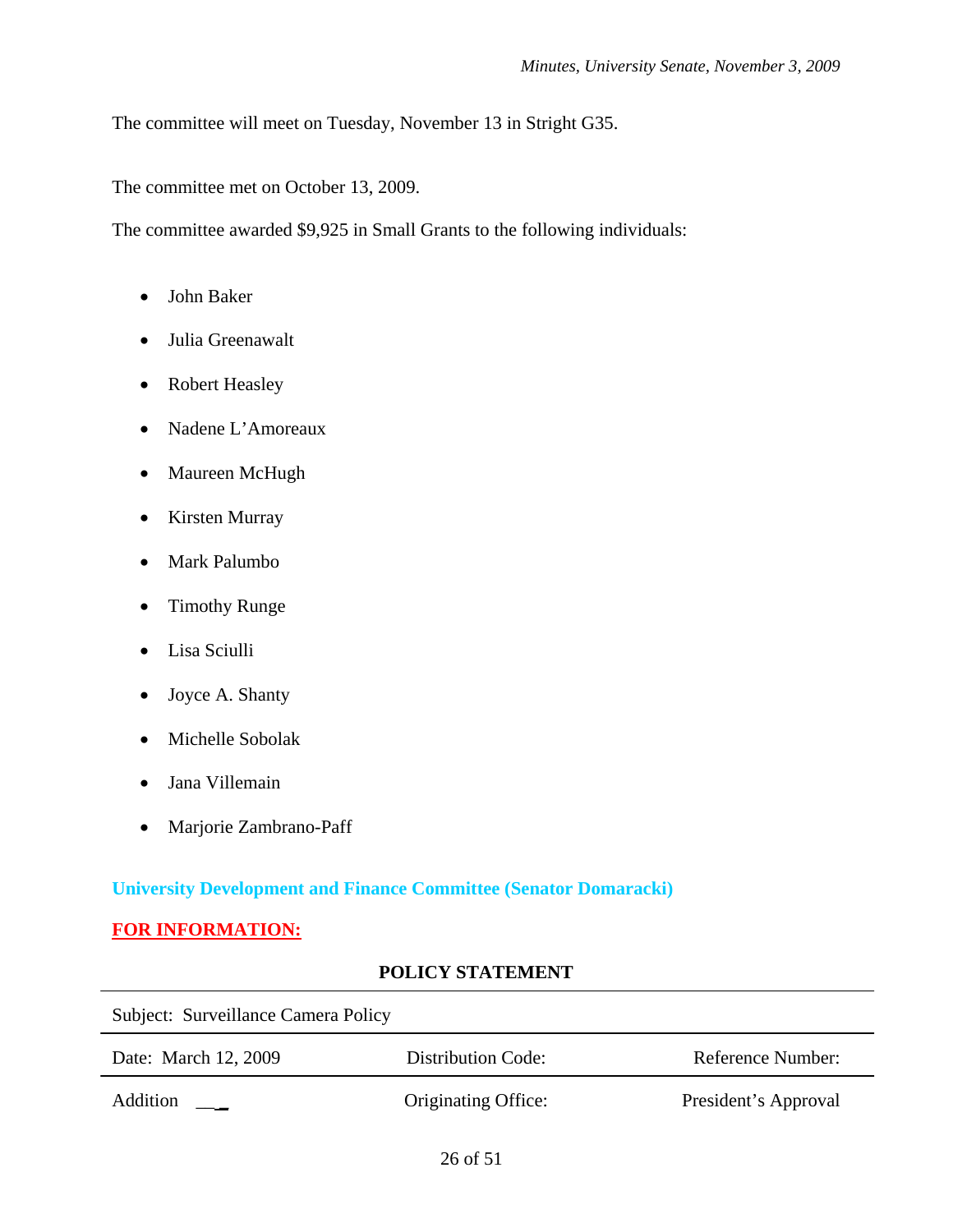| Deletion        |                                  |
|-----------------|----------------------------------|
| New Item $_{x}$ | Office of Public Safety / Police |

## **Purpose**

This University Policy regulates the use of surveillance cameras and surveillance monitoring. **Scope**

This policy is applicable to all University employees requesting approval to purchase, install and operate surveillance cameras on campus.

## **Objective**

The objective of this policy is to regulate the use of surveillance cameras in order to protect the legal and privacy interests of the University and the University community.

# **POLICY**

All surveillance cameras will only be installed with the advance approval of the Vice President for Administration and Finance and the Surveillance Review Panel ("Panel") as defined by this policy. Only authorized personnel, as determined by the Vice President for Administration and Finance and the Panel, will be involved in, or have access to, surveillance monitoring.

Surveillance cameras will be installed and configured to prevent tampering with or unauthorized duplicating of recorded information.

For all existing systems installed prior to the issuance of this policy, supervisors must submit a Security Camera Location Document (appendix A) to Public Safety.

The conduct of surveillance monitoring or recording, and the use of surveillance cameras, must be in a manner consistent with all University administrative policies and procedures, as requested by the Surveillance Review Panel. The conduct of surveillance monitoring or recording, and the use of surveillance cameras at the University are limited to uses that do not violate federal or state constitutional protections against unreasonable search and seizure or other applicable laws including federal and state laws prohibiting wiretapping and electronic surveillance of aural communications.

The Surveillance Review Panel will limit camera positions. Any view will be no greater than what is available with unaided vision.

Images obtained through surveillance monitoring or recording must be retained a minimum of 90 days by the department sponsoring the authorized surveillance cameras, unless such images have historical value, or are being used for a criminal investigation in accordance withthis

policy.University Police must be involved when recordings are being retrieved for criminal investigations, and those recordings must be stored in the Investigations Evidence Room of the Public Safety Office. Surveillance recordings will be stored in a secure location with access by authorized personnel only.

Any employee violating this policy may be disciplined, up to and including termination under relevant provisions of collective bargaining agreements. Employees will be provided due process consistent with the PASSHE Board of Governors policies and labor agreements. Information inappropriately obtained in violation of this policy shall not be used in any disciplinary proceeding against any University employee or student.

This policy does not apply to the use of legally permissible wiretapping or electronic surveillance by University Police or other law enforcement agencies during criminal investigations, or in legitimate academic uses of a surveillance camera that have been approved by the University's Institutional Review Board for the Protection of Human Subjects.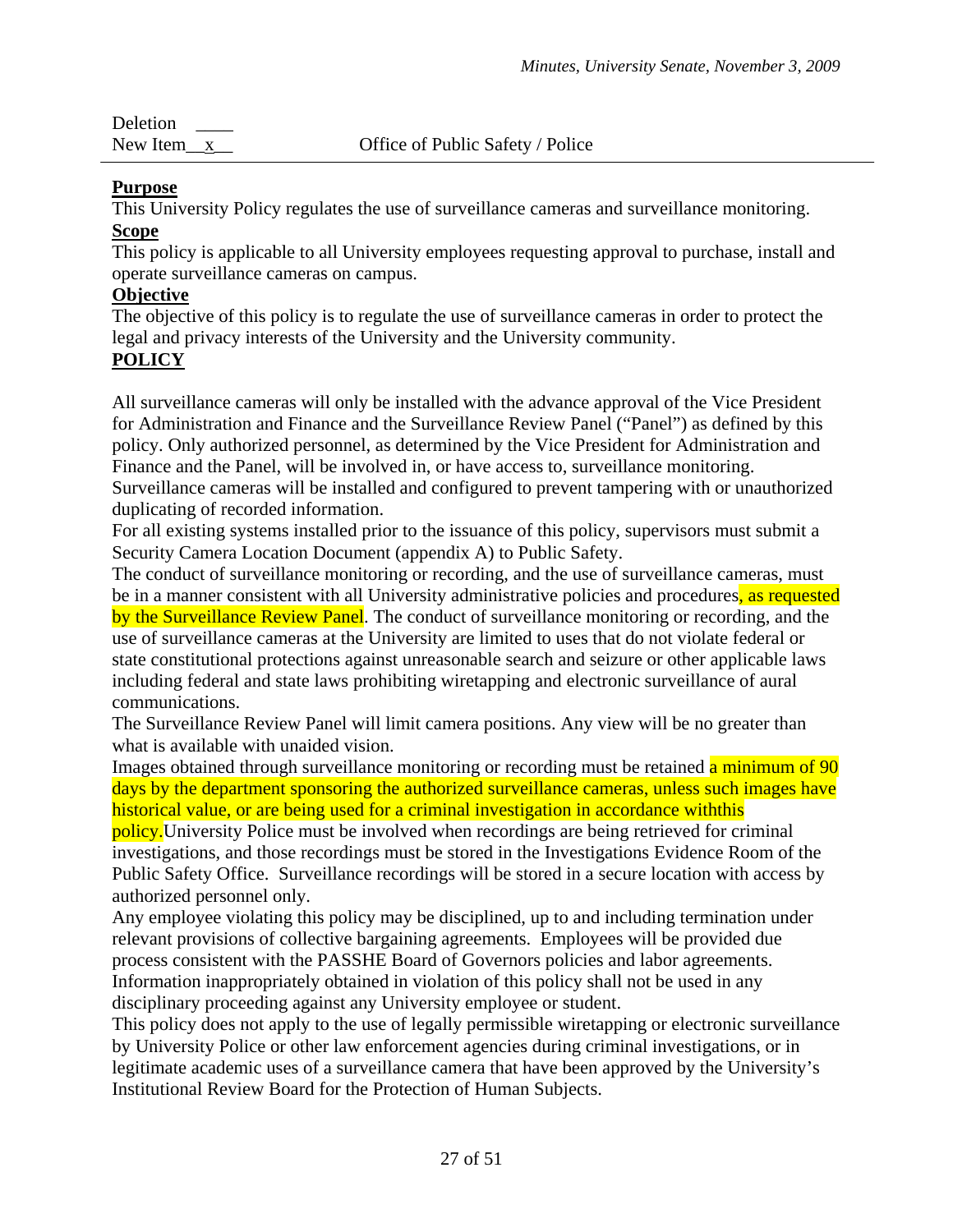## **Definitions**

## Surveillance

| Camera        | Any item, system, camera, technology device, communications device, or<br>process, used alone or in conjunction with a network, for the purpose of gathering,<br>monitoring, recording or storing an image or images of university facilities and/or<br>people in university facilities. Images captured by surveillance cameras may be<br>real-time or preserved for review at a later date. Such devices may include, but are<br>not limited to the following: close circuit television, web cameras, real-time<br>surveillance systems, and computerized visual monitoring. |
|---------------|--------------------------------------------------------------------------------------------------------------------------------------------------------------------------------------------------------------------------------------------------------------------------------------------------------------------------------------------------------------------------------------------------------------------------------------------------------------------------------------------------------------------------------------------------------------------------------|
| Surveillance  |                                                                                                                                                                                                                                                                                                                                                                                                                                                                                                                                                                                |
| Monitoring or |                                                                                                                                                                                                                                                                                                                                                                                                                                                                                                                                                                                |
| Recording     | The process of using a surveillance camera to observe, review or store visual<br>images for purposes of deterring crime and protecting safety and security.                                                                                                                                                                                                                                                                                                                                                                                                                    |
| University    |                                                                                                                                                                                                                                                                                                                                                                                                                                                                                                                                                                                |
| Facilities    | All University space on University owned, leased or controlled property, both<br>internal and external, and includes all buildings, offices, common spaces, labs,<br>grounds, and all other spaces.                                                                                                                                                                                                                                                                                                                                                                            |

Surveillance

Review Panel A group comprised of the Vice President for Administration and Finance, Director of Public Safety and Police, and one delegate each from the Office of Human Resources and Information Technology Services.

## **Responsibilities**

*Surveillance Review Panel –* 

- Reviews all requests for installation and/or placement of surveillance cameras.
- Reviews complaints regarding surveillance camera locations and determines whether the policy is being appropriately followed. Periodically reviews existing surveillance camera locations to ensure that the placement of fixed location surveillance cameras conforms to this policy.
- Provides a copy of this policy to supervisors involved in surveillance monitoring and recording.

*Supervisors of Operators Involved in Surveillance Monitoring and Recording-* Provide a copy of this policy to camera operators.

*All Operators Involved in Surveillance Monitoring and Recording-* Receive a copy of this policy and provide written acknowledgement that they have read and understood its contents and will perform their duties in accordance with this policy.

*Vendor from whom surveillance camera system is purchased – Conduct initial training for all* operators and provide certification for each person who is trained.

## **Procedures**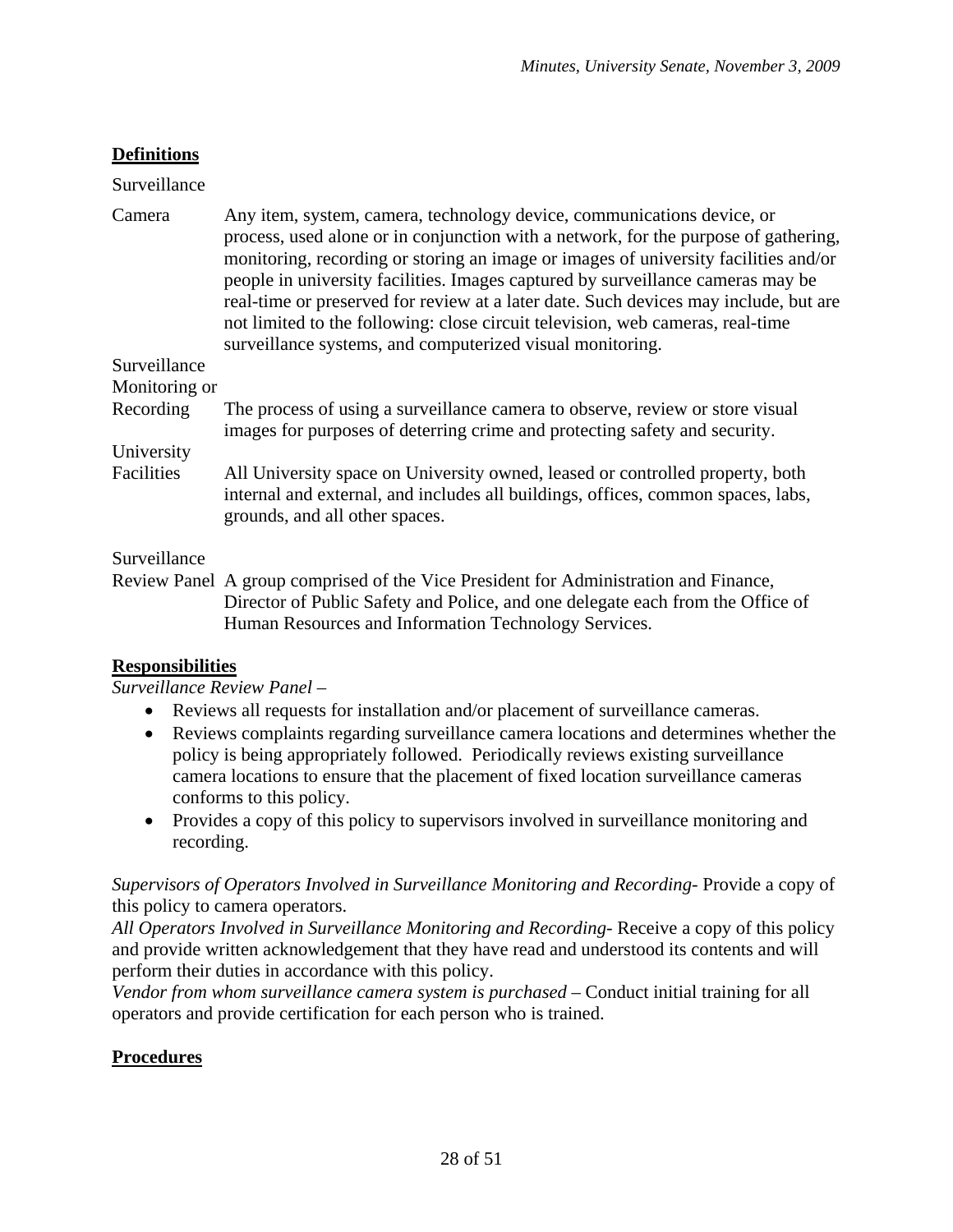- 1. Requests for installation and/or placement of surveillance cameras in university facilities must be approved by the Vice President for Administration and Finance and the Review Panel.
	- a. The requestor must submit the Request for Surveillance Camera Form (Appendix B) to their immediate supervisor to obtain approval from the manager of the department or division.
	- b. The manager of the department or division must submit the request form electronically to the Review Panel.
- 2. The Review Panel will consider all requests and make a recommendation for approval or denial to the Vice President for Administration and Finance.
- 3. Upon approval of the Panel, the requesting supervisor should consult the Procurement Office regarding the type of equipment to be purchased. Equipment should not be ordered prior to receiving installation approval.
- 4. University Police will designate appropriate locations for required signage indicating surveillance cameras are in use.
- 5. Signs shall also be posted in areas where cameras are conspicuous, such as computer labs, indicating surveillance cameras are in use.

| <b>Recision:</b>               | Not applicable                                     |             |
|--------------------------------|----------------------------------------------------|-------------|
| <b>Publications Statement:</b> | Will be published annually by Public Safety/Police |             |
| <b>Distribution:</b>           | <b>Distribution Code</b>                           | Description |

 A All Employees All union leaders

# **Appendix A SURVELLIANCE CAMERAS CURRENTLY IN USE ON CAMPUS**

Department or College: \_\_\_\_\_\_\_\_\_\_\_\_\_\_\_\_\_\_\_\_\_\_\_\_\_\_\_\_\_

Department Manageror College Dean: \_\_\_\_\_\_\_\_\_\_\_\_\_\_\_\_\_\_\_\_\_\_\_\_\_\_\_\_\_\_\_

Date submitted:

Cameras are permanent: Yes \_\_\_ No \_\_\_

Are cameras linked to IUP's main system: Yes \_\_\_ No \_\_\_

Number of cameras in operation: \_\_\_\_\_\_\_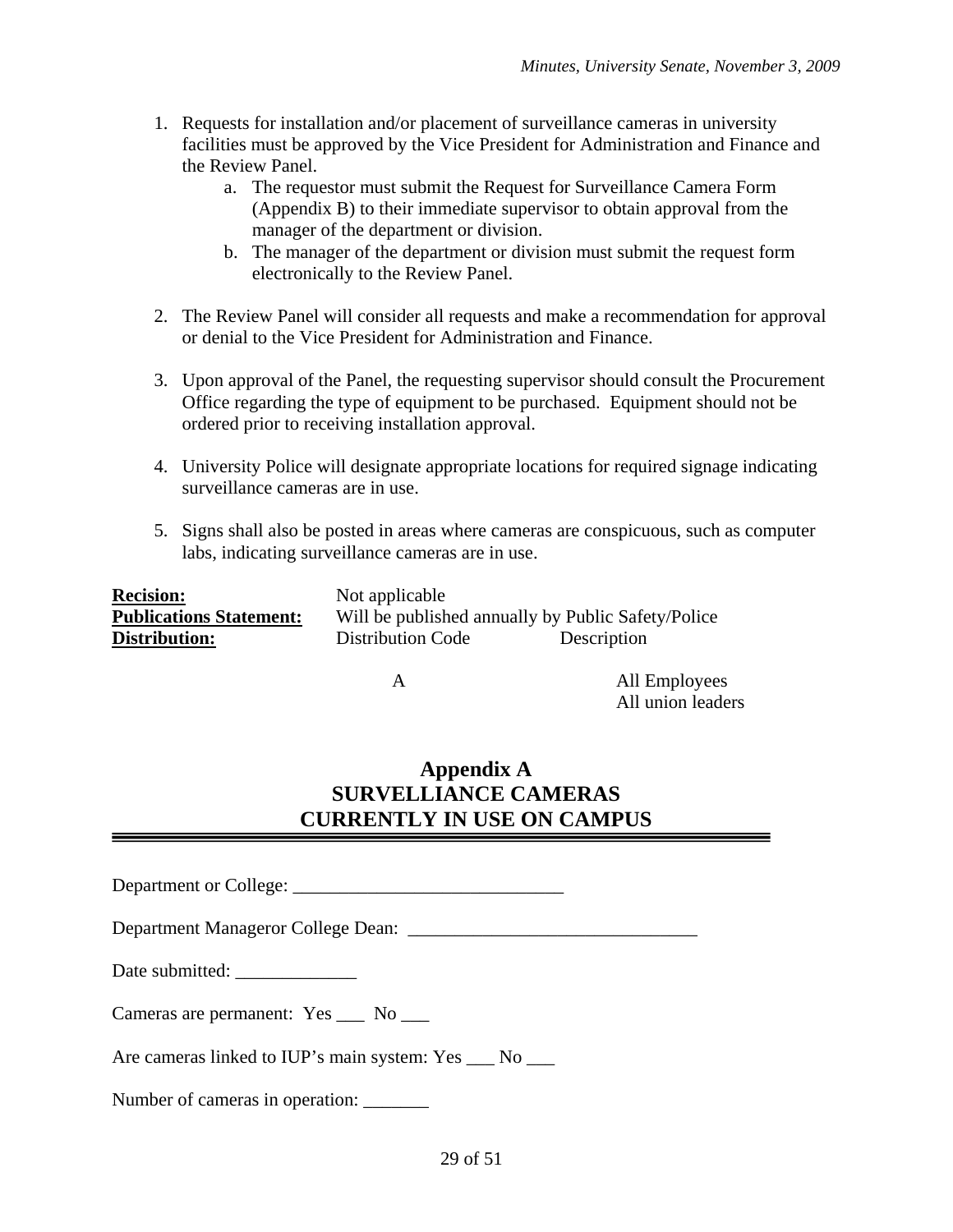Location of cameras (building, floor, room or area):

1.

2.

3.

4.

5.

\*\*If more than five cameras give the location of each camera on a separate piece of paper.

What is the purpose of the camera(s)?

Are cameras in proper working order? Are images clear and recognizable?

Are there cameras in place that are:

Not working - Yes\_\_\_\_\_\_ No\_\_\_\_\_\_

Dummy cameras- Yes \_\_\_\_\_\_ No \_\_\_\_\_\_\_

## **RETURN COMPLETED FORM TO IUPPUBLIC SAFETY OFFICE, UNIVERSITY TOWERS**

# **Appendix B**

# **REQUEST FOR SURVEILLANCE CAMERA**

**This form must be completed and submitted electronically by the department or division managerto the Surveillance Review Panel prior to ordering and installation/placement of any surveillance device, in accordance with the IUP Surveillance Policy.** 

Requestor: \_\_\_\_\_\_\_\_\_\_\_\_\_\_\_\_\_\_\_\_\_\_\_\_\_\_\_\_\_\_\_\_\_\_\_\_\_\_\_\_\_\_\_Date\_\_\_\_\_\_\_\_\_\_\_\_\_\_

Department/Division Manager: \_\_\_\_\_\_\_\_\_\_\_\_\_\_\_\_\_\_\_\_\_\_\_\_\_\_\_\_\_\_\_\_\_\_\_\_\_\_\_\_\_\_\_\_\_\_

| Division: |  |
|-----------|--|
|-----------|--|

Number and Purpose of camera(s):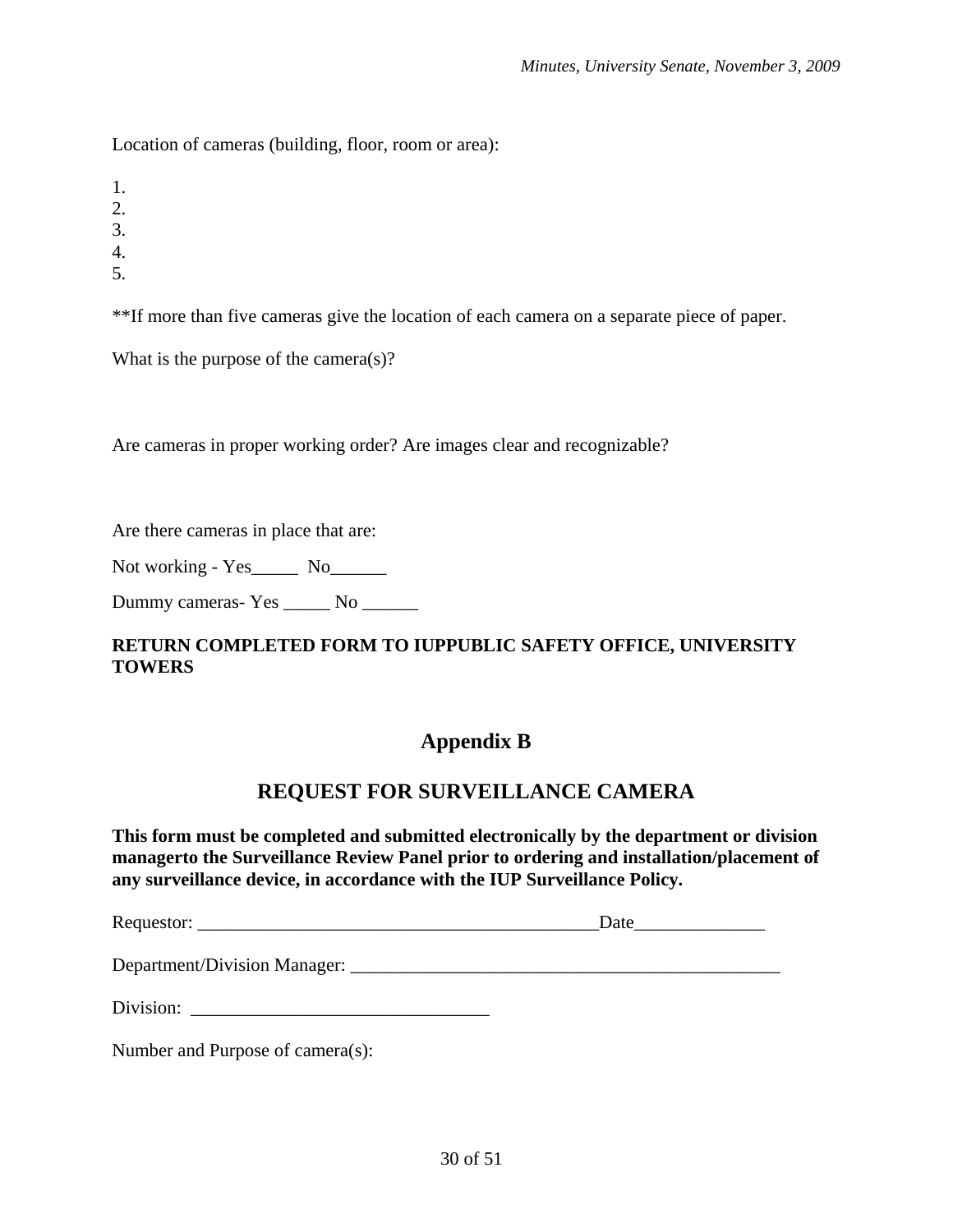Camera location(s) (building, floor, room or specific area):

## CLICK HERE TO SUBMIT TO REVIEW PANEL

---------------------------------------------------------------------------------------------------------------------

### **Panel Recommendation:**

Approved \_\_\_\_\_ Denied \_\_\_\_\_

Comments and/or reason for denial:

## **Vice President for Administration and Finance**

Approval \_\_\_\_\_

Denied Reason for denial:

\_\_\_\_\_\_\_\_\_\_\_\_\_\_\_\_\_\_\_\_\_\_\_\_\_\_\_\_\_\_\_\_\_\_\_\_

Signature

For distribution after decision: cc: Department Vice President Requestor Department head or college dean

# **PASSHE Board of Governor's Policy 1996-01-A Compliance Implementation**

**Indiana University of Pennsylvania** 

**Compliance to BOG Policy 1996-01-A: Name of the fund:** IUP Financial Emergency Grant

These funds are to be used as a **last resort** financial aid resource for students who are finding it difficult to attend or return to Indiana University of Pennsylvania due to limited financial resources.

### **Procedures:**

### **A. Establishment of the Funding Pool**

The University will establish a pool of funds to be utilized in support of the IUP Financial Emergency Grant. This funding pool will meet a minimum annual funding level of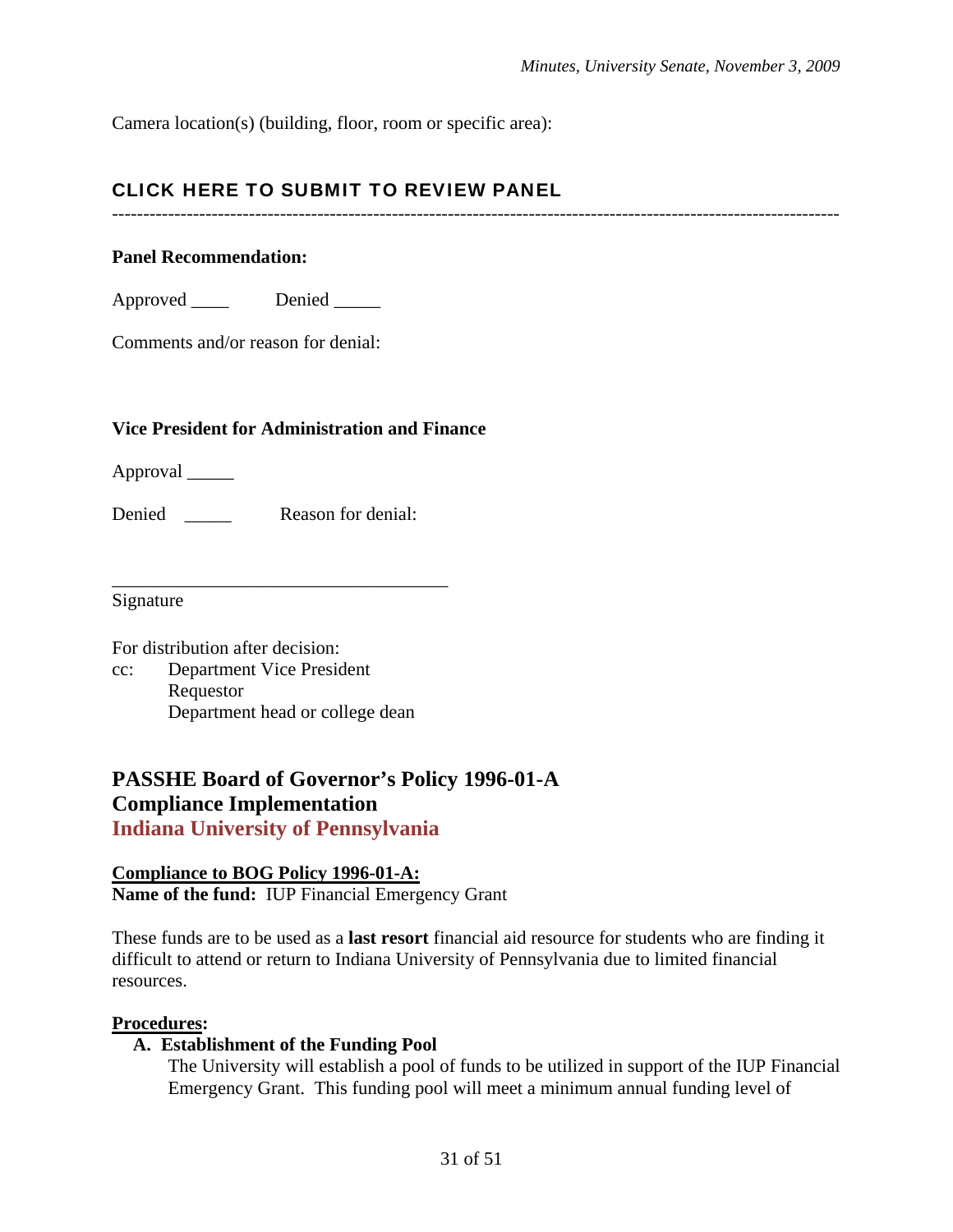\$30,000 annually. The annual funding level may be increased as additional funds and/or funding sources become available.

The minimum funding level of \$30,000 was arrived at based on the analysis of 826 Pennsylvania-resident students who filed a 2008-2009 FAFSA and had an outstanding balance on their student account at the end of the spring 2009 term. The average balance of these 826 students was \$227.

Of these 826 students, 200 students had an outstanding balance of \$100 or more. The average balance of these 200 highest-outstanding balances was \$832.

In order to provide financial assistance to the maximum number of students that meet the utilization criteria the maximum award per student, per academic year will be \$800. Establishment of a funding pool of \$30,000 for the academic year of 2009-2010 allows IUP to assist approximately 37 to 50 students in the pilot year of this implementation of the revised BOG Policy 1996-01-A.

## **B. Maintenance of the Funds**

Beginning in FY2009-2010, the university will utilize Educational and General fund revenues received through Installment Payment Plan fees and Late Registration Fees.

The fund center 4015281024 will be established in FY2009-2010 titled "IUP Financial Emergency Grants". The Director of Financial Aid will serve as the custodian of the fund. The annual funding allocation will be transferred from the appropriate source. Unspent funds will carry forward to the next fiscal year and will serve as a supplement to the funding pool. The annual funding allocation will not be decreased by the amount of carry forward.

## **C. Utilization Guidelines**

IUP will maintain the philosophy of the federal government that the family has the primary responsibility to assist a student with educational costs; however, when the family's ability to assist a student becomes limited, an assessment of the use of the IUP Emergency Grant for a student will be performed.

The following utilization guidelines will apply:

- 1. Students must file the Free Application for Federal Student Aid (FAFSA) in order to determine financial need.
- 2. All financial aid, including the IUP Financial Emergency Grant, cannot exceed the student's total cost of education, as defined by the financial aid office.
- 3. The IUP Financial Emergency Grant may be used to replace all or part of a student's Expected Family Contribution (EFC), as calculated from the FAFSA.
- 4. Available to undergraduate, degree seeking students only.
- 5. Students must be classified by IUP as a Pennsylvania resident.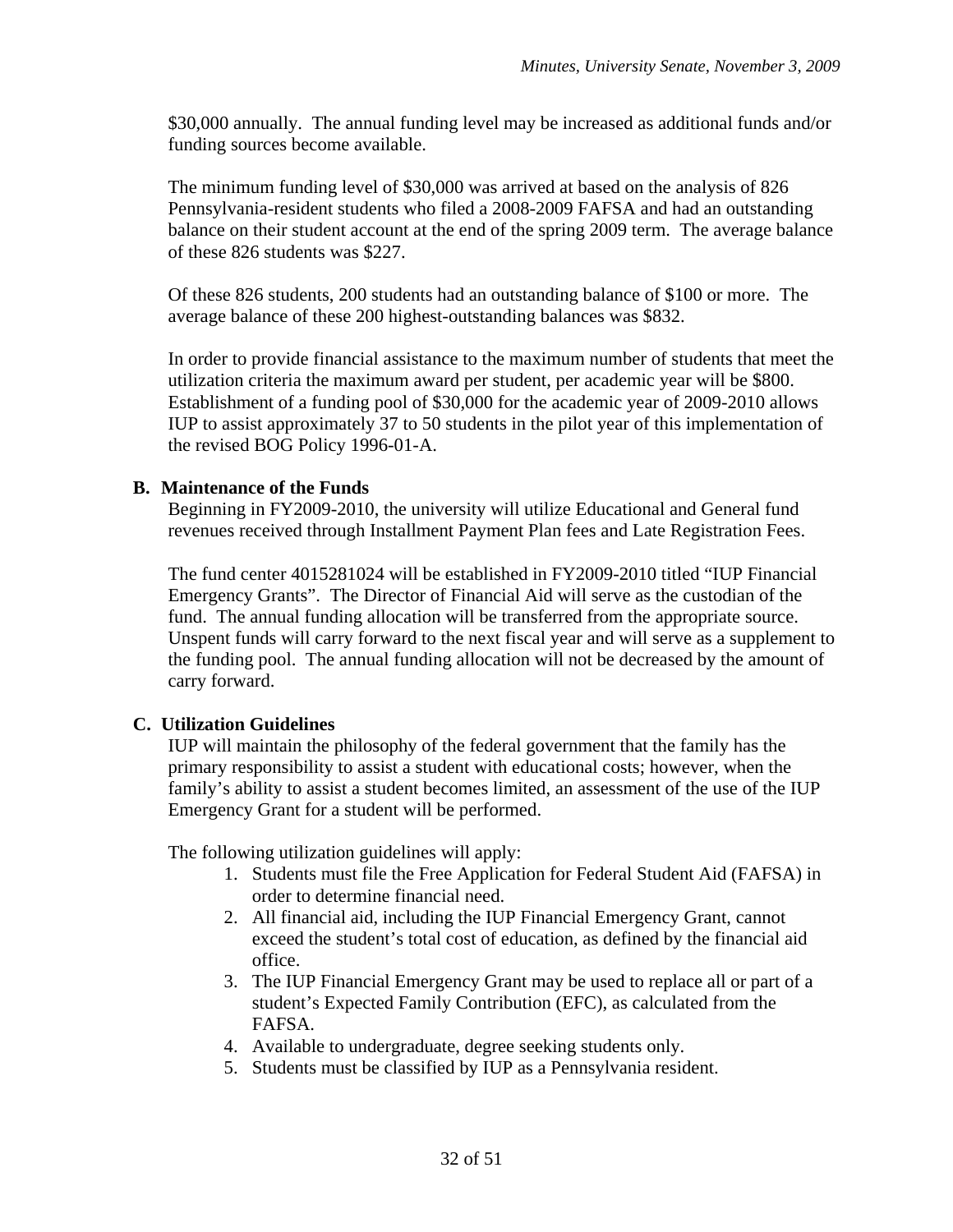- 6. Students must complete application for all state and federal financial aid, including student and parent PLUS loans.
- 7. Students must complete and submit any and all requirements to determine a valid expected family contribution, a complete state grant application or loan record. This includes submitting all documents requested by the financial aid office, the state grant agency, lenders and/or guarantee agencies.
- 8. Students must complete at least one application for private/alternative loan funding. If denied for this funding by the lender, documentation must be provided to the financial aid office.
- 9. Students must provide proof of part time employment, either federal work study, university employment, or off campus employment. Proof of off campus employment may include a current pay stub or a signed statement from the student's employer.
- 10. Students must be making satisfactory academic progress, as defined by IUP for federal financial aid purposes.
- 11. Students must obtain junior status by successfully earning 57 credits.
- 12. Students must make application directly to the financial aid office for consideration for these funds.
- 13. Award amount per student will not exceed \$800.00.
- 14. Students may only receive this award one time, for one academic year, while an undergraduate at IUP.
- 15. This program will not be advertised to students but instead will be offered as an option after discussion with a financial aid officer who has preliminarily determined the student to be in need of funding.
- 16. Referrals from other administrative offices on campus will prompt the financial aid office to contact the student to discuss the student's financial situation and determine if there is a need to utilize these funds for that particular student.
- 17. IUP Financial Emergency Grant will be awarded until funds are exhausted each academic year.

## **D. Limitations**

In order to provide financial assistance to the maximum number of students that meet the utilization criteria the maximum award per student, per academic year will be \$800. There will be no restriction on the amount of award made per semester. The semester award will be determined by the Director of Financial Aid based on the information submitted by the student on the student application.

### **E. Reporting**

IUP will provide an annual report on the distribution of these funds to PASSHE.

### **F. Amendments**

This implementation procedures and establishment of the funding pool will be analyzed annually and may be amended as warranted. This annual review will be conducted by a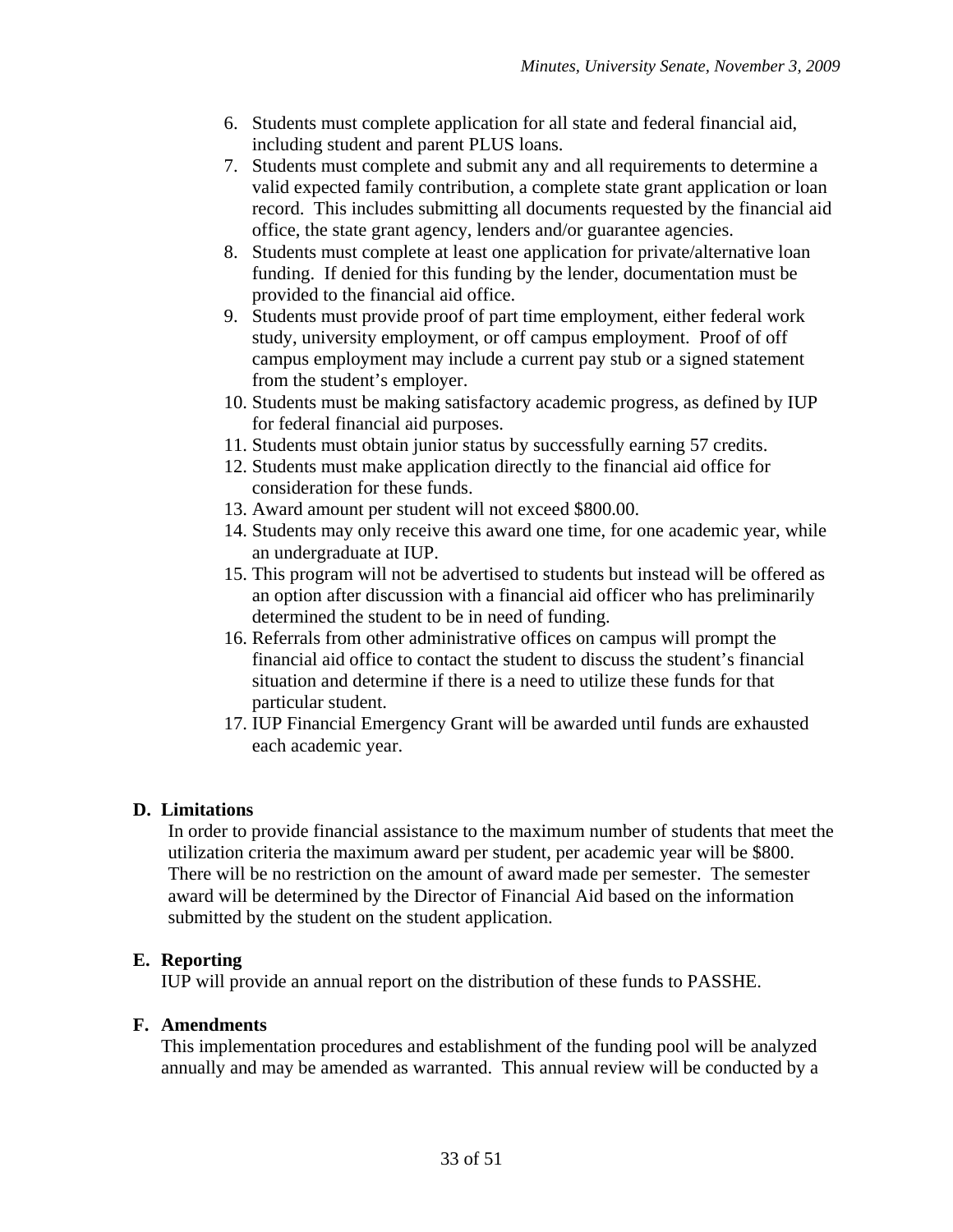cross-section of University departments including Financial Aid, Bursar, Financial Operations, and Budget Office.

## **G. Associated Documents**

**Attachment #1:** April 9, 2009 Memo from Chancellor Cavanaugh and PA Board of Governors' Policy 1996-01-A **Attachment #2:** PASSHE Use of Miscellaneous Educational and General Funding Sources for Institution Scholarships **Attachment #3:** IUP Financial Emergency Grant Application and Financial Aid Evaluation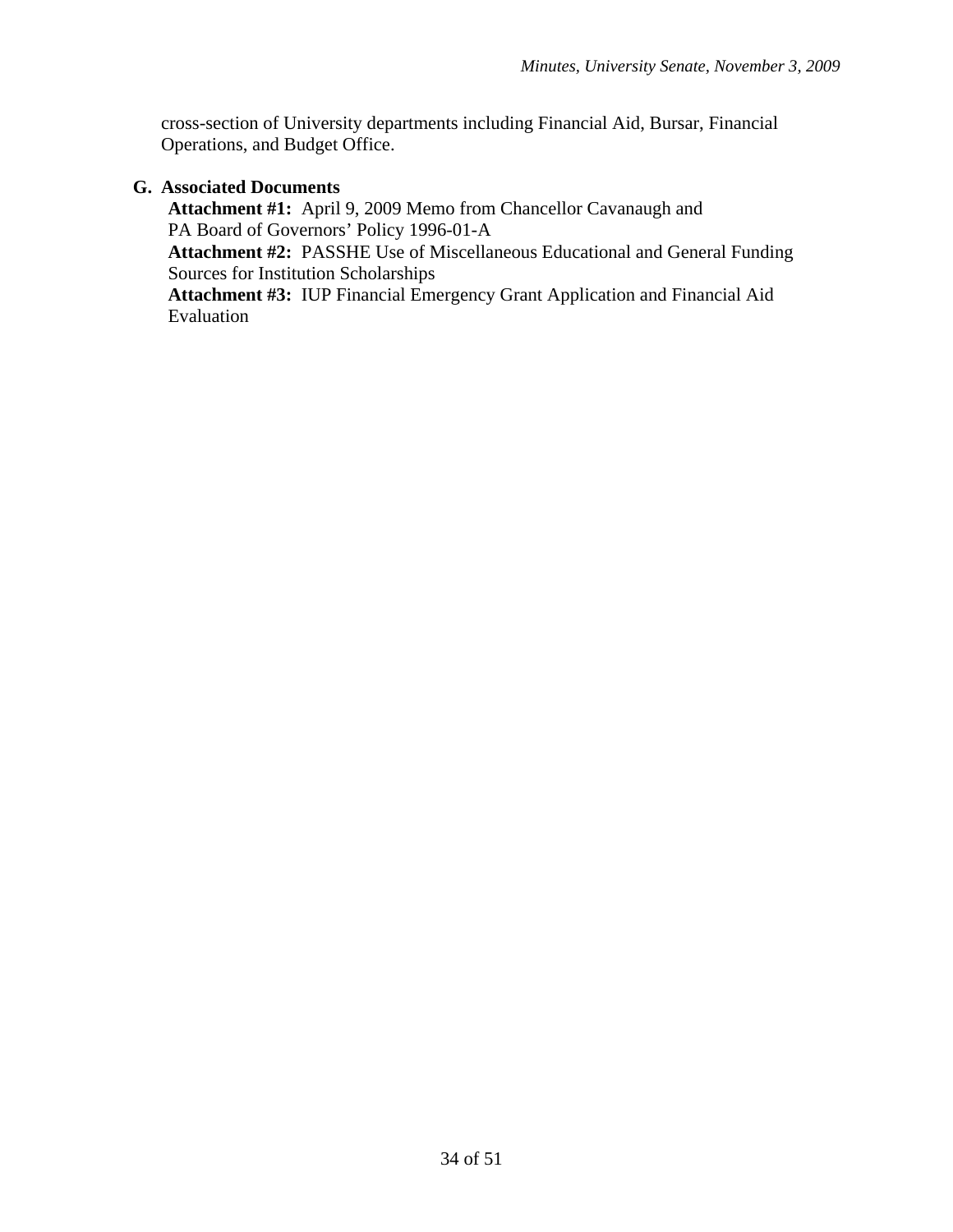

| Semester for which the grant is being requested: Fall Semester Spring Semester Summer                                                                                                                                              |      |      |      |
|------------------------------------------------------------------------------------------------------------------------------------------------------------------------------------------------------------------------------------|------|------|------|
| <b>Session</b>                                                                                                                                                                                                                     | Year | Year | Year |
| Name:                                                                                                                                                                                                                              |      |      |      |
| <b>School Address:</b>                                                                                                                                                                                                             |      |      |      |
| <b>School Phone #:</b>                                                                                                                                                                                                             |      |      |      |
| <b>Banner ID#:</b> The contract of the contract of the contract of the contract of the contract of the contract of the contract of the contract of the contract of the contract of the contract of the contract of the contract of |      |      |      |
| <b>Expected date of graduation:</b>                                                                                                                                                                                                |      |      |      |

**Requested grant amount: \$\_\_\_\_\_\_\_\_\_\_\_\_\_\_** 

**Have you applied for the IUP Financial Emergency Grant in the past?: Yes/No (please circle)** 

**Have you submitted a** *Free Application for Federal Student Aid* **(FAFSA) for this current academic year? This is a requirement for consideration for this grant: Yes/No (please circle)** 

**Have you applied for any private/alternative education loan funding and been denied for the semester in which you are requesting funds? Yes/No (please circle). -If yes, please provide a copy of the denial letter or print out from a denial over the internet.** 

**Are you currently employed on at least a part time basis? Yes/No (please circle) -If employed off campus, please provide proof of current employment with this application.** 

**What is your reason/justification for applying for the IUP Financial Emergency Grant for this particular semester?** 

*My signature below indicates that I understand by receiving approval for this IUP Financial Emergency Grant for the above requested semester, it exhausts my eligibility for any future semester of funding for this grant, per grant guidelines. I also understand that this award, if approved, is for the semester requested only.* 

*Signature of Applicant Date* 

Please return this form to: Director of Financial Aid, 200 Clark Hall, 1090 South Drive, Indiana, PA 15705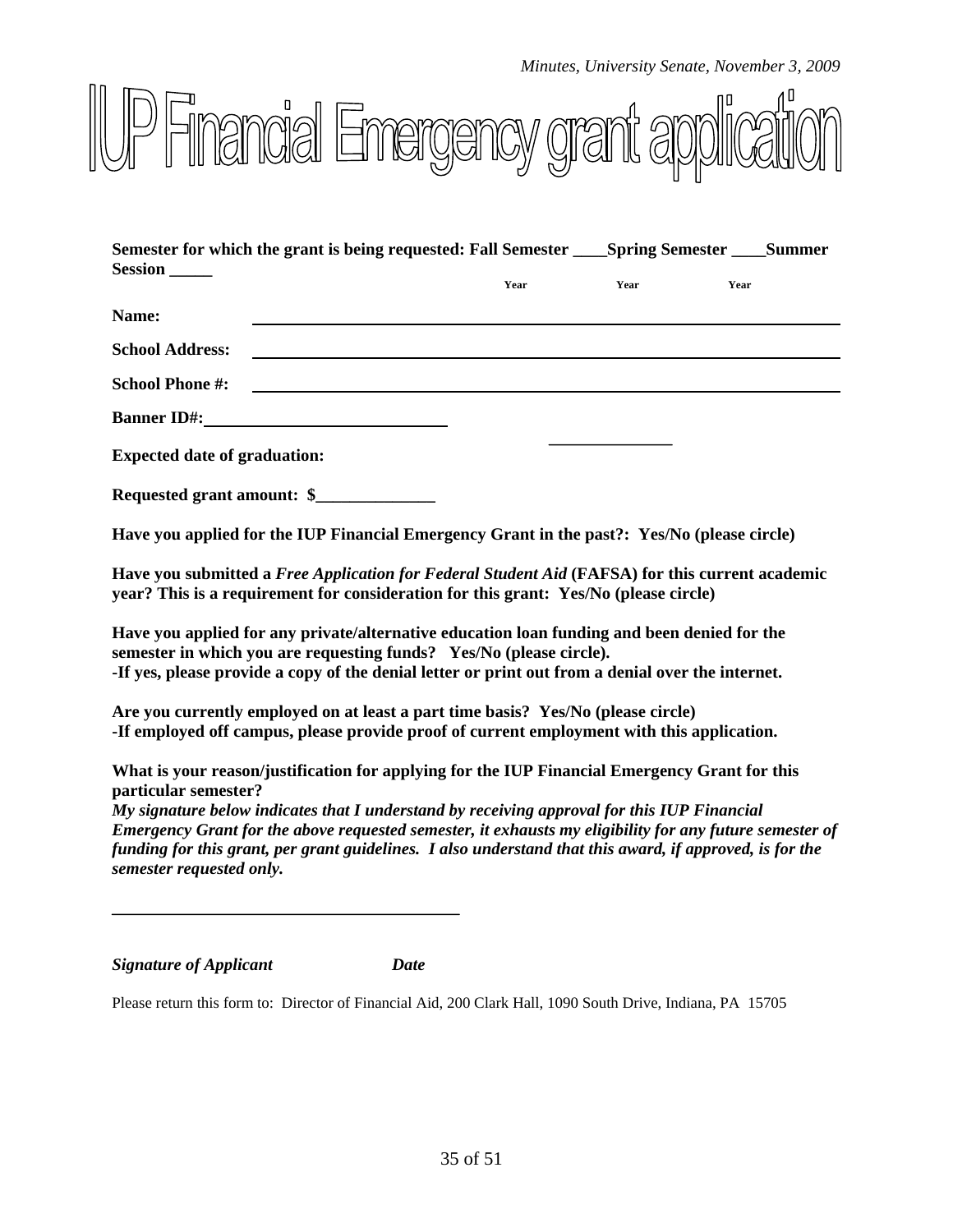

Financial Aid Evaluation For Office Use Only

| Amount requested: \$                                                                              |  |  |
|---------------------------------------------------------------------------------------------------|--|--|
| Student account balance: \$                                                                       |  |  |
| Student has filed FAFSA: Y/N                                                                      |  |  |
| Budget: \$                                                                                        |  |  |
| Student is making Satisfactory Academic Progress: Y/N                                             |  |  |
| Student is an undergraduate student: Y/N                                                          |  |  |
| Student is a PA resident: Y/N                                                                     |  |  |
| Student's parent has applied for a PLUS loan (dependent students only): Y/N                       |  |  |
| Student has applied for a private/alternative loan and been denied: Y/N                           |  |  |
| Student is employed on at least a half-time basis: Y/N (FWSP or off campus with<br>documentation) |  |  |
| Recommended Grant Amount: \$                                                                      |  |  |
| Added to RPAAWRD: Y/N                                                                             |  |  |

Financial Aid Officer Signature Date

\_\_\_\_\_\_\_\_\_\_\_\_\_\_\_\_\_\_\_\_\_\_\_\_\_\_\_\_\_\_\_\_\_\_ \_\_\_\_\_\_\_\_\_\_\_\_\_\_\_\_\_\_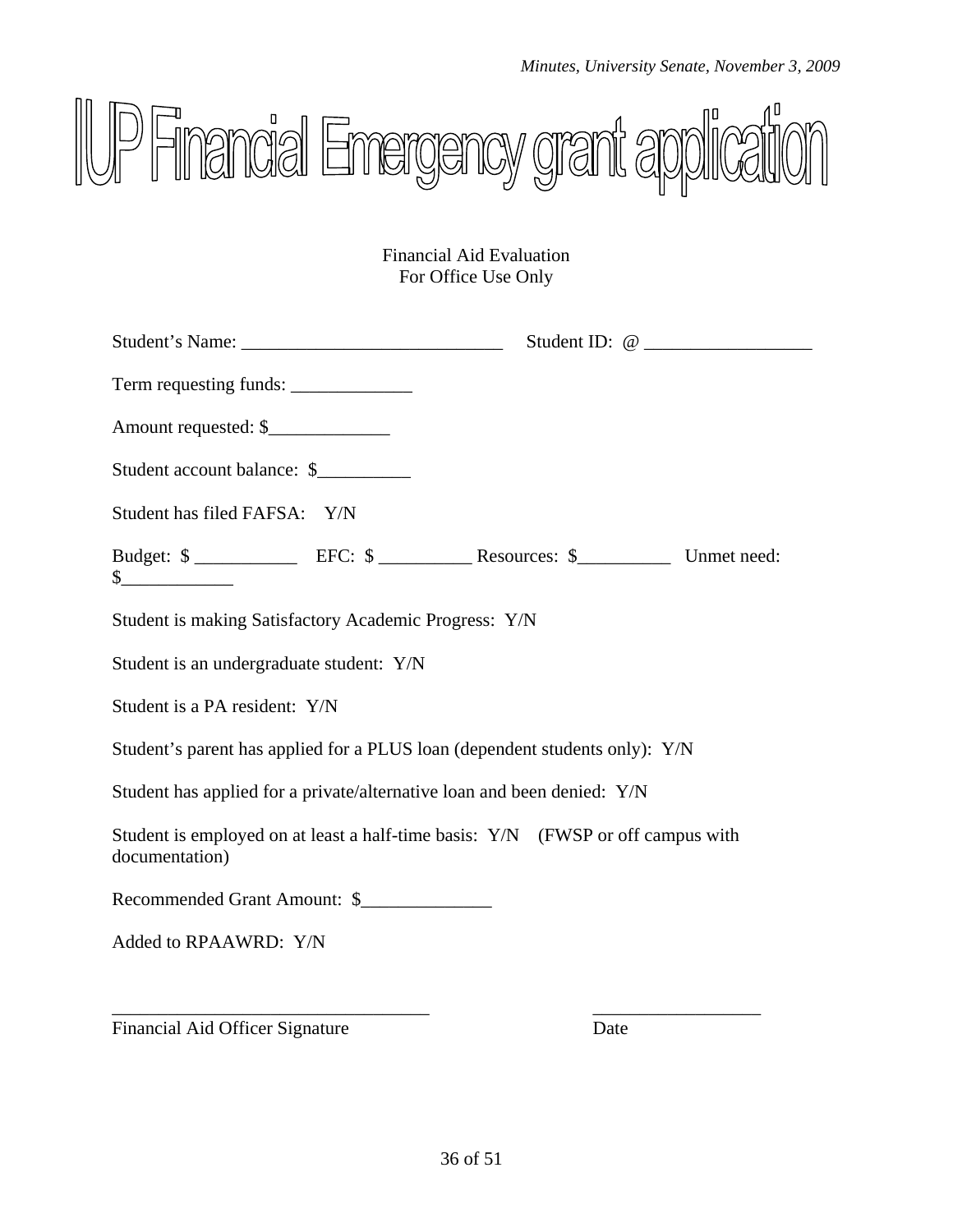## **Indiana University of Pennsylvania**

Identity Theft Prevention Program Approved by President's Cabinet – August 25, 2009

## **I. PROGRAM ADOPTION**

Indiana University ("University") of Pennsylvania developed this Identity Theft Prevention Program ("Program") pursuant to the Federal Trade Commission's ("FTC") Red Flags Rule, which implements Sections 114 and 315 of the Fair and Accurate Credit Transactions Act of 2003.

## **II. DEFINITIONS AND PROGRAM**

## **A. Red Flags Rule Definitions Used in this Program**

- i. *"Identity Theft"* is a "fraud committed or attempted using the identifying information of another person without authority."
- ii. A *"Red Flag"* is a "pattern, practice, or specific activity that indicates the possible existence of Identity Theft."
- iii. A "Covered Account" includes all student accounts or loans that are administered by the University and involve multiple payments or transactions.
- iv. "Committee" is the individual or individuals designated with primary responsibility for oversight of the program. See Section VII below.
- v. "Identifying information" is "any name or number that may be used, alone or in conjunction with any other information, to identify a specific person," including: name, address, telephone number, social security number, date of birth, government issued driver's license or identification number, alien registration number, government passport number, employers or taxpayer identification number, student identification number, computer's Internet Protocol address, or routing code.

## **B. Fulfilling Requirements of the Red Flags Rule**

Under the Red Flags Rule, the University is required to establish an "Identity Theft Prevention Program" tailored to its size, complexity and the nature of its operation. Each program must contain reasonable policies and procedures to:

i. Identify relevant Red Flags for new and existing covered accounts and incorporate those Red Flags into the Program;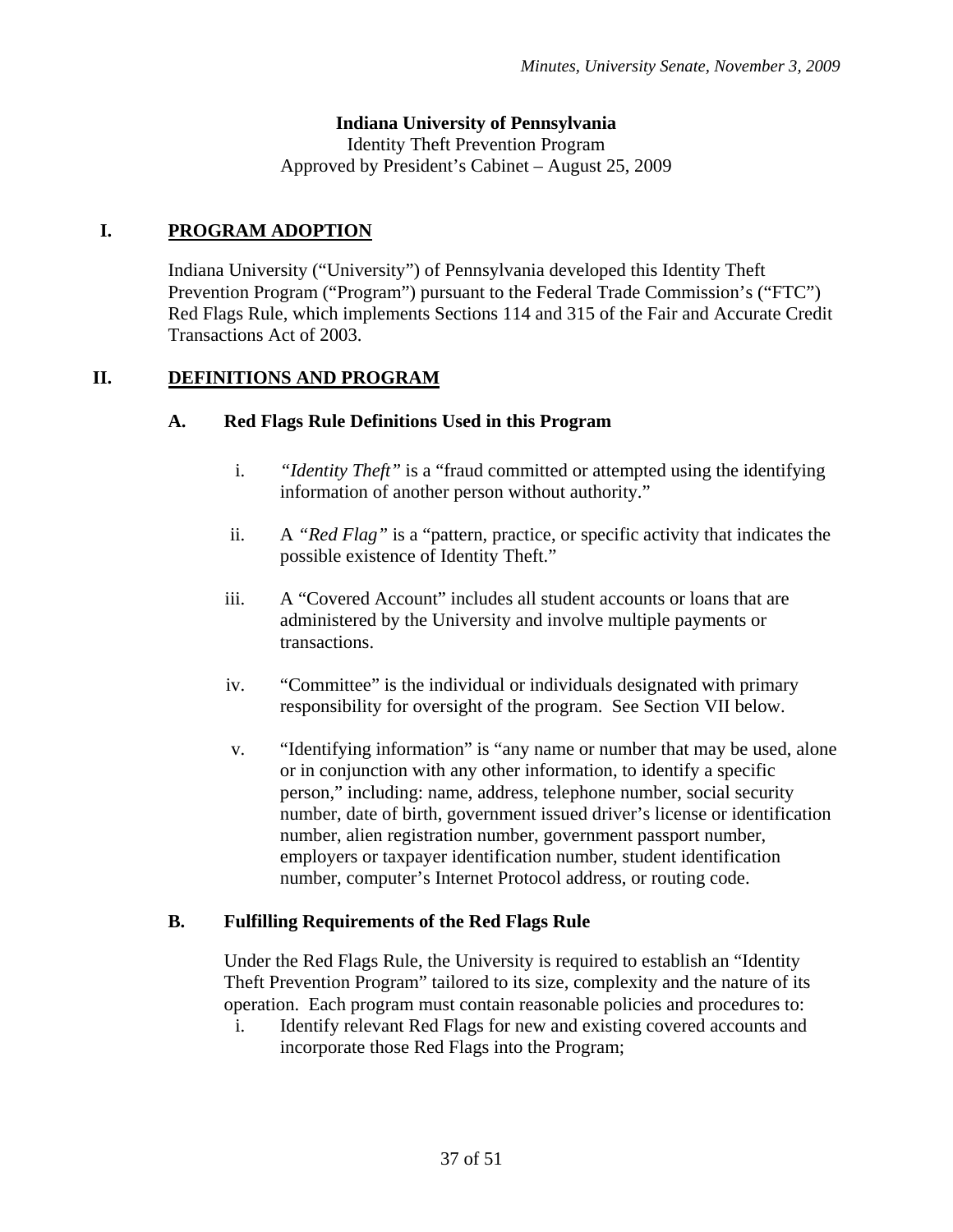- ii. Detect Red Flags that have been incorporated into the Program;
- iii. Respond appropriately to any Red Flags that are detected to prevent and mitigate Identity Theft; and
- iv. Ensure the Program is updated periodically to reflect changes in risks to students and employees or to the safety and soundness of students and employees from Identity Theft.

## **III. COVERED ACCOUNTS**

The University has identified the following types of accounts, which are covered accounts administered by the University or are administered by a service provider:

- **A.** University Covered Accounts
	- 1. Refund of credit balances involving Student Loans
	- 2. Refund of credit balances without Student Loans
	- 3. Deferment of Tuition Payments
	- 4. Emergency Loans
- **B.** Accounts Covered by a Service Provider
	- 1. Perkins Loan
	- 2. Installment Payment Plan

## **IV. IDENTIFICATION OF RED FLAGS**

In order to identify relevant Red Flags, the University considers the types of accounts that it offers and maintains, methods it provides to open its accounts, methods it provides to access its accounts, and its previous experiences with Identity Theft. The University identifies the following Red Flags in each of the listed categories:

### **A. Notifications and Warnings from Credit Reporting Agencies**

- i. Report of fraud accompanying a credit report;
- ii. Notice or report from a credit agency of a credit freeze on an applicant;
- iii. Notice or report from a credit agency of an active duty alert for an applicant;
- iv. Receipt of a notice of address discrepancy in response to a credit report request; and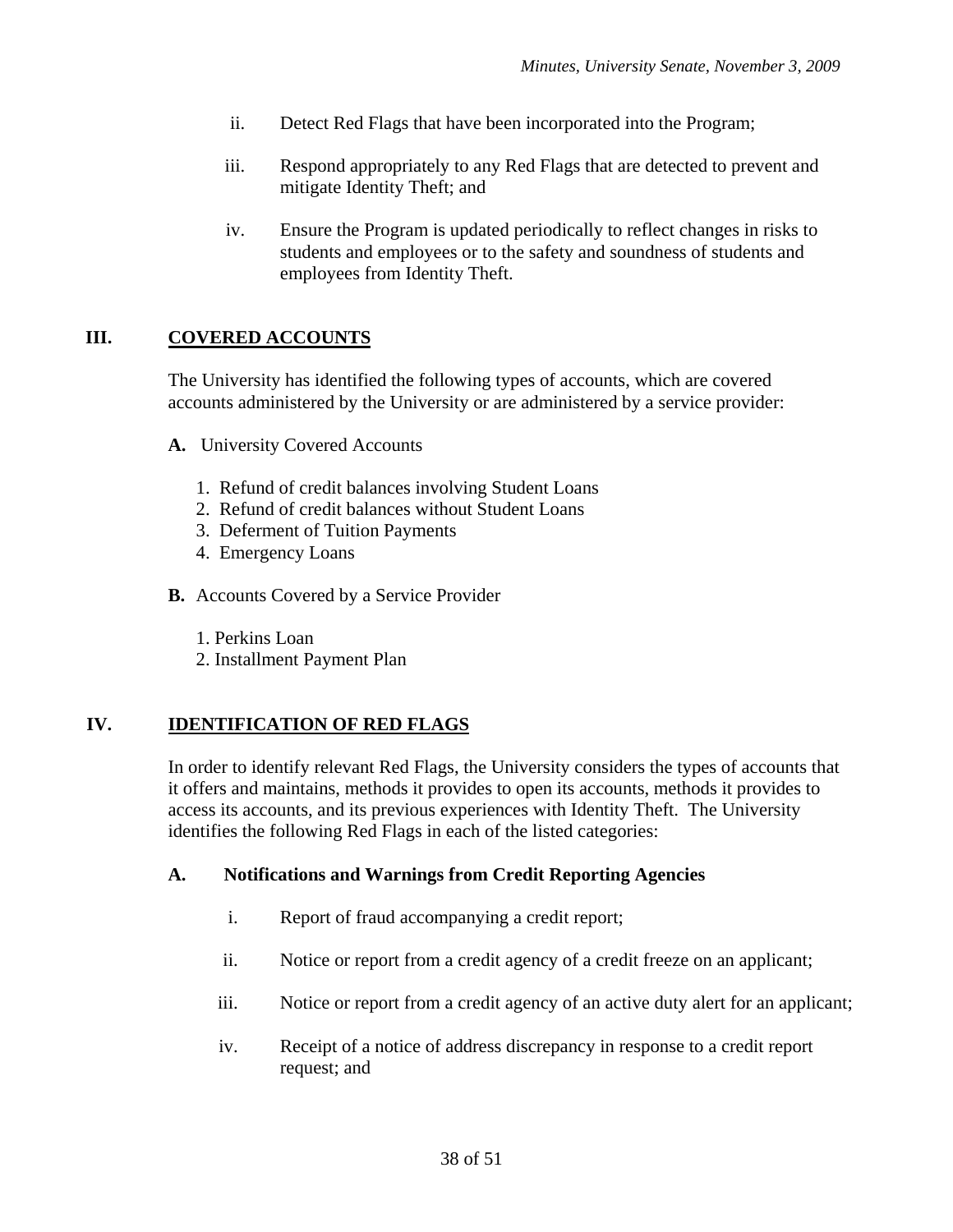v. Indication from a credit report of activity that is inconsistent with an applicant's usual pattern or activity.

## **B. Suspicious Documents**

- i. Identification document or card that appears to be forged, altered or inauthentic;
- ii. Identification document or card on which a person's photograph or physical description is not consistent with the person presenting the document;
- iii. Other document with information that is not consistent with existing student information; and
- iv. Application for service that appears to have been altered or forged.

## **C. Suspicious Personal Identifying Information**

- i. Identifying information presented that is inconsistent with other information the student provides (example: inconsistent birth dates);
- ii. Identifying information presented that is inconsistent with other sources of information (for instance, an address not matching an address on a loan application);
- iii. Identifying information presented that is the same as information shown on other applications that were found to be fraudulent;
- iv. Identifying information presented that is consistent with fraudulent activity (such as an invalid phone number or fictitious billing address);
- v. Social Security number or student identification number presented that is the same as one given by another student;
- vi. An address or phone number presented that is the same as that of another person;
- vii. A person fails to provide complete personal identifying information on an application when reminded to do so; and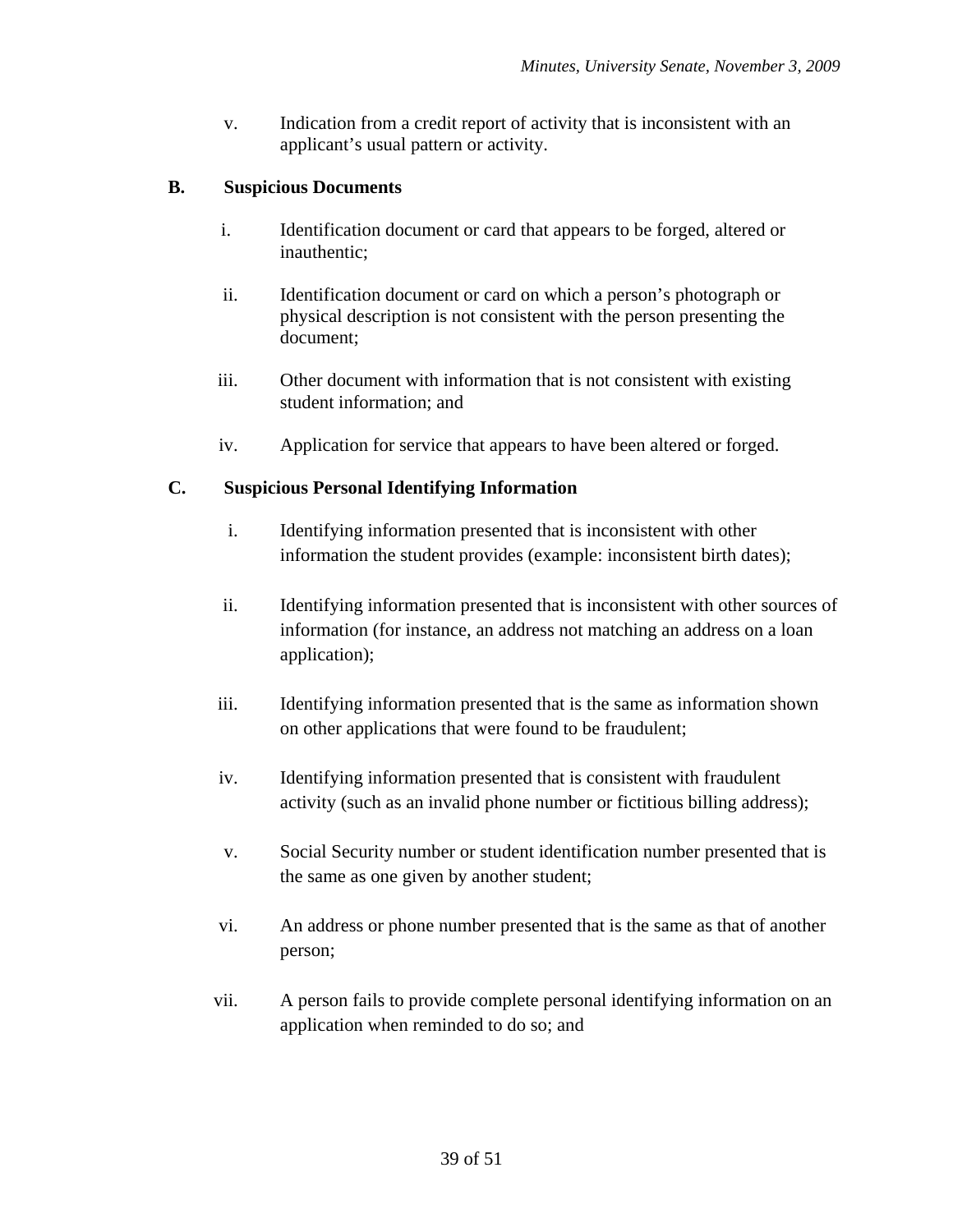viii. A person's identifying information is not consistent with the information that is on file for the student.

## **D. Suspicious Covered Account Activity or Unusual Use of Account**

- i. Change of address for an account followed by a request to change the student's name;
- ii. Payments stop on an otherwise consistently up-to-date account;
- iii. Account used in a way that is not consistent with prior use;
- iv. Mail sent to the student is repeatedly returned as undeliverable;
- v. Notice to the University that a student is not receiving mail sent by the University;
- vi. Notice to the University that an account has unauthorized activity;
- vii. Breach in the University's computer system security and
- viii. Unauthorized access to or use of student account information.

## **E. Alerts from Others**

Notice to the University from a student, Identity Theft victim, law enforcement or other person that the University has opened or is maintaining a fraudulent account for a person engaged in Identity Theft.

## **V. DETECTING RED FLAGS**

### **A. Student Enrollment**

In order to detect any of the Red Flags identified above associated with the enrollment of a student, University personnel will take the following steps to obtain and verify the identity of the person opening the account:

- i. Require certain identifying information such as name, date of birth, academic records, home address or other identification; and
- ii. Verify the student's identity at time of issuance of student identification card (review of driver's license or other government-issued photo identification).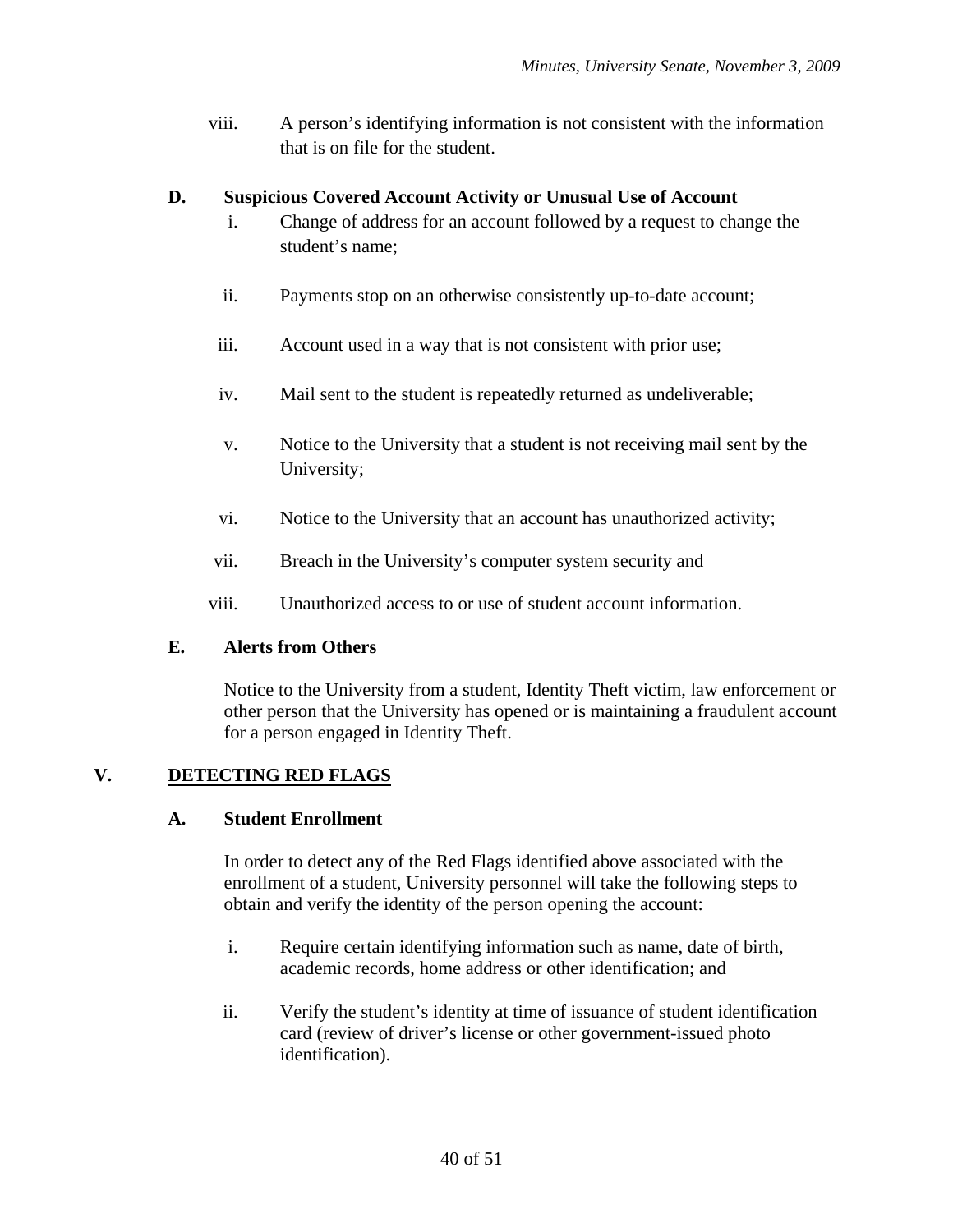## **B. Existing Accounts**

In order to detect any of the Red Flags identified above for an existing Covered Account, University personnel will take the following steps to monitor transactions on an account:

- i. Verify the identification of students if they request information (in person, via telephone, via facsimile, via email);
- ii. Verify the validity of requests to change billing addresses by mail or email and provide the student a reasonable means of promptly reporting incorrect billing address changes; and
- iii. Verify changes in banking information given for billing and payment purposes.

## **C. Consumer ("Credit") Report Requests**

In order to detect any of the Red Flags indentified above for an employment or volunteer position for which a credit or background report is sought, University personnel will take the following steps to assist in identifying address discrepancies:

- i. Require written verification from any applicant that the address provided by the applicant is accurate at the time the request for the credit report is made to the consumer reporting agency; and
- ii. In the event that notice of an address discrepancy is received, verify that the credit report pertains to the applicant for whom the requested report was made and report to the consumer reporting agency an address for the applicant that the University has reasonably confirmed is accurate.

## **VI. PREVENTING AND MITIGATING IDENTITY THEFT**

In the event University personnel detect any identified Red Flags, such personnel shall take one or more of the following steps, depending on the degree of risk posed by the Red Flag:

- 1. Continue to monitor a Covered Account for evidence of Identity Theft;
- 2. Contact the student, employee or applicant (for which a credit report was run);
- 3. Change any passwords or other security devices that permit access to Covered Accounts;
- 4. Not open a new Covered Account
- 5. Provide the student with a new student identification number;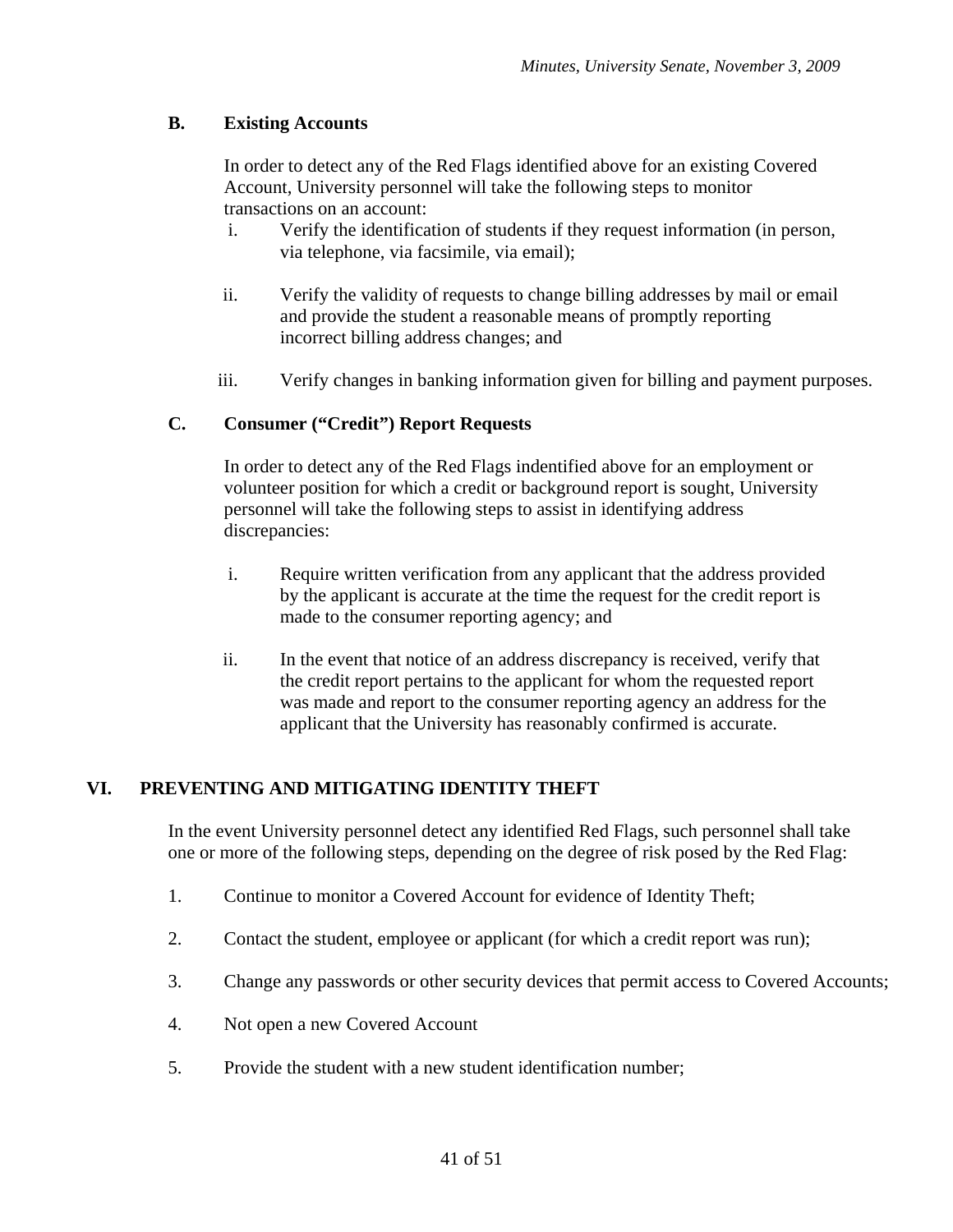- 6. Notify the Committee for determination of the appropriate step(s) to take;
- 7. Notify law enforcement;
- 8. File or assist in filing a Suspicious Activities Report ("SAR"); or
- 9. Determine that no response is warranted under the particular circumstances.

### **Protect Student Identifying Information**

In order to further prevent the likelihood of Identity Theft occurring with respect to Covered Accounts, the University will take the following steps with respect to its internal operating procedures to protect student identifying information:

- 1. Ensure that its website is secure or provide clear notice that the website is not secure;
- 2. Ensure complete and secure destruction of paper documents and computer files containing student account information when a decision has been made to no longer maintain such information;
- 3. Ensure that office computers with access to Covered Account information are password protected;
- 4. Avoid use of social security numbers;
- 5. Ensure computer virus protection is up to date; and
- 6. Require and keep only the kinds of student information that are necessary for University purposes.

### **VII. PROGRAM ADMINISTRATION**

### **A. Oversight**

Responsibility for developing, implementing and updating this Program lies with the Identity Theft Committee ("Committee") for the University. *The Committee is headed by the Associate Vice President of Finance and Administration as appointed by the Vice President of Finance and Administration*. *The remainder of the Committee is comprised of the Registrar (or designee), the Director of Financial Aid, the Bursar, the Senior Systems Analyst for Student Affairs, the Director of Human Resources. Coordinator of Application Development and others as deemed necessary.* The Committee or designee of the Committee will be responsible for ensuring appropriate training of the University staff on the Program. The Committee will be responsible for reviewing any staff reports regarding the detection of Red Flags and the steps for preventing and mitigating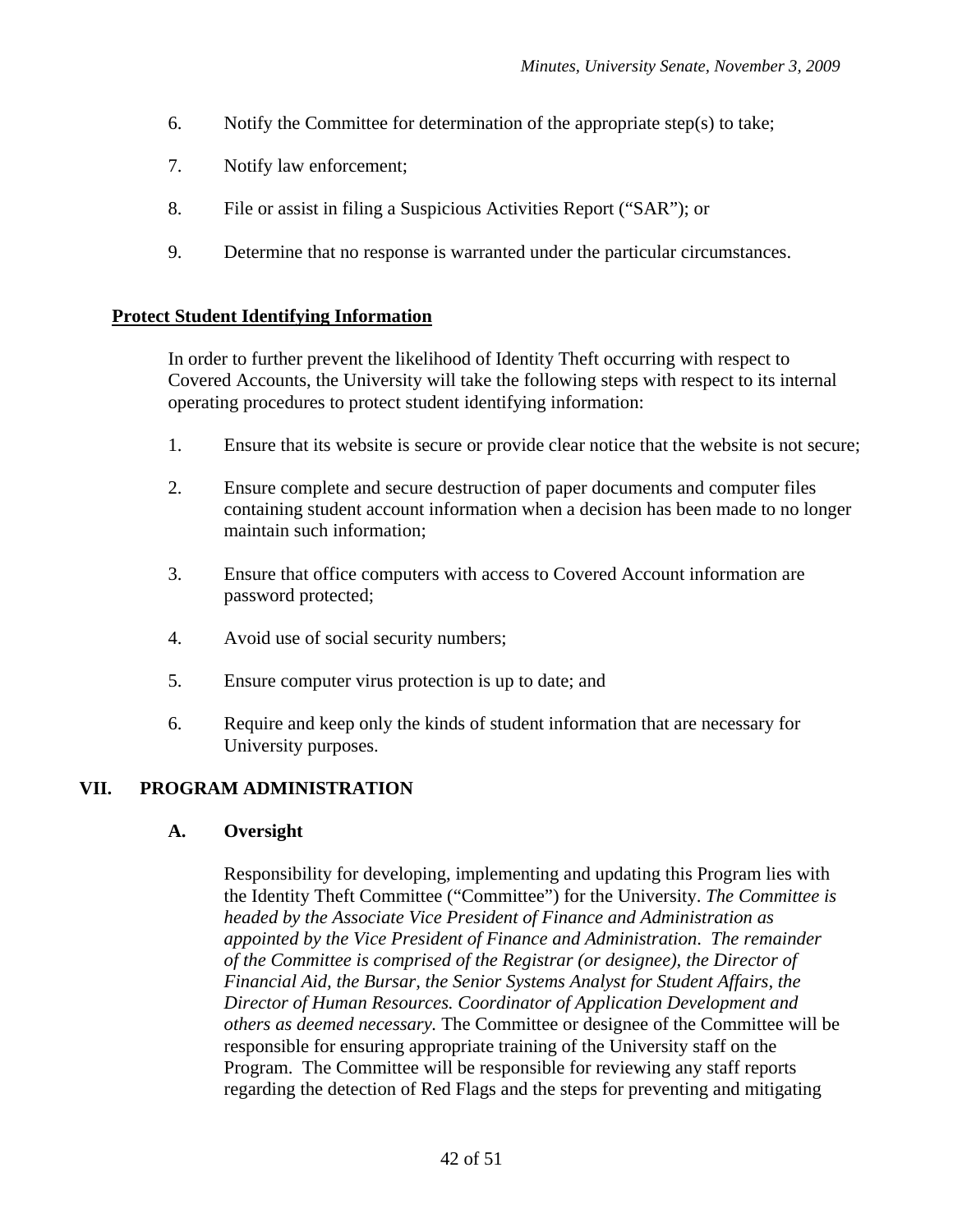Identity Theft, determining which steps of prevention and mitigation should be taken in particular circumstances and considering periodic changes to the Program.

## **B. Staff Training and Reports**

University staff responsible for implementing the Program shall be trained either by or under the direction of the Committee in the detection of Red Flags and the responsive steps to be taken when a Red Flag is detected. University staff shall be trained, as necessary, to effectively implement the Program. University employees are expected to notify the Committee once they become aware of an incident of Identity Theft or of the University's failure to comply with this Program. At least annually or as otherwise requested by the Committee, University staff responsible for development, implementation, and administration of the Program shall report to the Committee on compliance with this Program. The report should address such issues as effectiveness of the policies and procedures in addressing the risk of identity theft in connection with the opening and maintenance of Covered Accounts, service provider arrangements, significant incidents involving identity theft and management's response, and recommendations for changes to the Program.

## **C. Service Provider Arrangements**

In the event the University engages a service provider to perform an activity in connection with one or more Covered Accounts, the University will take the following steps to ensure the service provider performs its activity in accordance with reasonable policy and procedures designed to detect, prevent and mitigate the risk of Identity theft.

- i. Require, by contract, that service providers have such policies and procedures in place; and
- ii. Require, by contract, that service providers review the University's Program and report any Red Flags to the Committee or the University employee with primary oversight of the service provider relationship.

## **D. Non-disclosure of Specific Practices**

For the effectiveness of this Identity Theft Prevention Program, knowledge about specific Red Flag identification, detection, mitigation and prevention practices may need to be limited to the Committee who developed this Program and to those employees with a need to know them. Any documents that may have been produced or are produced in order to develop or implement this program that list or describe such specific practices and the information those documents contain are considered "confidential" and should not be shared with other University employees or the public. The Committee shall inform those employees with a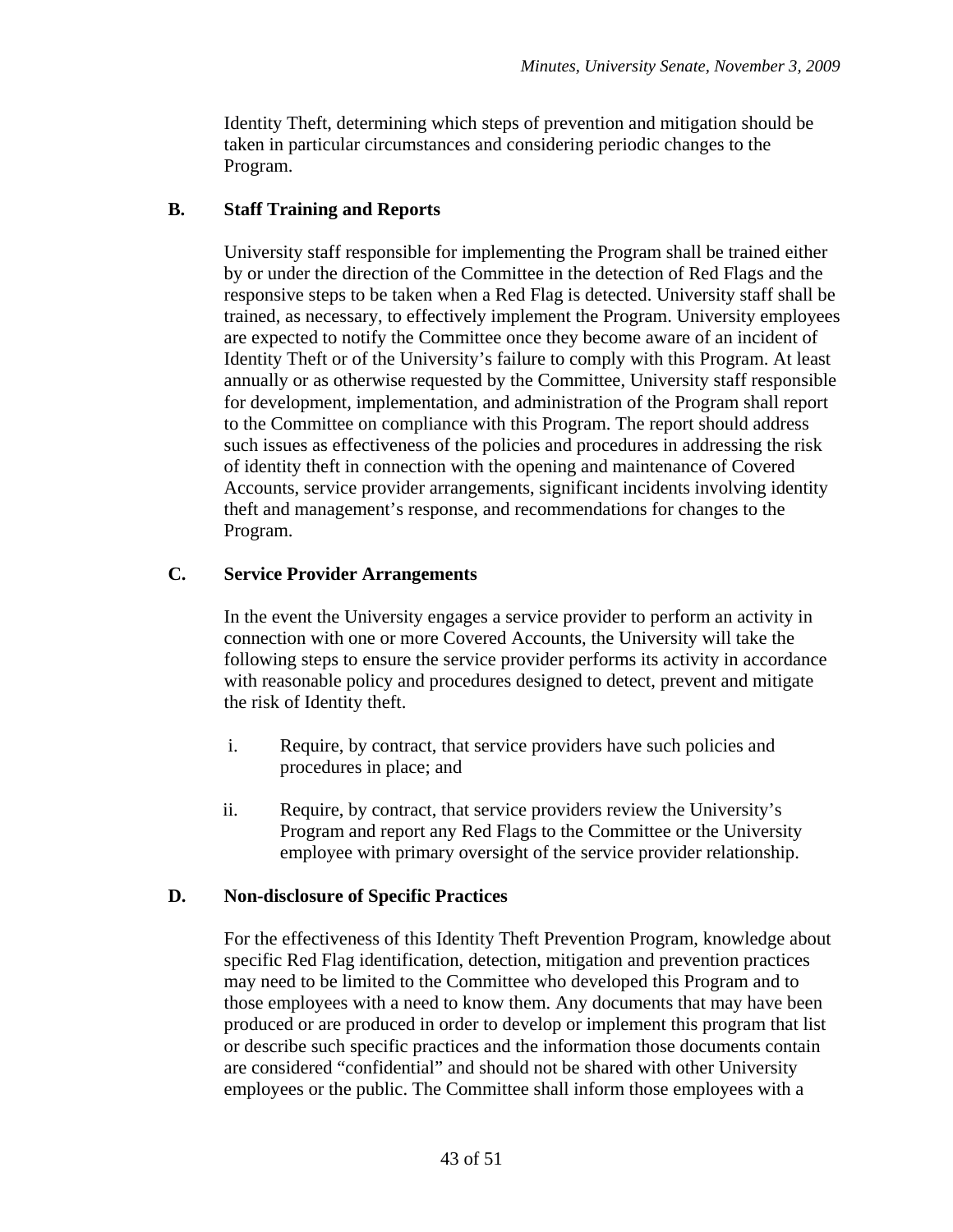need to know the information of those documents or specific practices which should be maintained in a confidential manner.

## **E. Program Updates**

The Committee will periodically review and update this Program to reflect changes in risks to students and the soundness of the University from Identity Theft. In doing so, the Committee will consider the University's experiences with Identity Theft situations, changes in Identity Theft methods, changes in Identity Theft detection and prevention methods, and changes in the University's business arrangements with other entities. After considering these factors, the Committee will determine whether changes to the Program, including the listing of Red Flags, are warranted. If warranted, the Committee will update the Program.

## **Report to Senate**

Development and Finance Committee Meeting September 8, 2009

Election of Officers – Joseph Domaracki was elected to serve as Committee Chairperson and Jarrod Hammond was elected to serve Vice Chairperson.

Parking Committee Report – No report

Budget Report –No Report

### **Old Business**

None

## **New Business For Senate Information**

IUP's Surveillance Camera Policy – The committee reviewed the IUP Surveillance Camera Policy.

Respectfully Submitted Joseph Domaracki 10-15-09

### **Report to Senate**

Development and Finance Committee Meeting October 13, 2009

Parking Committee Report – No report

Budget Report –No Report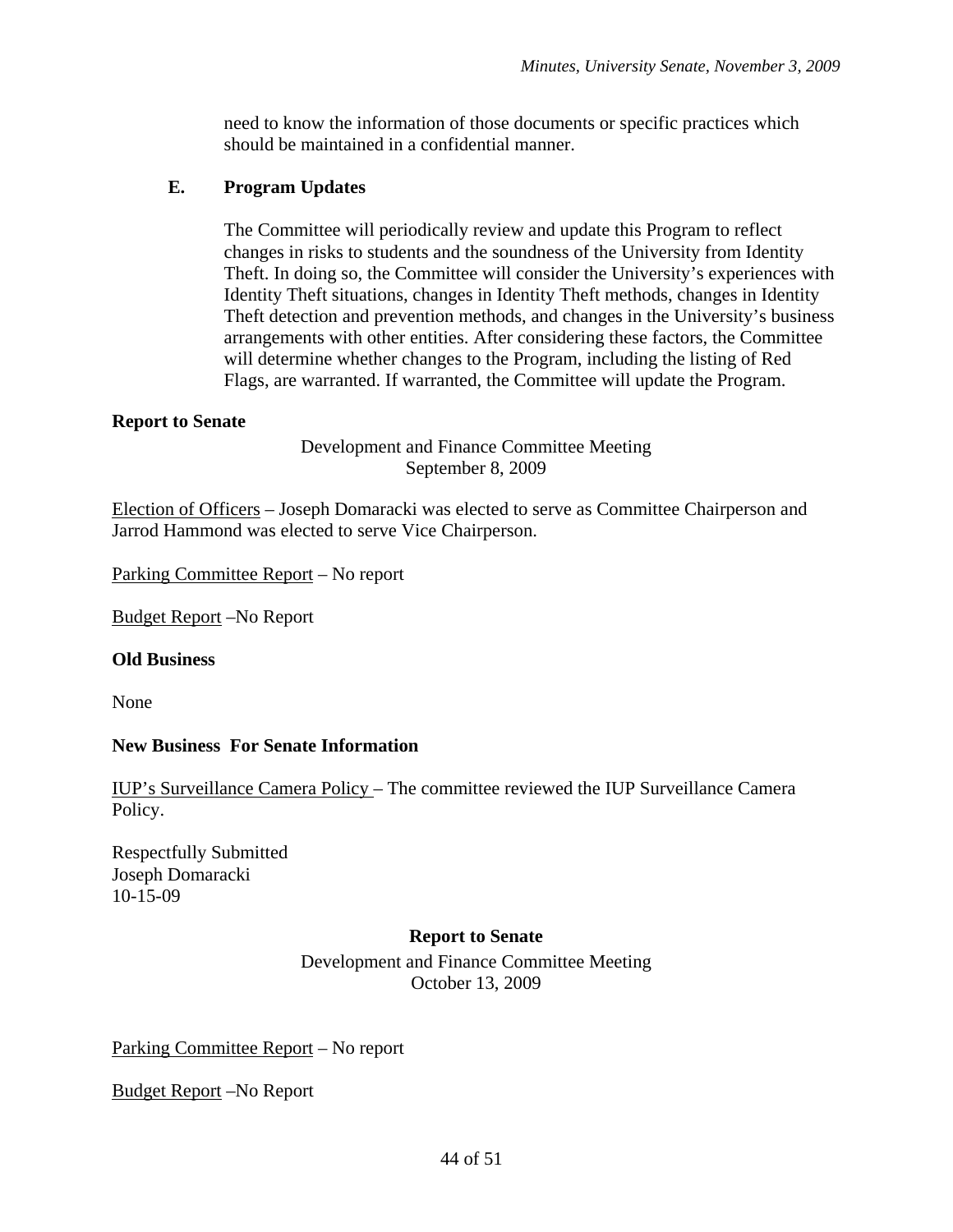## **Old Business**

KCAC – The project is 31%complete with a completion date of 6-06-11. Funding for the project is being provided by the state and IUP. Despite having insufficient monies on hand to completely fund the project the state has agreed to pay all invoices on the project and in turn invoice IUP. IUP will in turn pay the state invoices with available funds. Fundraising for the project continues with the expectation that the balance of funds needed to fully fund the project will be raised.

Fisher Renovation and Chiller Plant Phase  $II$  – The project, and all minor repairs and punch list items, is totally completed.

Waller Renovations - The project and all minor repairs and punch list items are totally completed

Residential Revival Phase II, III, & IV – Phase II is completed. Phase III is mostly completed with exterior projects to be finished next summer. Phase IV is under construction, on schedule and 30 % completed. Completion date for the project is August 20, 2010. McCarthy Hall is scheduled for demolition in May 2010 to ". . .put up a parking lot" (Mitchell, 1970)

Master Plan Update –J.J. & R. Smith have been awarded the project. J.J. & R. Smith will work in conjunction with Sightlines, who will conduct facilities assessments, on the Master Plan. The first planning meeting with all stakeholders will be held during the first week of November. A Senate Representative to this planning committee needs to be appointed.

Keith Leonard Classroom Improvement Project – Committee work on this project has begun preplanning activities. The a committee has been working with the architects from RSH Architects and CFP, a firm from Ohio,

### **New Business**

### **For Information Only**

IUP's Compliance Implementation Plan-BOG1996-01-A – This is the universities plan to meet a PASAHE requirement to establish a funding pool of \$30,000.00 to provide emergency grants in aid to assist students in completing their education. Eligible students would be junior or seniors students experiencing financial distress in need of assistance to complete their degree. Grants in aid would be in the \$500.00 to \$800.00 dollar range.

Identity Theft Prevention Program (Red Flag Rule Compliance) – The Identity Theft Prevention Program is a follow-up to regulations established by Graham, Leech, Blyly Act and FERPA. The program outlines policy and procedure to provide secure handling of consumers' personal information when paying for tuition/services with credit cards or checks.

Respectfully Submitted Joseph Domaracki 10-15-09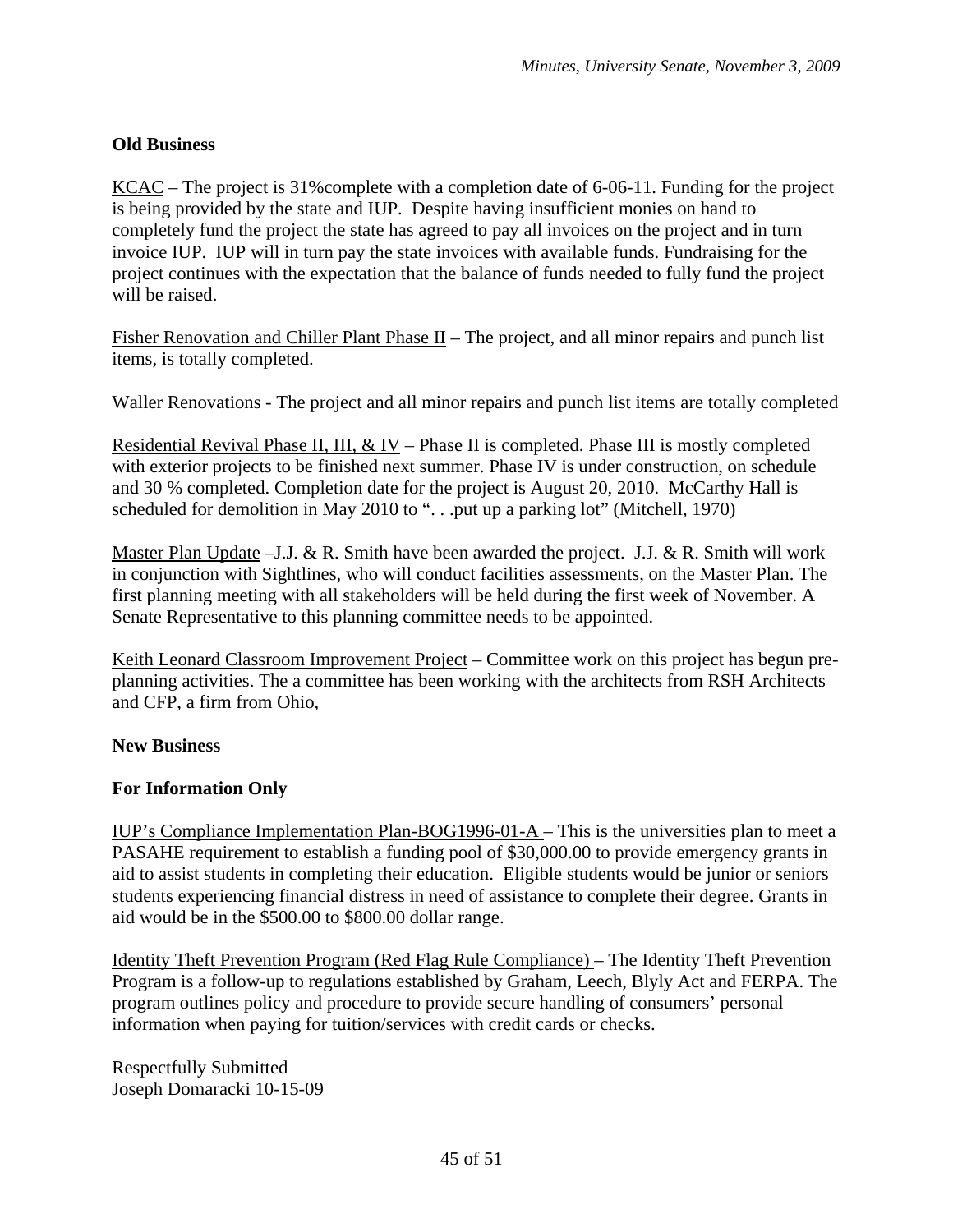## **Student Affairs Committee (Senator Rieg)**

The committee will meet on November 13, 2009 at 3:30 pm in the HUB Conemaugh Room

**Minutes** 

## October 13, 2009

Chairperson Sue Rieg called the meeting to order at 3:30 p.m.

- 1. Old Business
	- a. September 22 minutes approved.
	- b. Bill Montgomery spoke to the committee about Pedestrian Safety on campus.
		- i. There have been so many changes in the last four-five years in the traffic patterns on campus that student traffic has increased in certain areas.
		- ii. Various streets are closed for trial periods, and then if things improve, they are closed permanently.
			- 1. Eleventh St. between Grant and Oakland.
			- 2. Pratt between Locust and Grant. Also widened Gorman and the sidewalk on Gorman to accommodate increased traffic due to the closure of Pratt.
		- iii. Added stop sign at top of Eleventh St. hill. There were no problems with cars sliding down the hill last winter, and studies show that the sign has improved the situation at that crosswalk.
		- iv. The campus cannot close or significantly alter Oakland St. between Waller Hall and Copies Now. This is a borough road. They have received permission to place a crosswalk sign at this location.
		- v. The Yearly Accident Matrix shows that there were 38 on-campus accidents last year. 24 of these were vehicle/vehicle accidents in parking lots. None of them occurred in crosswalks.
		- vi. IUP compares favorably to similar campuses when it comes to accidents.
		- vii. The question was asked if we could put elevated walkways over any campus roads. There is not enough room.
		- viii. One Senator suggested controlled gates rather than chains on the closed roads. There are no plans for such gates at this time.
		- ix. One Senator mentioned that the "Road Closed" signs are confusing. Mr. Montgomery pointed out that we must use official Pennsylvania Dept. of Transportation signs, even on campus roads.
		- x. In regards to parking, Mr. Montgomery says that "we don't have a parking problem at IUP."
			- 1. There is parking for faculty, staff, and commuters at the R&P lot and at Robertshaw.
			- 2. IndiGo vans run every few minutes. They had over 1,000 riders last year.
		- xi. The University Parking Committee is looking for student members. Would like two undergraduate and two graduate student members.
		- xii. Esch lot now has additional Handicapped parking spaces and has a ramp.
		- xiii. One of our SGA members would like stronger enforcement against jaywalking. Another member believes that only barriers will work. Mr. Montgomery agrees, and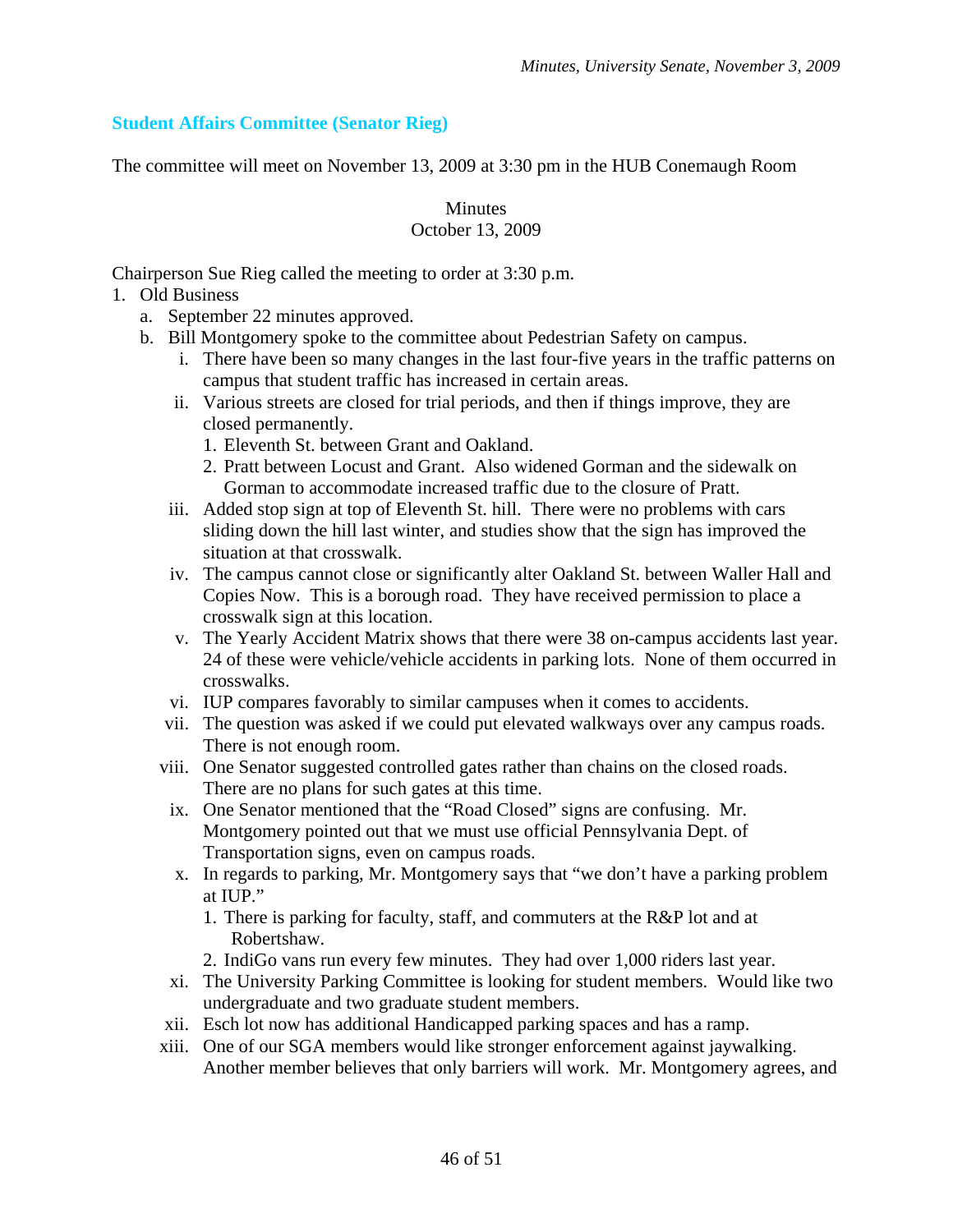talked about how effective the new fence at Grant St. has been at preventing pedestrians from sliding down the hill into traffic in the winter.

- xiv. Senator Luckey recommended attention to the street closings in The Penn. She requests that they run pedestrian safety articles in The Penn as well.
	- 1. Mr. Montgomery pointed out that he doesn't want to "overdo" it and get ignored, but added that he will consider incorporating pedestrian safety into the 2-3 articles that run in The Penn each year and into the emails his department sends as well.
- xv. One Senator proposed closing down even more streets on campus. Mr. Montgomery reminds us that closing streets means losing parking. He added that the campus has been making more and more headway on closing streets in recent years, and that efforts will continue.

## 2. New Business

a. Dr. Dan Burkett is here to talk to us about CART (the Crisis Assessment and Response Team)

- i. This team was created in response to the Virginia Tech shooting.
- ii. They focus on identifying students who need help before there is a crisis.
- iii. The team is chaired by Terry Appolonia and includes Dean's Associates from each IUP College, as well as representatives from the health center, the counseling center, and other groups on campus. Full membership can be seen here: <http://www.iup.edu/page.aspx?id=66653>
- iv. The team meets every other week to discuss campus climate issues, as well as any referrals they have gotten.
- v. If a student is determined to be in crisis, an intervention team is formed and they make contact with the student.
- vi. CART is not an emergency response team. They simply look for patterns and try to identify students who may pose a risk to themselves or others.
- vii. The Counseling Center is still the agency on campus that helps students in need of counseling, and the experts there make mental health decisions. CART simply coordinates information.
- viii. A SCOSA member asked why Counseling Center and/or Indiana Hospital can't release information about patients. This is because of HIPAA privacy laws.
- ix. Another member asked student committee members if they know where to go if they are concerned about a fellow student.
	- 1. CAs and Resident Directors for those in dorms.
	- 2. What about students who don't live in dorms?
		- a. Need to educate students that they can come to CART or to a trusted faculty member for help or to report concerns.
- x. Dr. Burkett points out that CART also lessens IUP's liability if there is an incident.
- xi. Senator Luckey stated that there is evidence that CART has already made a difference for students.
- 3. Chair's Report Senator Sue Rieg
	- a. Senator Rieg responded to an assertion at the September meeting that we have too many guest speakers. Senator Rieg thinks that the visitors are very informative and an important way for our committee to gain information and ask questions.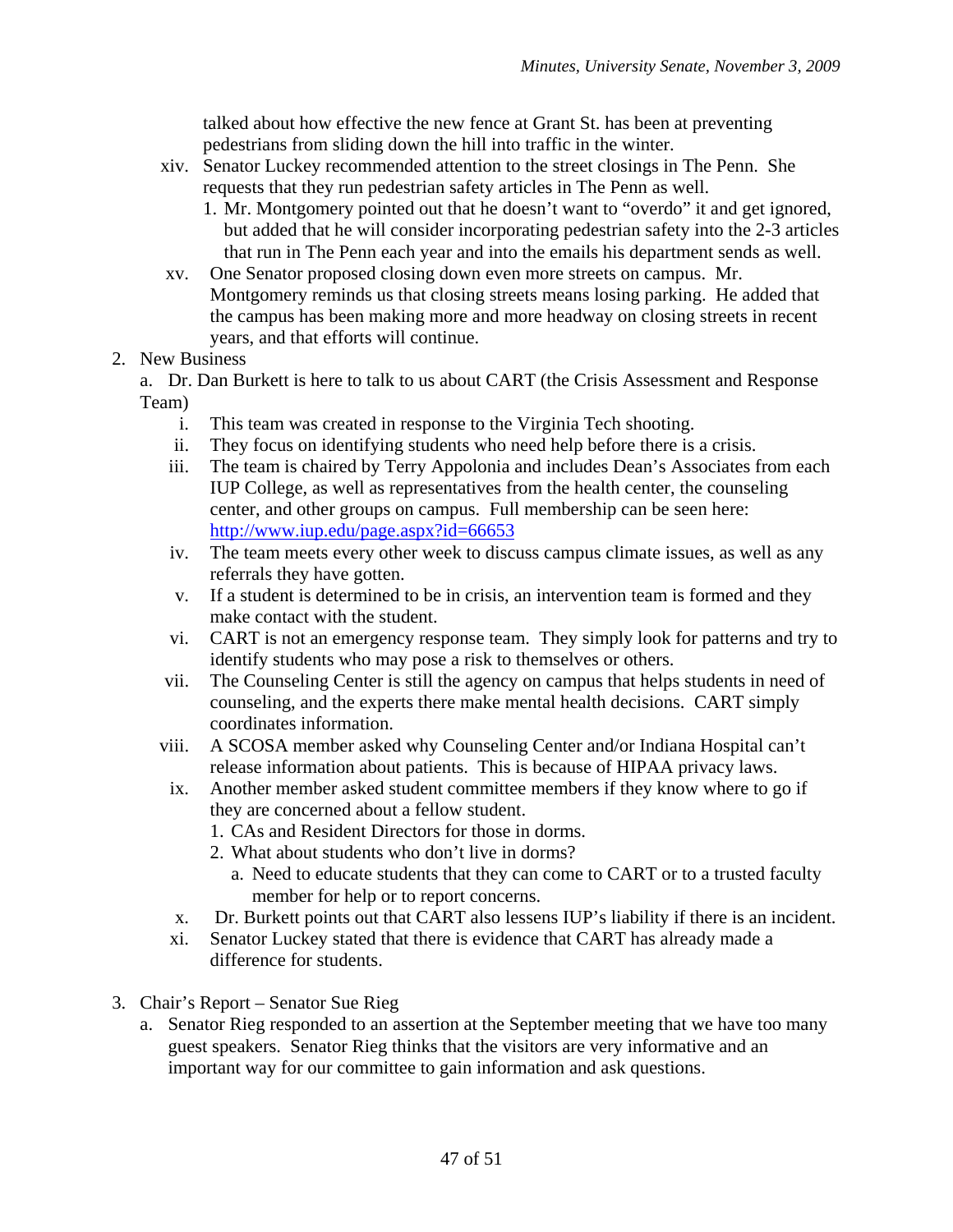- b. Senator Powers asked how we can spread the information that we get from guest speakers.
- c. Senator Luckey points out that the visitors are also getting information from us. We do have an impact, as they listen to our questions and suggestions.
- 4. SGA Report Senator David Bivens
	- a. The students are still upset about the Housing \$15 lock-out fee.
	- b. Senator Luckey pointed out that procedures are governed by the Council of Trustees and Foundation for IUP. However, she directed the students to contact Michael Lemasters, Associate Dean of Students–Campus Living and Learning and Director of Housing and Residence Life. He should be addressing SGA soon to talk about this issue, as well as other student housing concerns.
	- c. Students are also upset about decreased hours at the HUB fitness center.
	- d. The SGA plans to send student representatives to Indiana Borough meetings.
	- e. ECO is proposing a \$5 "Green Fee."
		- i. Senator Luckey suggested that the Council of Trustees may need to approve such a fee. However, the students might approach Dennis Hulings at the Student Co-op to discuss this proposal.
- 5. GSA No Report
- 6. Vice-President's Report Senator Rhonda Luckey
	- a. Homecoming Weekend went very well. A coalition of students and organizations (such as TEN and the Black Emphasis Committee) worked together to promote having a fun, non-violent weekend.
	- b. Malinda Cowles, Associate Director for Student Life, was awarded a \$274,000 Department of Justice grant to continue work on the IUP Haven project, which coordinates local, law, and IUP departments to prevent violence against women. Full details available here:

<http://www.iup.edu/newsItem.aspx?id=85468&blogid=6121>

- c. Ann Sesti was one of the grant writers for the nearly \$500,000 grant from the U.S. Department of Education awarded to the Pennsylvania State System of Higher Education to expand and refine programs designed to reduce alcohol consumption and change the alcohol culture among the 115,000 PASSHE students. Full details available here: [http://www.passhe.edu/executive/systemrelations/Communications/media/Pages/nrd.aspx](http://www.passhe.edu/executive/systemrelations/Communications/media/Pages/nrd.aspx?q=417)  $?q=417$
- d. Upcoming events include
	- i. Oct. 30 Nov. 1: Family Weekend
	- ii. Nov. 2: IUP Plays Pittsburgh, Heinz Hall
	- iii. Nov. 4: First Commonwealth Lecture Series with Bob Woodward-Fisher Auditorium
	- iv. Nov. 5-6: 2009 PASSHE Women's Consortium Conference, West Chester U
	- v. Nov. 11: CFR Film: An Independent Portrait
	- vi. Nov. 14: Academic Expo
	- vii. Nov. 17: Common Freshman Reader Author Bill Strickland Lecture-Fisher Auditorium
- e. Senator Luckey shared the proposed 2010-2011 calendar